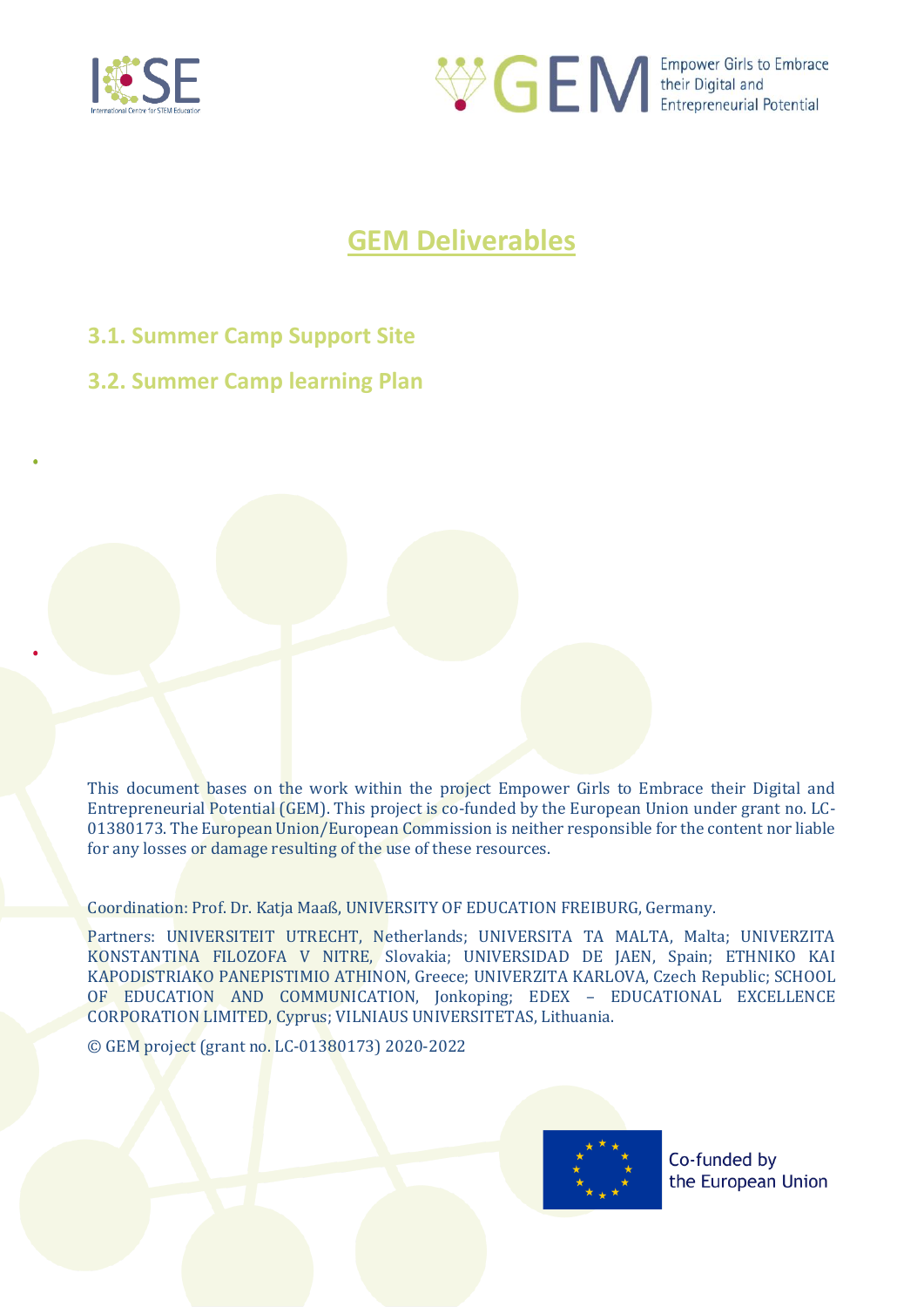



## **Content**

2

| P1 Germany: ICSE at University of Education Freiburg (PHFR) GEM Summer Camp Learning    |
|-----------------------------------------------------------------------------------------|
| P2 Netherlands: Utrecht University (UU) GEM Summer Camp Learning Plan  10               |
|                                                                                         |
| P4 Slovakia: Constantine the Philosopher University (CPU) GEM Summer Camp Learning Plan |
| P4 Slovakia: Constantine the Philosopher University (CPU) GEM Summer Camp Learning Plan |
| P5 Norway: Norwegian University of Science and Technology (NTNU) GEM Summer Camp        |
|                                                                                         |
| P7 Greece: Ethniko Kai Kapodistriako Panepistimio Athinon (NKUA) GEM Summer Camp        |
| P8 Czech Republic: Charles University (CUNI) GEM Summer Camp Learning Plan  41          |
| P9 Sweden: School of Education and Communication (HLK) GEM Summer Camp Learning Plan    |
| P10 Cyprus: University of Nicosia (UNiC) GEM Summer Camp Learning Plan 50               |
|                                                                                         |

<span id="page-1-0"></span>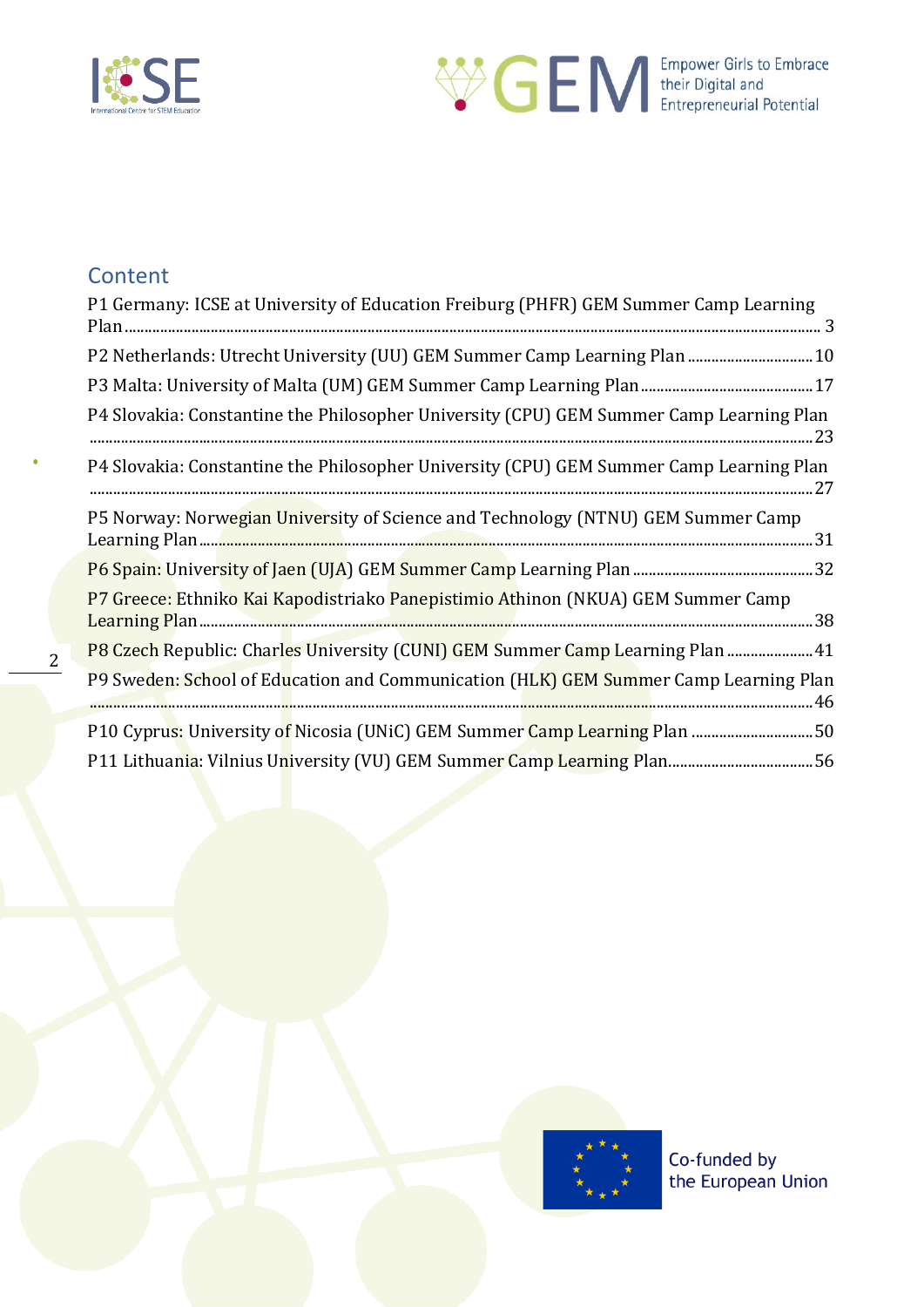



### **P1 Germany: ICSE at University of Education Freiburg (PHFR) GEM Summer Camp Learning Plan**

#### **Summary of the German summer camp:**

The University of Education Freiburg is coordinating the project GEM. This is a European Union cofunded pilot project, aiming to increase girls' interest in STEM and ICT subjects and careers. As part of this project, the University of Education Freiburg is organizing two summer camps for girls, the first in 2021 and the second in 2022. They will participate in teams in activities linked to real life problems in which they apply their knowledge of different STEM areas and learn new concepts in a hands-on, collaborative environment. The summer camps will also include online meetings with women involved in exciting work such as research on the use of 3D-printing or a female entrepreneur with STEM-background who designs escape rooms. The fist summer camp is separated in two parts each day (online and offline). The online part (10:00 – 13:00) is obligatory for all participants, the on-site part  $(8:00 - 10:00)$  is optional but will be limited to 10 girls due to the COVID-19 restrictions.

All participants will receive a certificate of participation.

For further information please visit our homepage and send an email to oliver.straser@phfreiburg.de

#### **Summer Camp Learning Plan**

3

- **1. Title of the Summer Camp:**  *Can You Escape: The German GEM Summer Camp 2021*
- **2. Target Group (age, school type):**  Female students from the age of 12 to 19, any secondary schools
- **3. Venue:**  The University of Education Freiburg and/or online via Zoom
- **4. Transportation to the venue / digital access to the Summer Camp:**

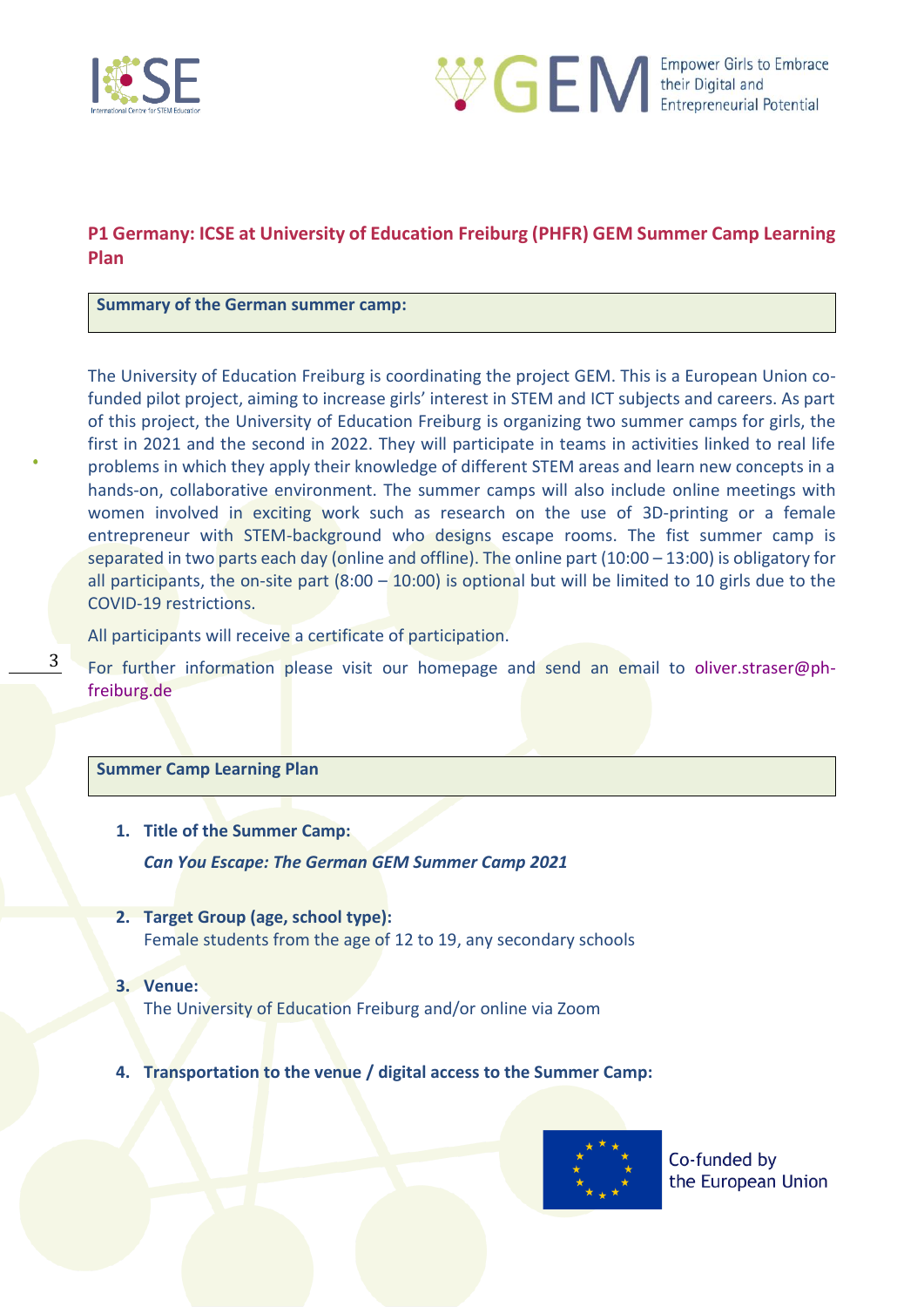



The Summer Camp takes place during the school time. Therefore, the girls must ensure that they are exempted from their school. Our GEM team will support the girls here, if they need it (contact to teachers and so on). Registration takes place on our GEM website via an electronic form from eveeno (https://eveeno.com/290929825). There, the girls can register for the on-site and onlinesummer school. Within the registration form the girls have to write a sentence why they intend to participate (a short motivation statement).

All girls will receive a certificate for successful participation.

The meeting point of the on-site part is in front of the main building of the university campus, located central in Freiburg. Freiburg is quite a small city, so the girls will travel by public transport or bicycle. Transport by parents is of course also possible. Attendees who only participate online will get access via the web-based software Zoom.

#### **5. Subsistence:**

4

The summer camp is free for all participants. Snacks and light lunch (always vegan, vegetarian options) will be served every day for all on-site participants.

### **6. Contact person for girls and their guardians:**

Girls, in groups of three of five, will be led by a female mentor who will accompany them throughout the summer camp. She will be their contact person during the week.

For other information girls and their guardians may contact the organisers (Prof. Dr. Katja Maaß, Dr. Oliver Straser and Katharina Floesser) on [GEM@um.edu.mt.](mailto:GEM@um.edu.mt)

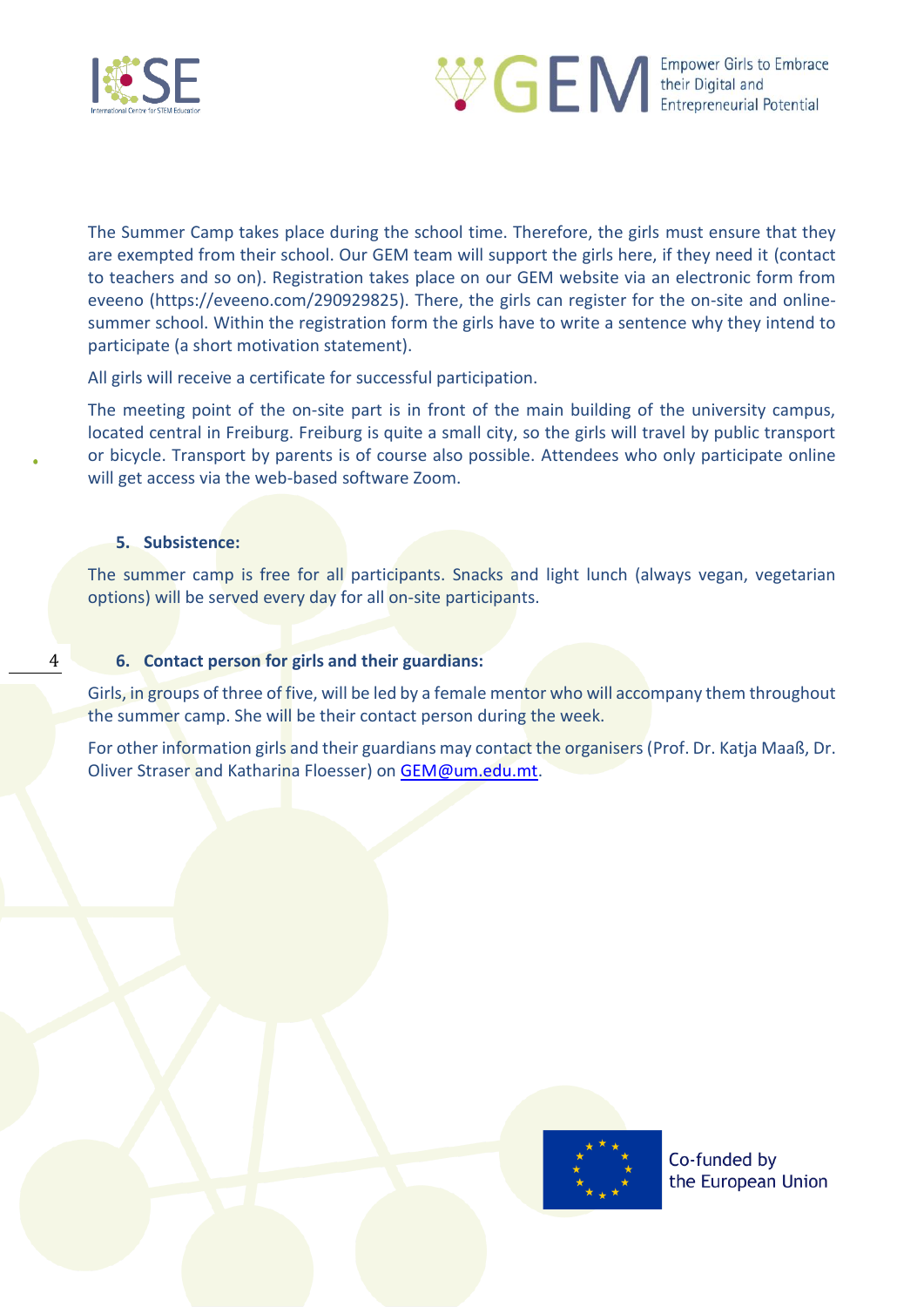



### **7. Schedule: 19.-22. July 2021**

|                 | <b>Monday</b><br>19. July                                                     | <b>Tuesday</b><br>20. July                               | <b>Wednesday</b><br>21. July                             | <b>Thursday</b><br>22. July            |
|-----------------|-------------------------------------------------------------------------------|----------------------------------------------------------|----------------------------------------------------------|----------------------------------------|
| $8:15 - 9:00$   | <b>Welcome (Test of</b><br>the Escape Box)                                    | How to design<br>an Escape Box<br>(with a 3D<br>Printer) | <b>3D Designing</b><br>and Printing II                   | <b>3D Designing</b><br>and Printing IV |
| $9:00 - 9:45$   | Introduction to 3D<br>- Printing & Design                                     | <b>3D Designing</b><br>and Printing I                    | <b>3D Designing</b><br>and Printing III                  | <b>3D Designing</b><br>and Printing V  |
| $9:45 - 10:00$  |                                                                               | <b>Break</b>                                             |                                                          |                                        |
| $10:00 - 10:45$ | Welcome & Pre -<br><b>Questionnaires</b>                                      | Workshop<br>Phase 1                                      | <b>Group Phase 3:</b>                                    | Group Phase 5:                         |
| $10:45 - 11:30$ | <b>Test Digital Escape</b>                                                    | <b>Group Phase 1:</b>                                    | Workshop<br>Phase 3:                                     | Presentation<br>Phase I                |
| $11:30 - 11:45$ |                                                                               | <b>Break</b>                                             |                                                          |                                        |
| $11:45 - 12:30$ | Workshop:<br>Introduction to the<br>conception of<br><b>Escape Activities</b> | Workshop<br>Phase 2:                                     | <b>Group Phase 4</b>                                     | Presentation<br><b>Phase II</b>        |
| $12:30 - 13:00$ | Talk 1:<br><b>Female Scientist in</b><br><b>3D Printing</b>                   | <b>Group Phase 2:</b>                                    | Talk 2:<br>Female<br>Entrepreneur<br><b>Escape Rooms</b> | Farewell &<br>Post<br>Questionnaires   |
|                 |                                                                               | Lunch (only in person)                                   |                                                          |                                        |
| $14:00 - 16:00$ |                                                                               | <b>Visit: Escape</b><br><b>City Challange</b>            |                                                          |                                        |



5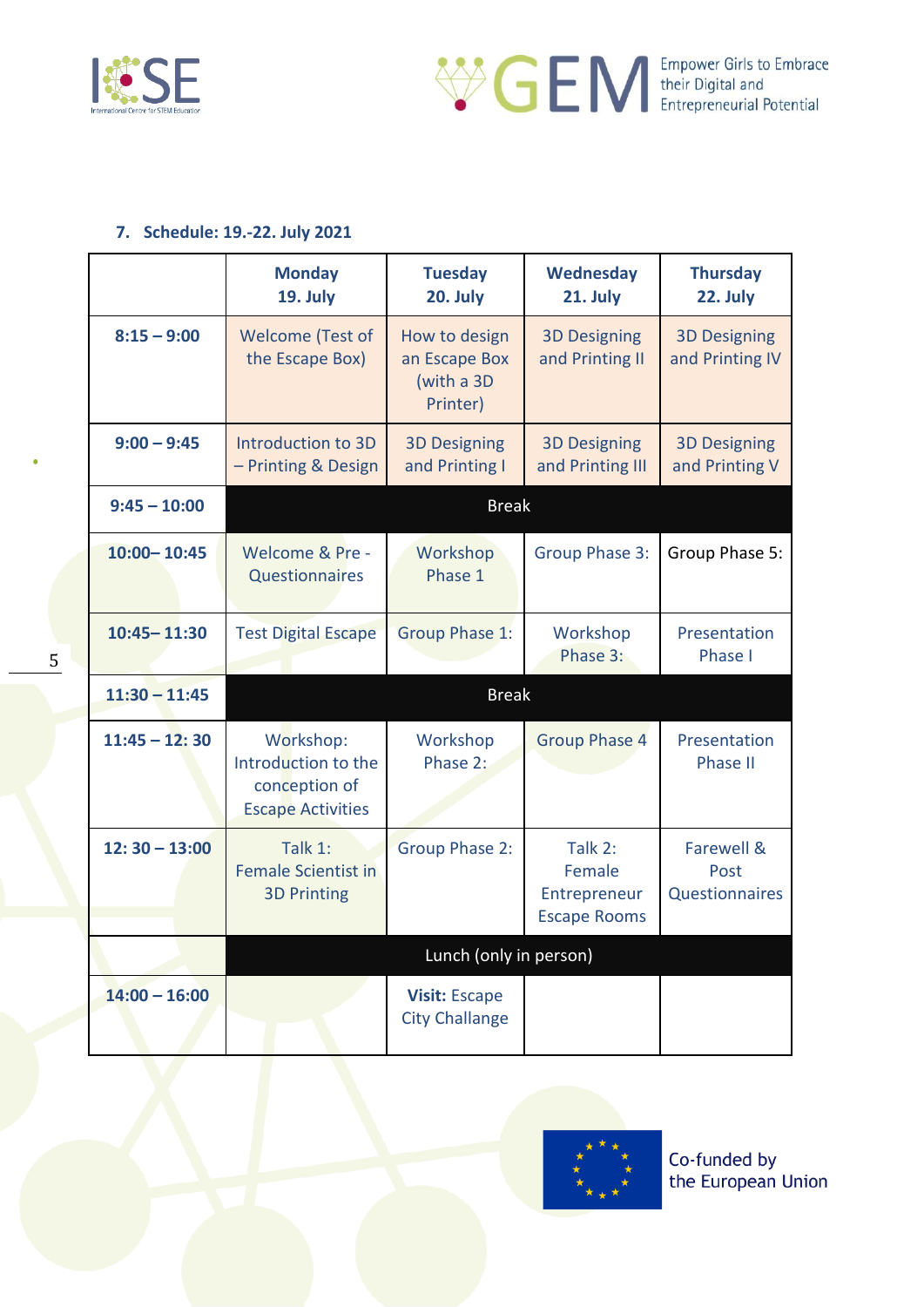



### **8. Content:**

#### **Workshops Phase 1**

- How to design escape activities with STEM sciences I
- How to set up an environment for digital escape rooms
- Digital realisation of escape activities (elementary coding)

### **Workshops Phase 2**

- How to design escape activities with STEM sciences II
- Basics of image editing
- Digital realisation of escape activities II (advanced coding for digital Escape Rooms)

### **Workshops Phase 3**

- Digital realisation of escape activities III (advanced coding for digital Escape Rooms)
- Using augmented reality in digital Escape Rooms
- Basics of storytelling (STE**A**M-Activity)

#### **Group Phase 1: Start**

- Group finding
- Getting to know each other
- Distribute roles

### **Group Phase 2: Let's go to work**

- Draw a first concept (digital room / printed box)
- Design a first escape activity

#### **Group Phase 3: We know what we do**

- Produce a first draft of the escape room/box
- Develop further escape activities

### **Group Phase 4: Coming to an end**

Fixate the whole structure of the escape room/box



Co-funded by the European Union

6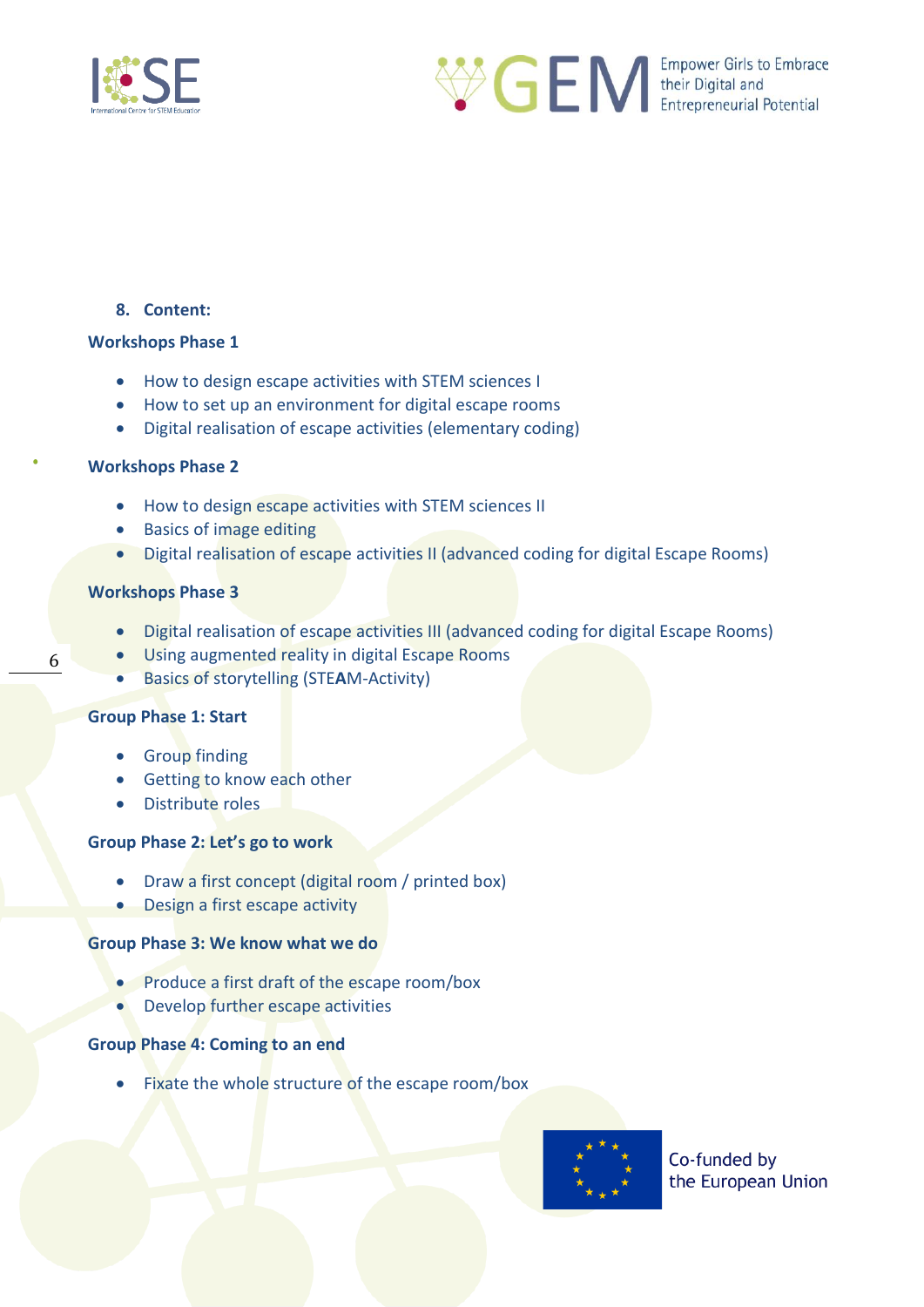

7



• Fixate the escape activites

### **Group Phase 5: Finalisations**

• Get everything to work

### **9. Format of the activities:**

Because of the COVID 19 – Crisis we decided to run the summer school on a hybrid model (online and offline), this means participants can choose, if they want to attend the summer camp in-person (on-site in Freiburg) or just online. Because of Covid-19 restrictions we can offer the on-site participation only to a very limited number of students.

Each day of the summer camp is structured in two parts:

Part 1: 3D-Printing and Designing an Escape Box (only accessible for on-site participants)

Part 2: Escape Activity Design (obligatory for all participants and accessible on-site and online)

Note, that girls who participate on-site will also access the online part from the University of Education Freiburg. To encourage collaboration between online and on-site attendees we use the OWL-System, which we are lending from the University equipment [\(https://owllabs.com/products/meeting-owl-pro](https://owllabs.com/products/meeting-owl-pro) ).

Throughout the summer camp the girls will work in small groups of around five students accompanied by a young female mentor. In total we will offer nine different workshops, but every student will be able to attend at most three workshops. So, each member of the group will have gain expertise in different areas through participation in different workshops requiring active collaboration within the group to be successful.

Additional two young women with STEM-background will talk about their work. The first one is a PhD-student working on applications of 3D-Printing to sustainability. The second one designs escape rooms professionally.

#### **10. Expected learning outcomes:**

The main learning outcome will be to understand how escape activities are designed and how STEMsciences are involved in the conceptualisation. Further learnings outcomes include basics of programming, 3D-design, 3D-printing, the creation of augmented reality applications and

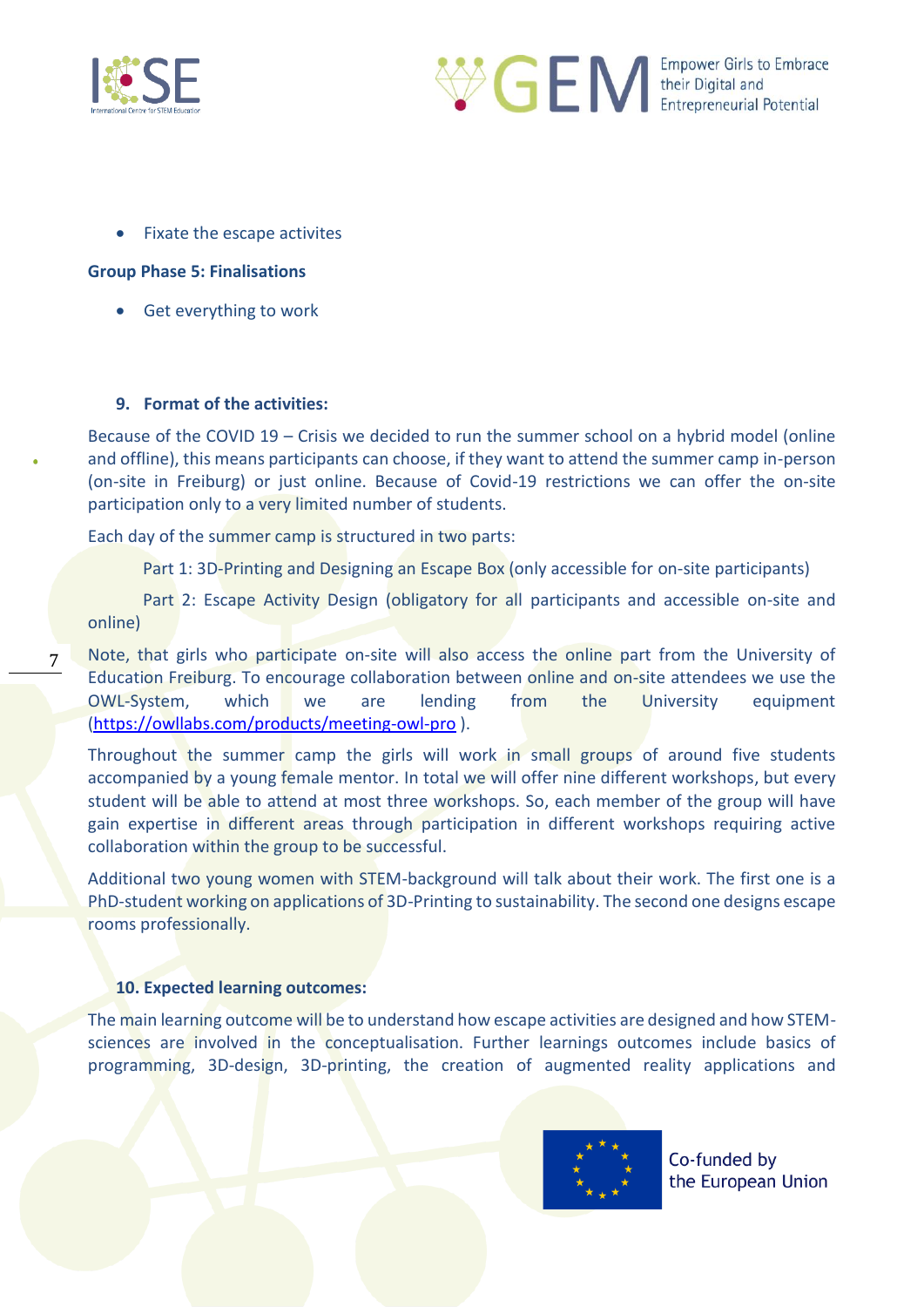

8



storytelling. Furthermore, we intend to dissolve typical STEM stereotypes by emphasizing how creativity and collaboration are required to be successful in STEM-tasks.

### **11. Presentation of hosting Higher Education Institution and lecturers:**

The International Centre of STEM Education located at the University of Education Freiburg, is a high-profile research institute for STEM Education and coordinator of several national and international funded projects, focusing the improvement of STEM-Education. ICSE regularly hosts out of school student-activities and is determined to increase the reputation of STEM-sciences among students. The lecturers involved in the GEM summer camps are Katharina Flößer, Alice Hesse, Aileen Fahrländer, Miriam Hahn, Esra Mandaci and Dr Oliver Straser, as well as several female student assistants.

| <b>Mentors and lecturers</b> | <b>Activities</b>                                                |  |  |  |
|------------------------------|------------------------------------------------------------------|--|--|--|
| Katharina Flößer             | Welcome, introduction and education activity 3D-print and escape |  |  |  |
|                              | room                                                             |  |  |  |
| <b>Oliver Straser</b>        | Welcome and introduction 3D-printing                             |  |  |  |
| Aileen Fahrländer            | <b>Education activity 3D-print</b>                               |  |  |  |
| <b>Alice Hesse</b>           | Education activity online escape room                            |  |  |  |
| <b>Miriam Hahn</b>           | Education activity online escape room                            |  |  |  |
| <b>Berit Stier</b>           | Education activity of image editing                              |  |  |  |
| <b>Esra Mandaci</b>          | <b>Education activity</b>                                        |  |  |  |
| <b>Female Student</b>        | Support during the education activities                          |  |  |  |
| assistants                   |                                                                  |  |  |  |
| Dr. Lisa König               | Lecturer storytelling                                            |  |  |  |
| <b>Hannah Buchheit</b>       | Lecturer 3D-print                                                |  |  |  |
| Pamela Linde                 | Lecturer digital escape rooms                                    |  |  |  |

**LINK Summer Camp support site:** <https://icse.ph-freiburg.de/gem/gem2021/>

**Additional information for the EC:** 

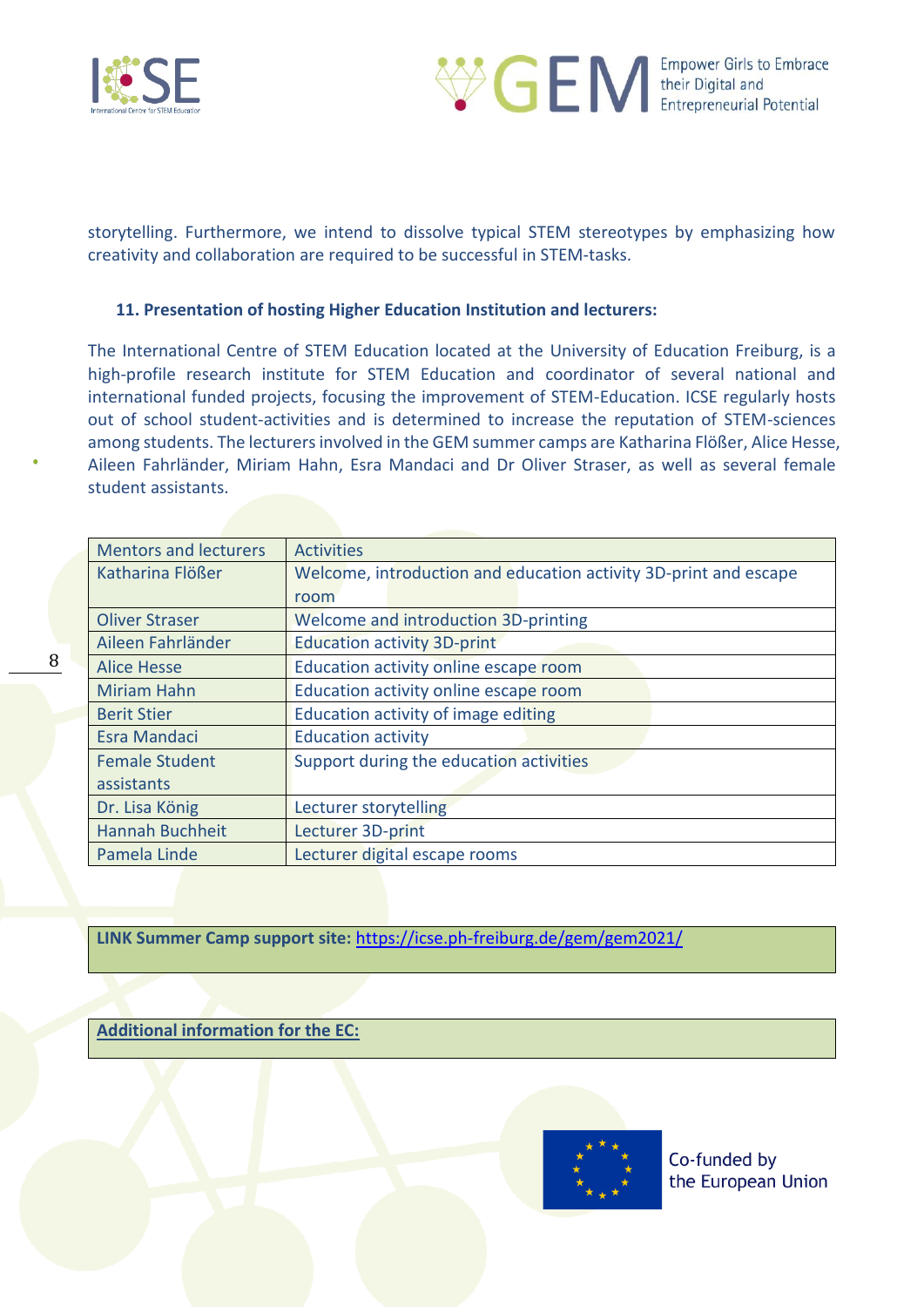



**Please, write in short about your problems and difficulties of the implementation of your Summer Camp in 2021 under the COVID-19 circumstances.** 

● What would you have planned in your Summer Camp under normal circumstances and what do you plan to do instead?

We originally planned a completely different summer camp (starting a weather-balloon into space). Here the collaboration between students would have been much more intense. But the COVID-19 restrictions made it impossible to realise this concept. Instead we changed to a topic and format which can be held, if needed, completely online.

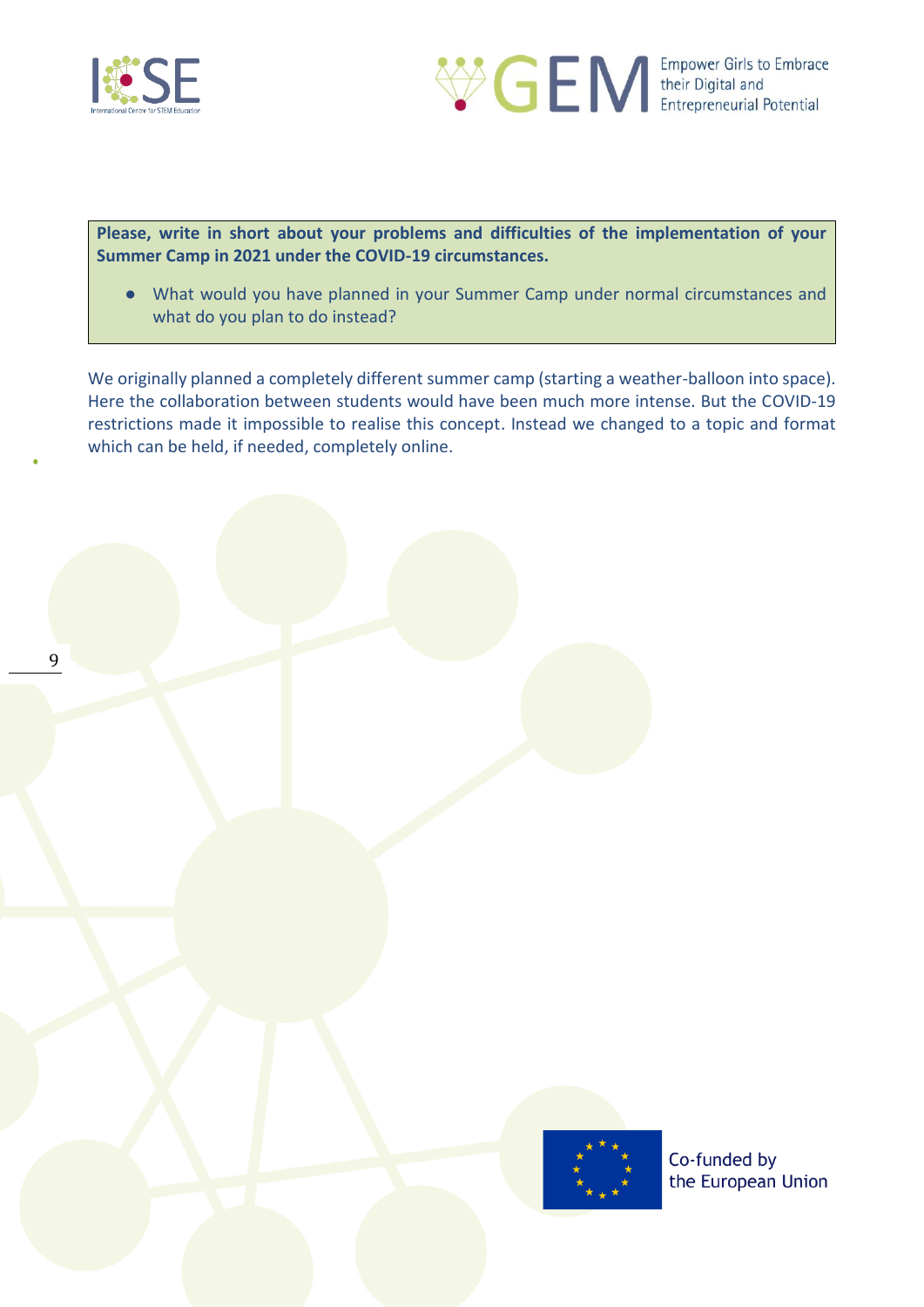



### <span id="page-9-0"></span>**P2 Netherlands: Utrecht University (UU) GEM Summer Camp Learning Plan**

#### **Summary of the summer camp:**

Girls in the Netherlands, and especially in the Utrecht Region, can participate in the GEM-Girlsclub-days that are organized throughout the year. In the 2020-2021 season we decided not to organise a summer camp (because of the corona pandemic), but to have a 'distributed' alternative that runs in different days throughout the year. Especially girls (age 14-15) from the regional schools (U-Talent schools in the Utrecht region) can participate.

In the Girlsclub activities your get to know (female) scientists and students of computer science, mathematics and physics. You also meet young women who are starting their career in this field. You will get started yourself, for example by doing experimenta or programming or designing. And you get the chance to browse places at the university where students don't normally come.

Finally, and that's perhaps the most fun, you get to know 24 other girls who, like you, are enthusiastic about computer science, mathematics and physics! Together you follow the program of the Girls Club WIN, you get to know each other better and you discover the university together.

### **Summer Camp Learning Plan**

#### **1. Title of the Summer Camp:**

GEM Girlsclub WIN ('Wiskunde, Informatica, Natuurkunde' -> Mathematics, Computer Science, Physics)

### **2. Target Group (age, school type):**

Age group 14-15 year-olds (grade 8-9).

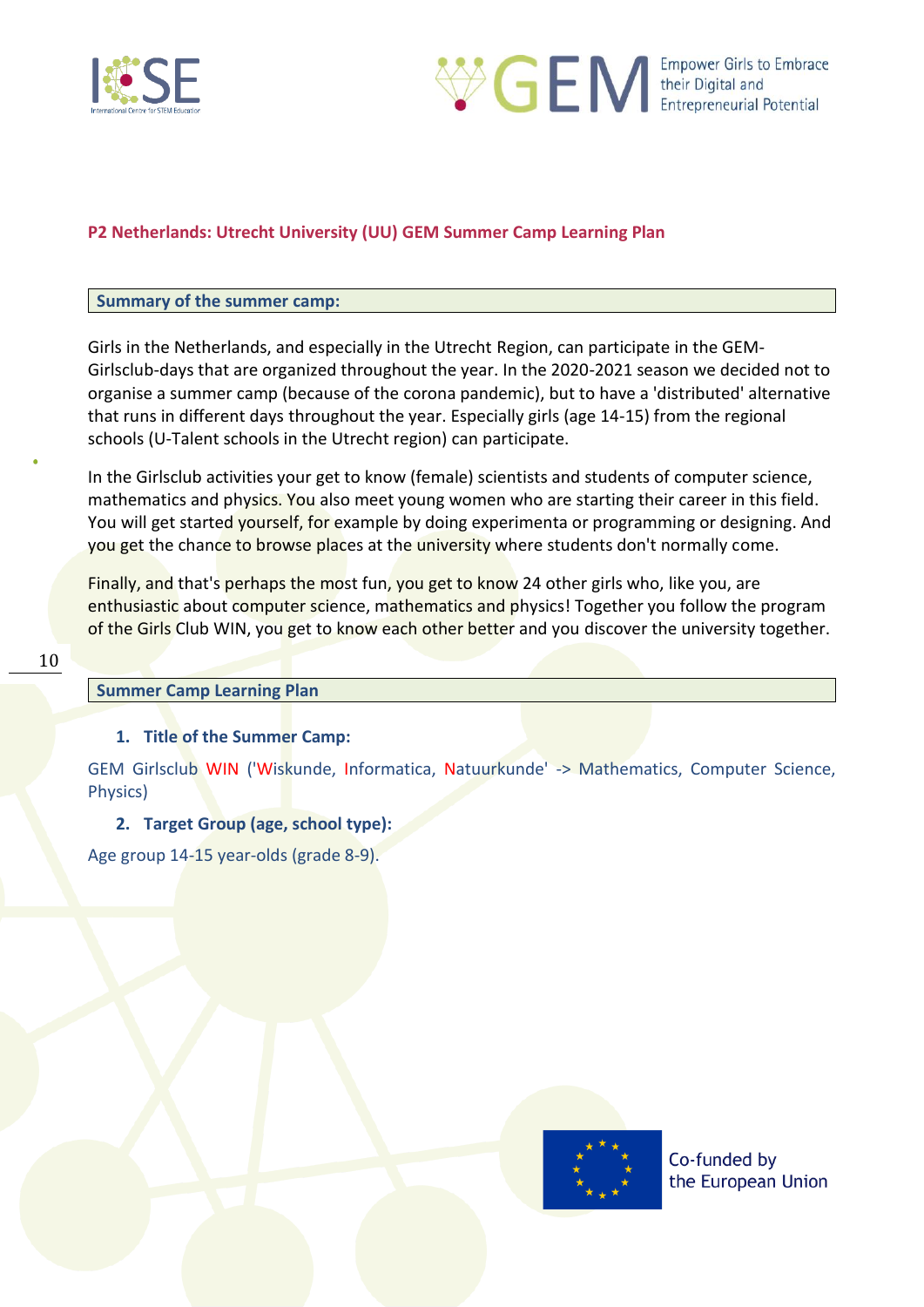



### **3. Venue and 4. Transportation**

| Venue                                                                                                                                                                                                                                                                                                    | Transportation                                                                                                                                                                                                                                                                                                                                                                                                                  |
|----------------------------------------------------------------------------------------------------------------------------------------------------------------------------------------------------------------------------------------------------------------------------------------------------------|---------------------------------------------------------------------------------------------------------------------------------------------------------------------------------------------------------------------------------------------------------------------------------------------------------------------------------------------------------------------------------------------------------------------------------|
| Contact   EN   NL<br>UTRECHT<br>$\equiv$<br>SCIENCE<br>PARK<br><b>Welcome to Utrecht</b><br><b>Science Park</b><br>Utrecht Science Park: education, research,<br>entrepreneurship and healthcare<br>A vibrant and inspirational environment for those who work to improve our health and quality of life | The Utrecht Science Park is easily accessible by<br>tram and bus from Utrecht Central Station and<br>various smaller regional train stations. Tram 22<br>is the main transport link for Utrecht Science<br>Park. The tram takes 17 minutes to get from<br>Utrecht Central Station to the science park's<br>$P + R$ .<br>A large number of bus services from<br>surrounding municipalities also stop at Utrecht<br>Science Park. |
|                                                                                                                                                                                                                                                                                                          | www.utrechtsciencepark.nl/en                                                                                                                                                                                                                                                                                                                                                                                                    |

### **4. Digital access to the Summer Camp:**

The Campus does have an excellent free wifi network.

#### **5. Subsistence:**

11

For meals etc. we will follow the regulations of the UU (vegetarian). The costs will be part of the total costs.

### **6. Contact person for girls and their guardians:**

- Marjolein Gelauff, U-Talent
- Vincent Jonker, Freudenthal Institute

See website elwier.nl/gem for details.

### **7. Schedule:**

At the moment we work with a couple of days throughout the year, partly organized live and partly online.

| 2020-2021                            | 2021-2022                           |
|--------------------------------------|-------------------------------------|
| 8 December 2020 (Physics - CS), live | 14 October 2021 (Physic - CS), live |
| 31 May 2021 (Physics - CS), live     | 9 December 2021 (Math - CS), live   |

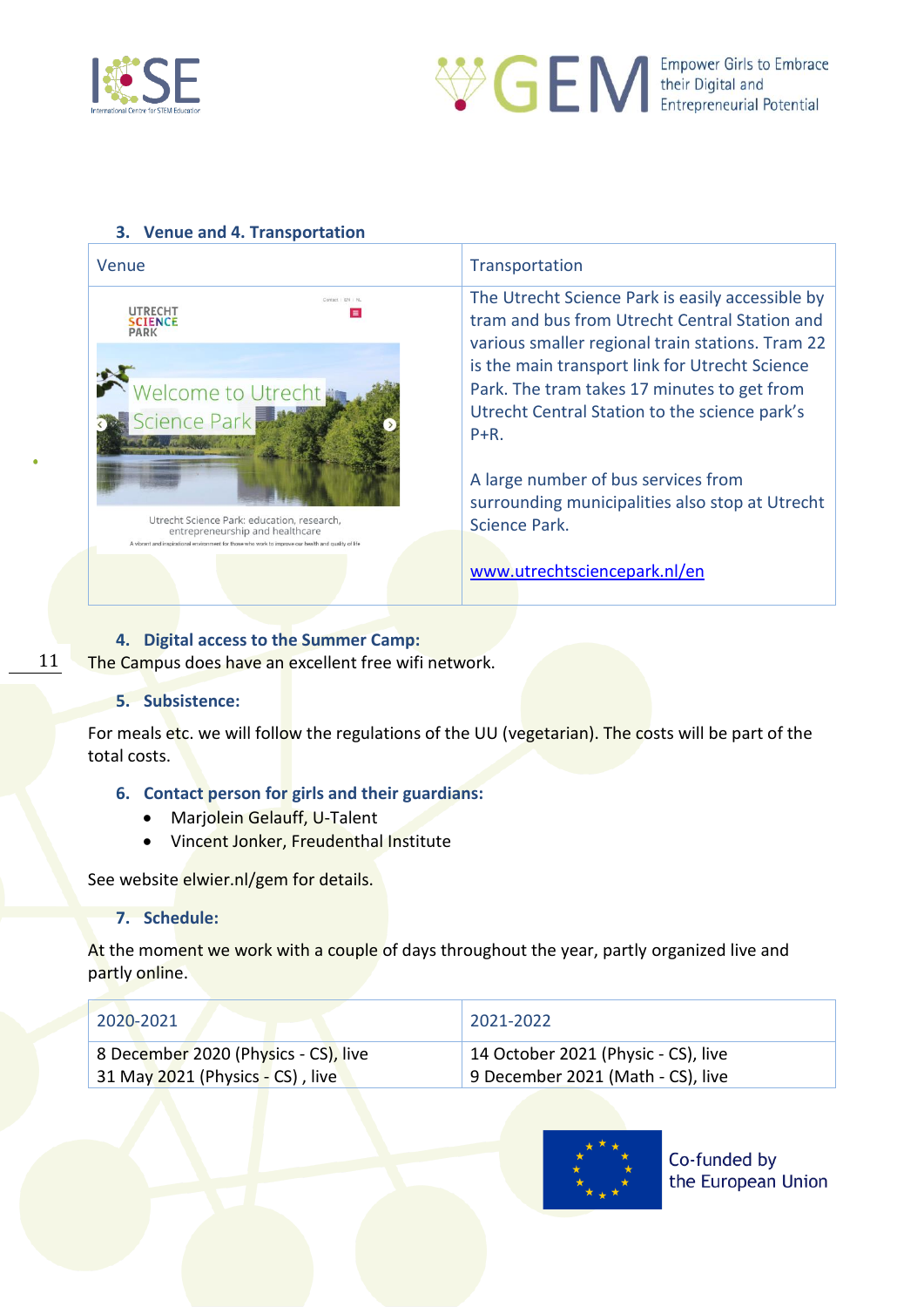



| 21 June 2021 (Math), online | 17 March 2022 (Physics - Math), live                                                      |
|-----------------------------|-------------------------------------------------------------------------------------------|
|                             | The plan is to organize a summer camp in July<br>2022, we are in negotiation with others. |

### **8. Content:**

12

Especially in the bachelor's programmes in physics, mathematics and computer science, there is still a large gender imbalance at the UU: many more boys than girls choose these studies. At two schools, the first choice in the direction of these subjects is made when choosing a profile in class 3 (grade 9). Girls who are interested in these subjects in the first years (grades 7 and 8) of the pre-university stream in secondary school (two) sometimes have the idea that they are the only ones with this interest and they experience it as socially undesirable to want to continue in these directions. By bringing them together, they experience that it is not 'weird' and they stimulate each other to

follow their interest. Moreover, it turns out that girls are often more insecure about their performance in science subjects than boys, and that this is reinforced when they work together with boys. By having the girls work together with other girls on STEM subjects and meeting role models, their self-confidence and self-efficacy are strengthened.

The so-called GirlsClub WIN brings together a group of about 30 girls from the Utrecht region in a set of days throughout the year. The girls come to the university campus a number of times to work with each other on physics, mathematics and computer science subjects and meeting (female) scientist and other professionals in the stem field.

The program aims to be a combination of:

- Contact with (female) scientists and other young professionals (role models!) via lectures and tutorials on subjects that are interesting to this target group.
- Contact with students, preferably female.
- Practical work: Doing practical's, programming, modelling, etc.

There are also links in the program to existing activities (Girls' Day, Code Day, Junior Olympiads).

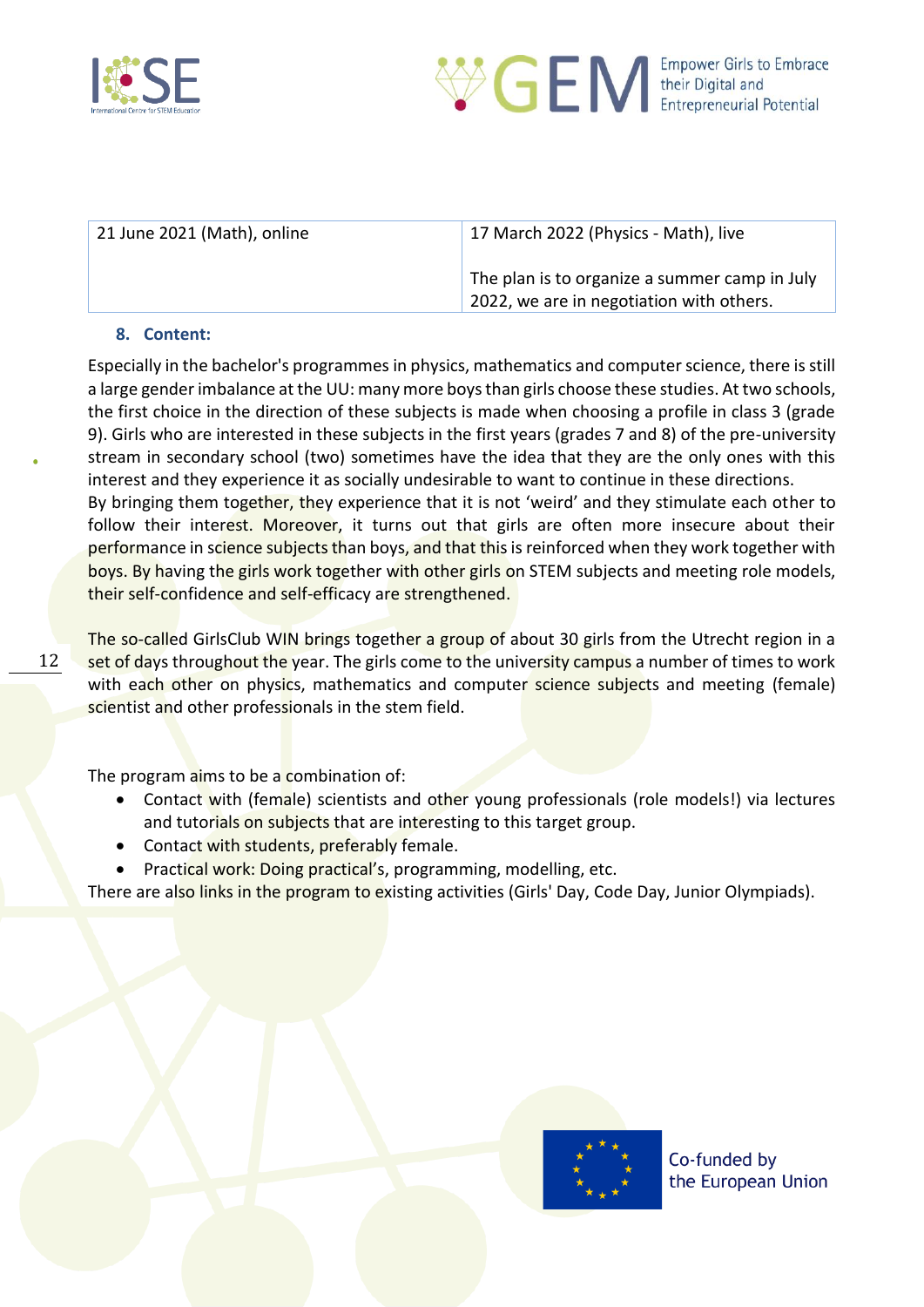

Search 4



In spring 2021 a video was made with an impression of the Girlsclub day of 8 December.

Video December 2020 youtu.be/ONK1\_KiN0U0

u-talent.nl/girlsclub elwier.nl/gem

To give an impression of an 'average GEM GirlsClub WIN Day' we show the program of May 31, 2021, with two parallel programs (Grade 9 and Grade 8):

| Grade 9       |                                 | Grade 8     |                                                        |
|---------------|---------------------------------|-------------|--------------------------------------------------------|
| 11:30-11:45   | Welcome                         | 11:45-12:00 | Welcome                                                |
| 11:45-12:00   | Presentation Dean of the        | 12:00-12:15 | <b>Presentation Dean of the</b>                        |
|               | Faculty of Science Isabel       |             | <b>Faculty of Science Isabel</b>                       |
|               | Arends                          |             | Arends                                                 |
| 12:00-12:45   | Lunch                           | 12:15-12:30 | Intake                                                 |
| 12:45-13:15   | <b>Presentation Anja Volk</b>   | 12:30-13:00 | <b>Presentation Nadine van</b><br>der Heijden and Iris |
| 13:15-15:15   | <b>Workshop Music</b>           |             | Beerepoot                                              |
|               | Programming Christian Köppe     | 13:00-14:00 | Lunch with Start Game                                  |
| 13:55-14:10   | <b>Break</b>                    | 14:00-15:30 | Campus Game with 7                                     |
| 15:15-15:30   | Evaluation                      |             | problems                                               |
| 15:30-16:00   | <b>Closure with certifcates</b> | 15:20-15:30 | Closure                                                |
| $2.5 \pm 1.1$ |                                 | 25 girls    |                                                        |

On May 31 we work together with:

25 girls

• Isabel Arends - Dean of the Faculty of Science - https://www.uu.nl/staff/IWCEArends



13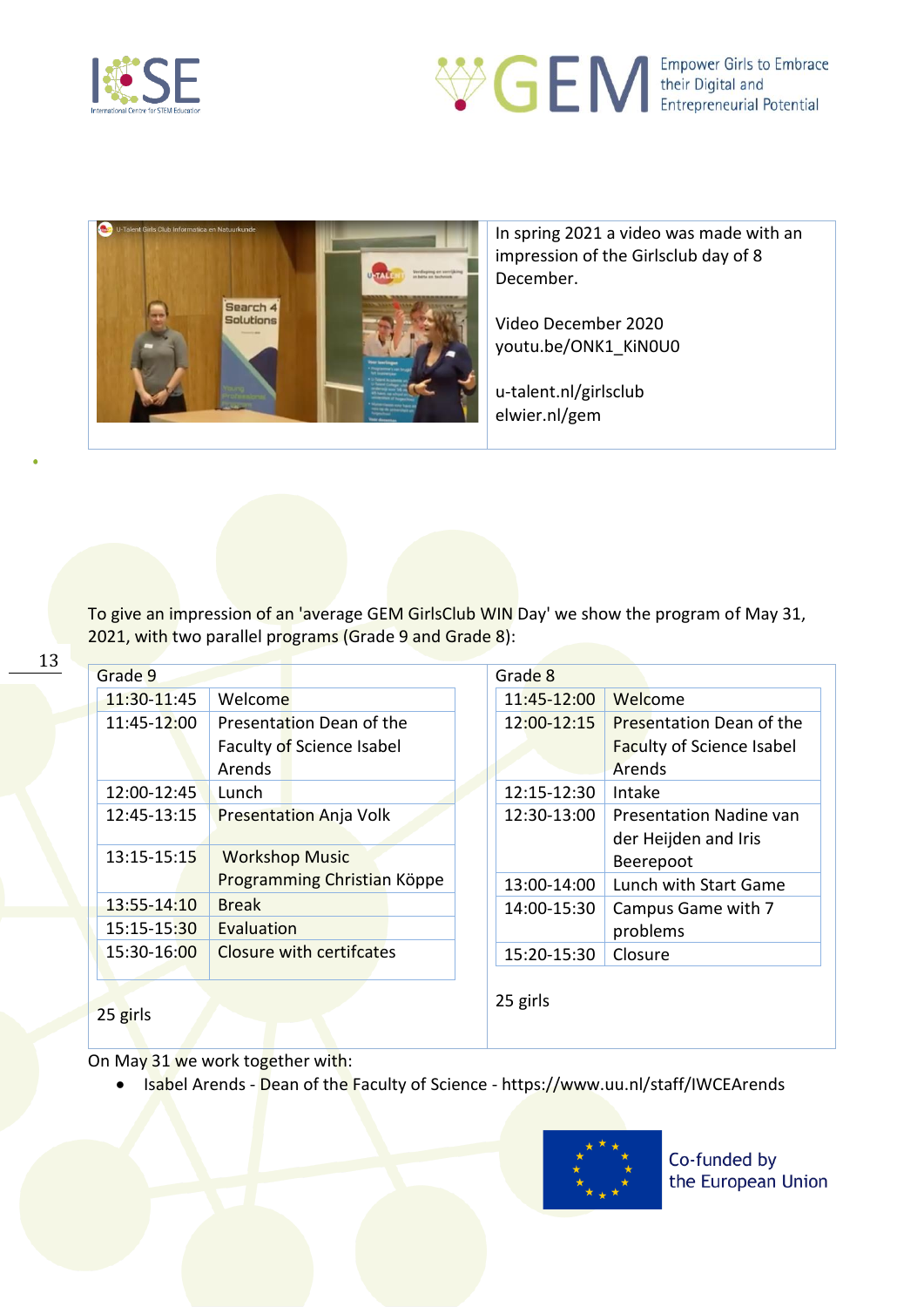



- Anja Volk CS https://www.uu.nl/staff/AVolk
- Christian Köppe CS https://www.uu.nl/staff/CKoppe
- Nadine van der Heijden Physics https://www.uu.nl/staff/NJvanderHeijden
- Iris Beerepoot CS https://www.uu.nl/staff/IMBeerepoot

### **9. Format of the activities:**

The format is 'Be together, have fun, and learn by doing'. There is a big difference between a live meeting and an online meeting. We already gave an example of a live session (see above, 'Content').

We will now show an example of an online program (in Teams/Zoom).

| 14:00-14:05 | Welcome                                                         |
|-------------|-----------------------------------------------------------------|
| 14:05-14:20 | The Girl of the Day: Fleur Doorman - PostNL                     |
| 14:20-14:30 | Architect in a virtual world. An activity with the              |
|             | use of augmented reality                                        |
| 14:30-14:50 | Make your first building                                        |
|             |                                                                 |
| 14:50-15:00 | Check - does it work                                            |
| 15:00-15:30 | Make another building                                           |
| 15:30-15:45 | Presentations of the work                                       |
| 15:45-16:00 | Closure                                                         |
|             | https://elbd.sites.uu.nl/2020/05/27/girlsclub-win-21-juni-2021/ |

It is important that the girls work together, have fun, meet interesting women with a STEM background

### **10. Expected learning outcomes:**

Within the U-Talent cooperation (a cooperation with 24 schools in the Utrecht region) we have some experience with organizing STEM activities for girls (and boys) age 12-17. Evaluation of those activities indicates the students are highly motivated to participate (in this special setting of coming to the University Campus and work together with lecturers and researchers).

By working with female role models, we hope this will be an extra stimulus to be interested, and possibly choose for a STEM study.

**11. Presentation of hosting Higher Education Institution and lecturers:**

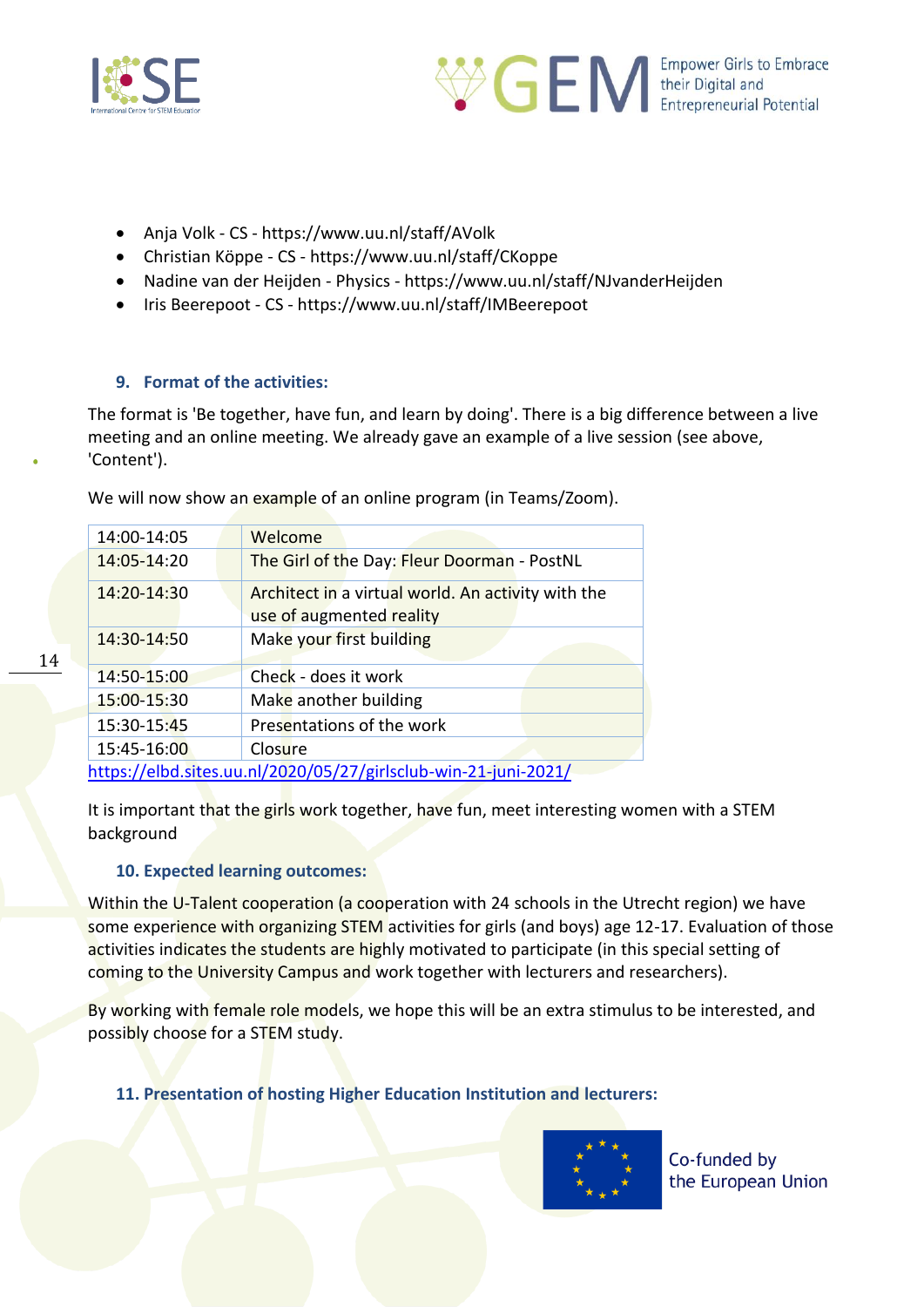



The GEM Girlsclub WIN is primarily an activity from Utrecht University, and there is a strong connection with other (nationwide) activities from other institutes:

- VHTO-girls-and-technology (with their annual GirlsDay)
- Vierkant-voor-wiskunde
- NVvW and others (they had a succesful digital event in march 2020 EGMO girls math olympiad)

**Lecturers** 

- Isabel Arends Dean of the Faculty of Science https://www.uu.nl/staff/IWCEArends
- Iris Beerepoot CS https://www.uu.nl/staff/IMBeerepoot
- Birgit van Dalen Leiden University
- Fleur Doorman PostNL
- Paul Drijvers Universiteit Utrecht Freudenthal Instituut
- Ines Duits Enschede
- Nadine van der Heijden Physics https://www.uu.nl/staff/NJvanderHeijden
- **Felienne Hermans Universiteit Leiden**
- Carl Koppeschaar Stichting Vierkant voor Wiskunde
- Berenice Michels Universiteit Utrecht, U-Talent vo-ho-netwerk utrecht
- Heleen van der Ree Nederlandse Vereniging van Wiskundeleraren NVvW
- Esther van Schaik Landelijk expertisebureau meisjes/vrouwen en bèta/techniek VHTO
- Sietske Tacoma Math Hogeschool Utrecht U-Talent
- Anja Volk CS https://www.uu.nl/staff/AVolk
- Emma Wortelboer https://nl.wikipedia.org/wiki/Emma\_Wortelboer

**Link of the Summer Camp support site:** elwier.nl/gem

### **Additional information for the EC:**

**Please, write in short about your problems and difficulties of the implementation of your Summer Camp in 2021 under the COVID-19 circumstances.** 

• What would you have planned in your Summer Camp under normal circumstances and what do you plan to do instead.



15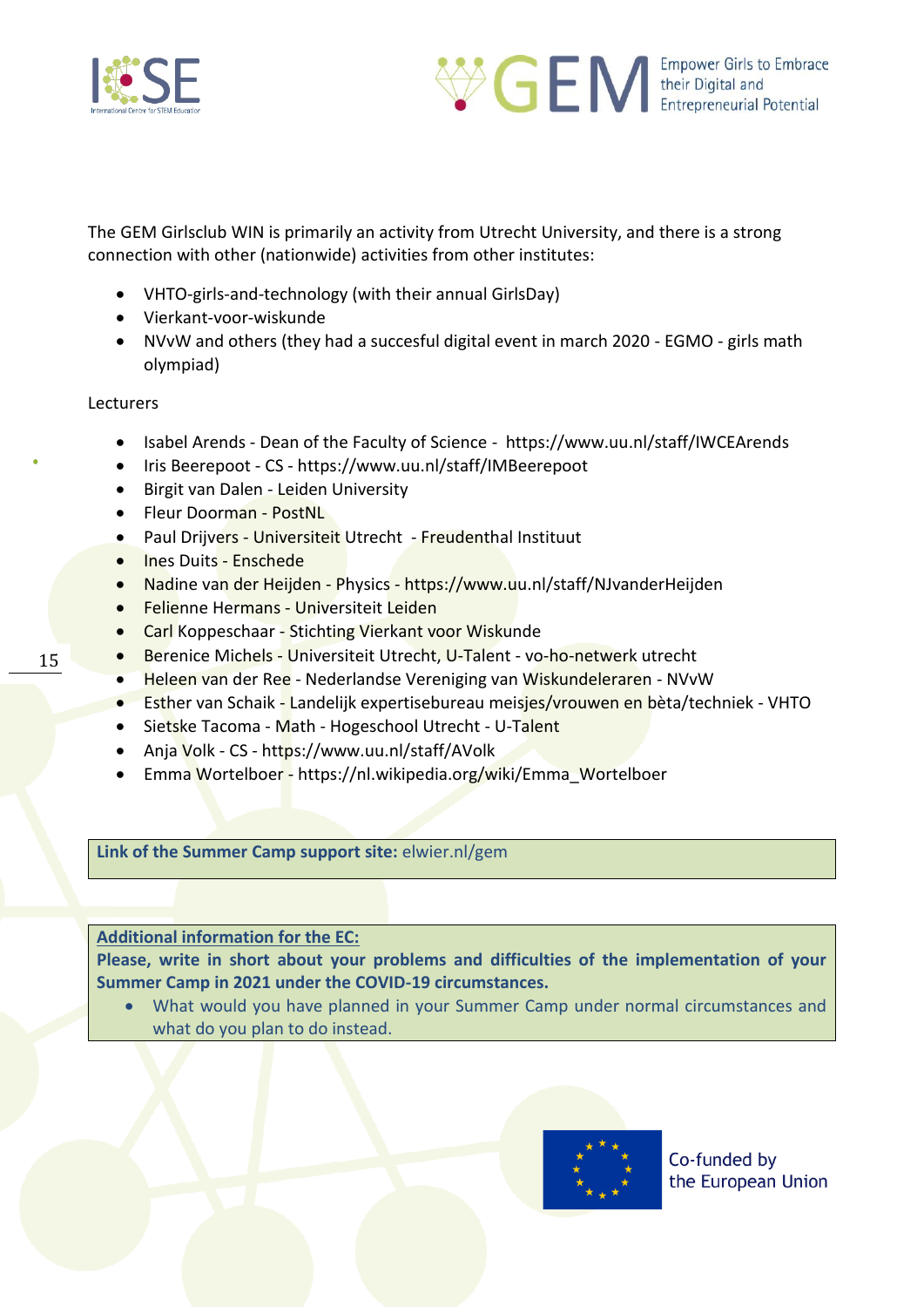



In 2020 we thought we were going to organize a summer camp of three days at the start of the summer in 2021 (half of July), but the COVID circumstances made this impossible to organize.

That's why we decided to distribute the summer camp across different days.

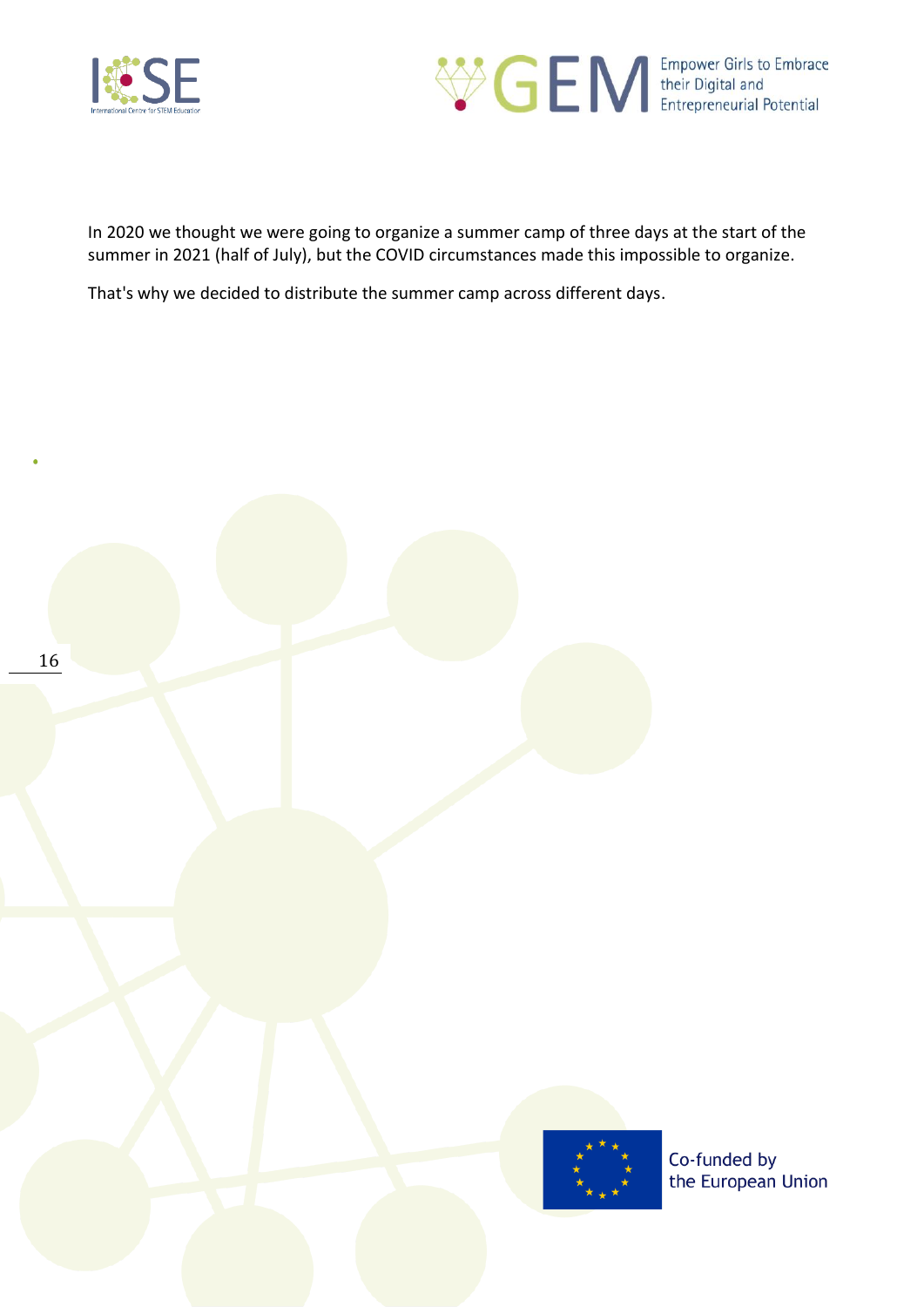



### <span id="page-16-0"></span>**P3 Malta: University of Malta (UM) GEM Summer Camp Learning Plan**

#### **Summary of the summer camp**

The University of Malta is participating in a project called GEM. This is a European Union co-funded pilot project, aiming to increase girls' interest in STEM and ICT subjects and careers. As part of this project, the University of Malta is organizing two summer camps for girls, the first in 2021 and the second in 2022. They will participate in teams in activities linked to real life problems in which they apply their knowledge of different STEM areas and learn new concepts in a hands-on, collaborative environment. The summer camps will also include meeting and working with women involved in exciting work such as research on the use of electromagnetics for medical applications. For further information please visit <https://www.um.edu.mt/educ/ourresearch/gem> and send an email to GEM@um.edu.mt.

#### **Summer Camp Learning Plan**

**1. Title of the Summer Camp:** 

*Girls4STEM summer camp*

- **2. Target Group (age, school type):**  Students who have finished Year 7, around the age of 12.
- **3. Venue:**

The University of Malta

#### **4. Transportation to the venue / digital access to the Summer Camp:**

The meeting point is outside the gateway building (Mikiel Anton Vassalli Conference Centre) at the entrance from the Mater Dei Hospital side of the University. Students will be met by mentors and accompanied to the meeting rooms.

#### **5. Subsistence:**

The summer camp is free for all participants. A light lunch will be served every day (subject to approval from health authorities).



Co-funded by the European Union

17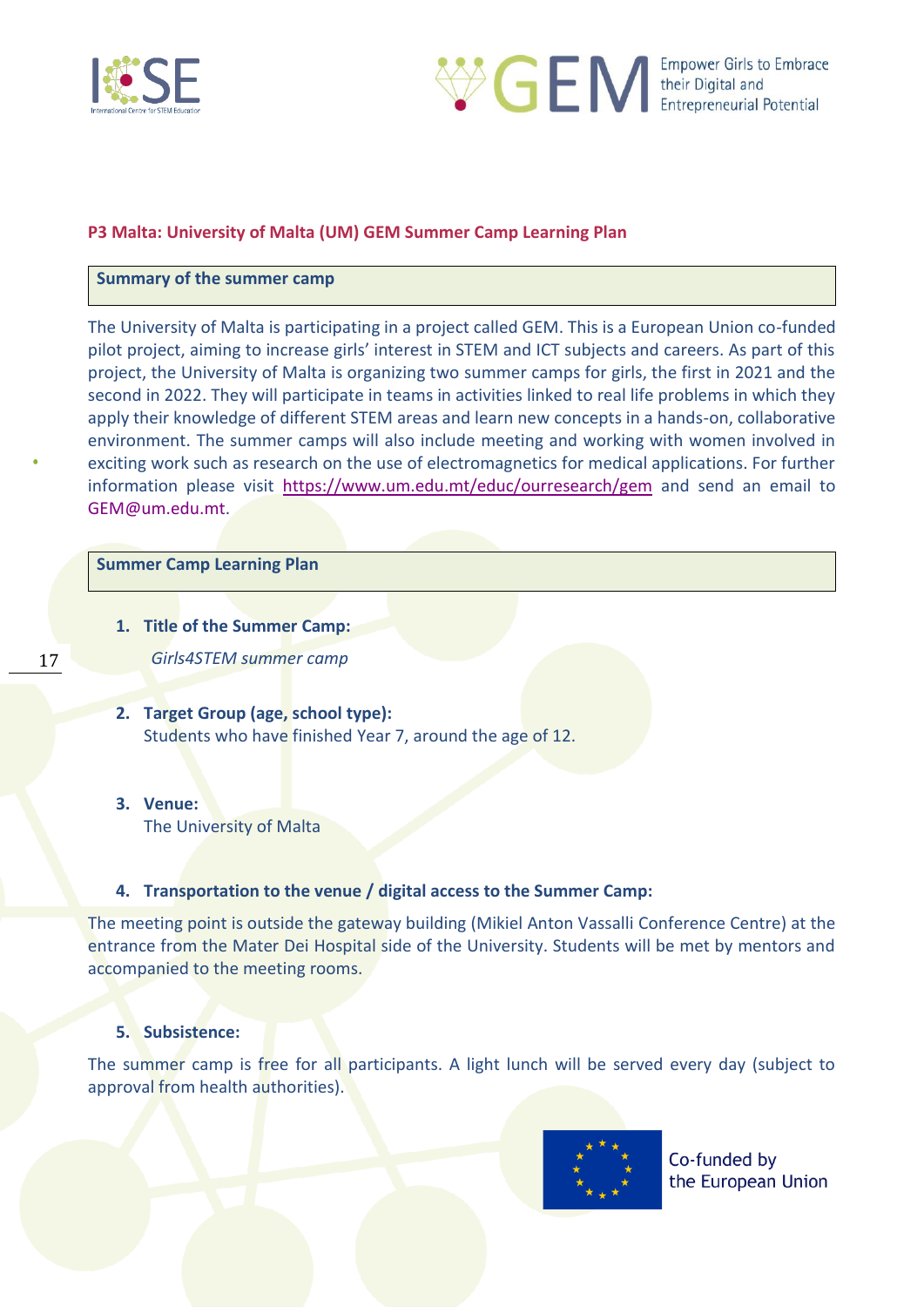



### **6. Contact person for girls and their guardians:**

Students, in groups of five, will be led by a mentor who will accompany them throughout the summer camp. She will be their contact person during the week.

For other information girls and their guardians may contact the organisers (Dr Josette Farrugia and Dr Charles Bonello) on GEM@um.edu.mt.

### **7. Schedule:**

### **Day 1 – Monday 13thSeptember 2021**

Activity 1 (1 hour) – Art and Science Activity 2 (1 hour) – Entrepreneurship Activity 3 (1 hour) – Health and wellbeing

|                | $09:00 - 09:45$                      | $10:00 - 11:00$   | $11:15 - 12:15$   | 13:00 -14:00      |
|----------------|--------------------------------------|-------------------|-------------------|-------------------|
| <b>Group 1</b> | Introduction + Pre-<br>Questionnaire | <b>Activity 1</b> | <b>Activity 3</b> | <b>Activity 2</b> |
| <b>Group 2</b> | Introduction + Pre-<br>Questionnaire | <b>Activity 2</b> | <b>Activity 1</b> | <b>Activity 3</b> |
| <b>Group 3</b> | Introduction + Pre-<br>Questionnaire | <b>Activity 3</b> | <b>Activity 2</b> | <b>Activity 1</b> |

### **Day 2 – Wednesday 15thSeptember 2021**

Activity 4 (1 hour 15 mins) – Special programme at the ESPLORA Interactive Science Centre Activity 1 Activity 5 (1 hour 15 mins) – Special programme at the ESPLORA Interactive Science Centre Activity 2

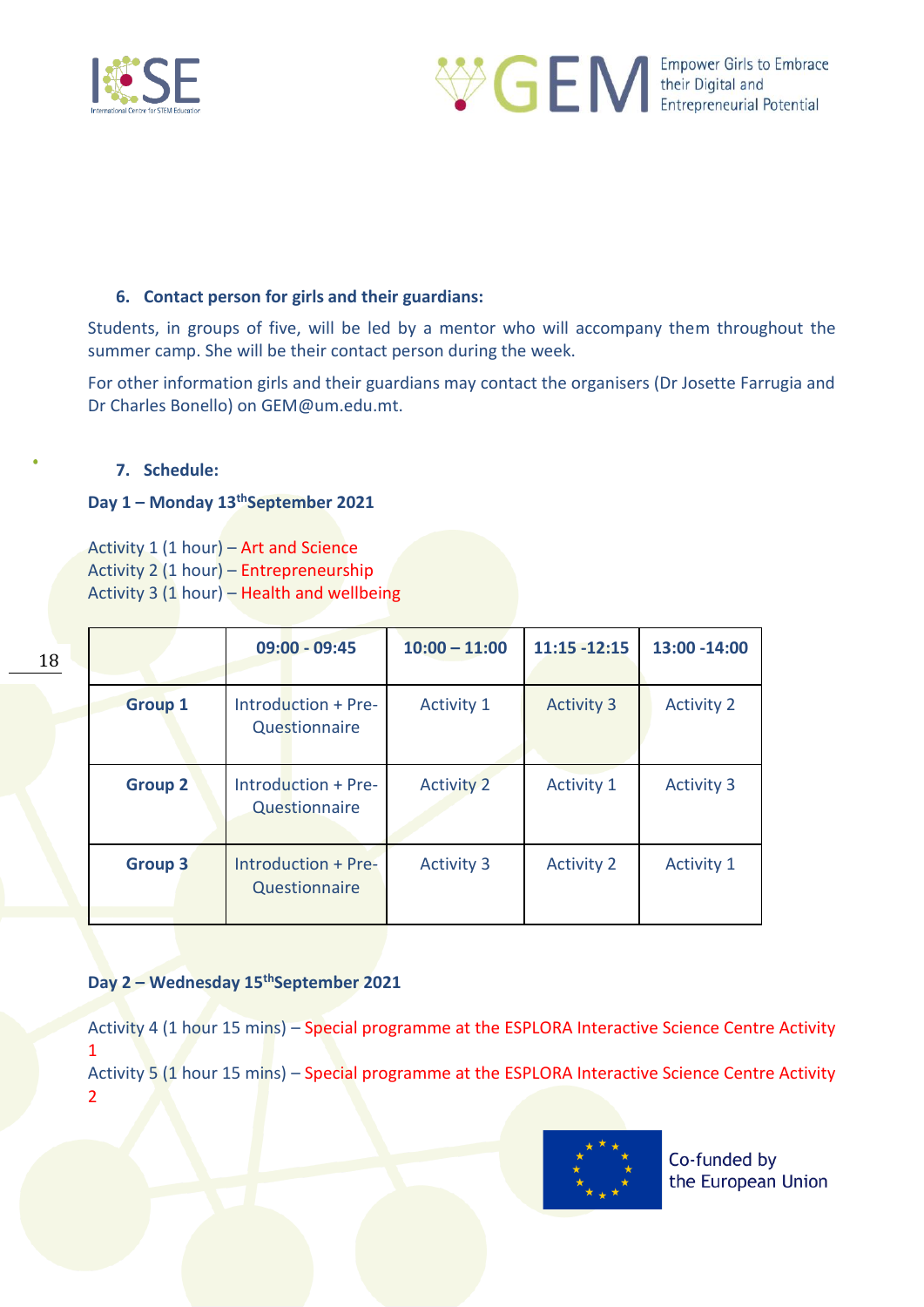



|                | $09:00 - 10:00$              | $10:00 - 11:15$   | 12:00 -13:15      | 13:30 - 14:00                  |
|----------------|------------------------------|-------------------|-------------------|--------------------------------|
| <b>Group 1</b> | <b>Transport to</b><br>Venue | <b>Activity 4</b> | <b>Activity 5</b> | <b>Transport from</b><br>Venue |
| <b>Group 2</b> | <b>Transport to</b><br>Venue | <b>Activity 5</b> | <b>Activity 4</b> | <b>Transport from</b><br>Venue |

### **Day 3 – Friday 17thSeptember 2021**

19

Activity 6 (1 hour) – Electromagnetics in medical diagnosis and treatment Activity 7 (1 hour) – Coding activity using microbit Activity 8 (1 hour) – Treasure Hunt

|                | $09:00 - 10:00$   | $10:15 - 11:15$   | 12:00 -13:00      | $13:15 - 14:00$                          |
|----------------|-------------------|-------------------|-------------------|------------------------------------------|
| <b>Group 1</b> | <b>Activity 6</b> | <b>Activity 8</b> | <b>Activity 7</b> | Conclusion and<br>post-<br>questionnaire |
| <b>Group 2</b> | <b>Activity 7</b> | <b>Activity 6</b> | <b>Activity 8</b> | Conclusion and<br>post-<br>questionnaire |
| <b>Group 3</b> | <b>Activity 8</b> | <b>Activity 7</b> | <b>Activity 6</b> | Conclusion and<br>post-<br>questionnaire |

**8. Content:**

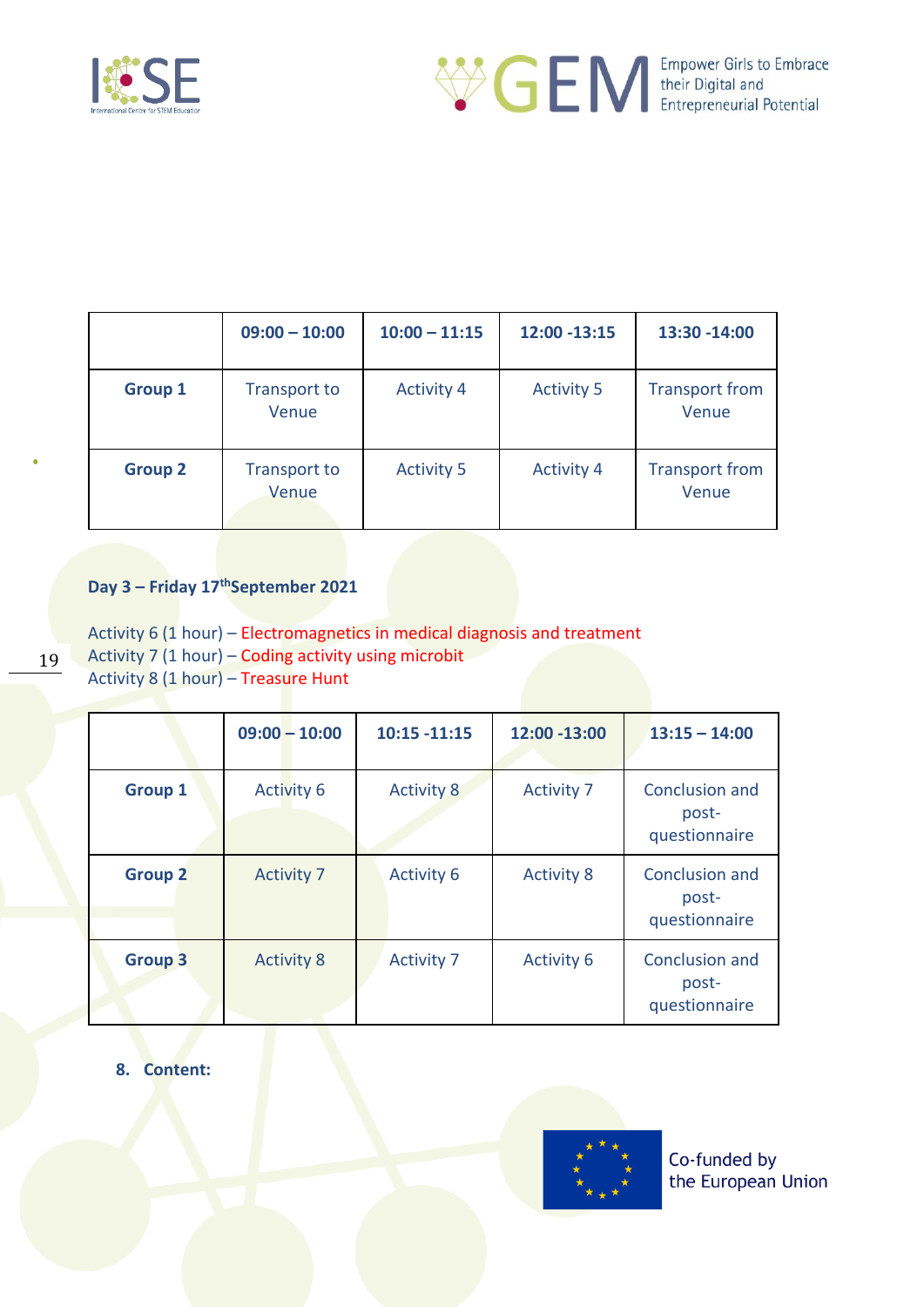

20



**Activity 1 (1 hour)** – Arts and Science. The session will involve a talk by a person working on restoration of works of art. She will talk about her passion for art and how science helps her in her work. Students will learn some scientific knowledge related to the topic. They will be able to ask her questions about her career and so on.

**Activity 2 (1 hour)** – Entrepreneurship. This session will be led by a businesswoman and founder of an SME.

**Activity 3 (1 hour)** – Health. The session will involve the participation of a young female radiographer. She will talk about her work related to medical imaging and how science helps us learn about conditions. This will be followed by a hands-on session using an app that enables exploration of internal organs.

**Activity 4 (1 hour 15 mins)** – ESPLORA - activities are being developed with ESPLORA educators.

**Activity 5 (1 hour 15 mins)** – ESPLORA - activities are being developed with ESPLORA educators.

**Activity 6 (1 hour)** – Electromagnetics in medical diagnosis and treatment. The session will include a hands-on activity related to magnets and a talk by the female scientist leading the research. Students will be able to ask her questions about her career and so on.

**Activity 7 (1 hour)** – Coding Activity. Participants will be conducting simple coding activities using a micro:bit aimed at enhancing their computational thinking skills. Participants will work in teams to design and prototype their own flashing designs.

**Activity 8 (1 hour)** – Treasure Hunt on the university campus. The students will work in groups on STEM related clues that will lead them to different areas of the University and different Faculties.

### **9. Format of the activities:**

Throughout the summer camp students will work in a small group of around five students accompanied by a young female mentor. The activities will be held via workshops in groups of around sixteen participants and coordinated by STEM professionals. The format of the activities will be designed around the development of the participants' (i) hands-on skills (ii) problem solving (iii) team working and collaborative capabilities (iv) leadership aptitudes and (v) presentation skills. The one-hour (or one hour 15 minutes) workshops will provide students with an opportunity to enhance their conceptual learning and understanding of STEM and ICT-related content and contexts. Furthermore, the curriculum linked activities will complement the participants' in-class learning experiences and its practical implementations.

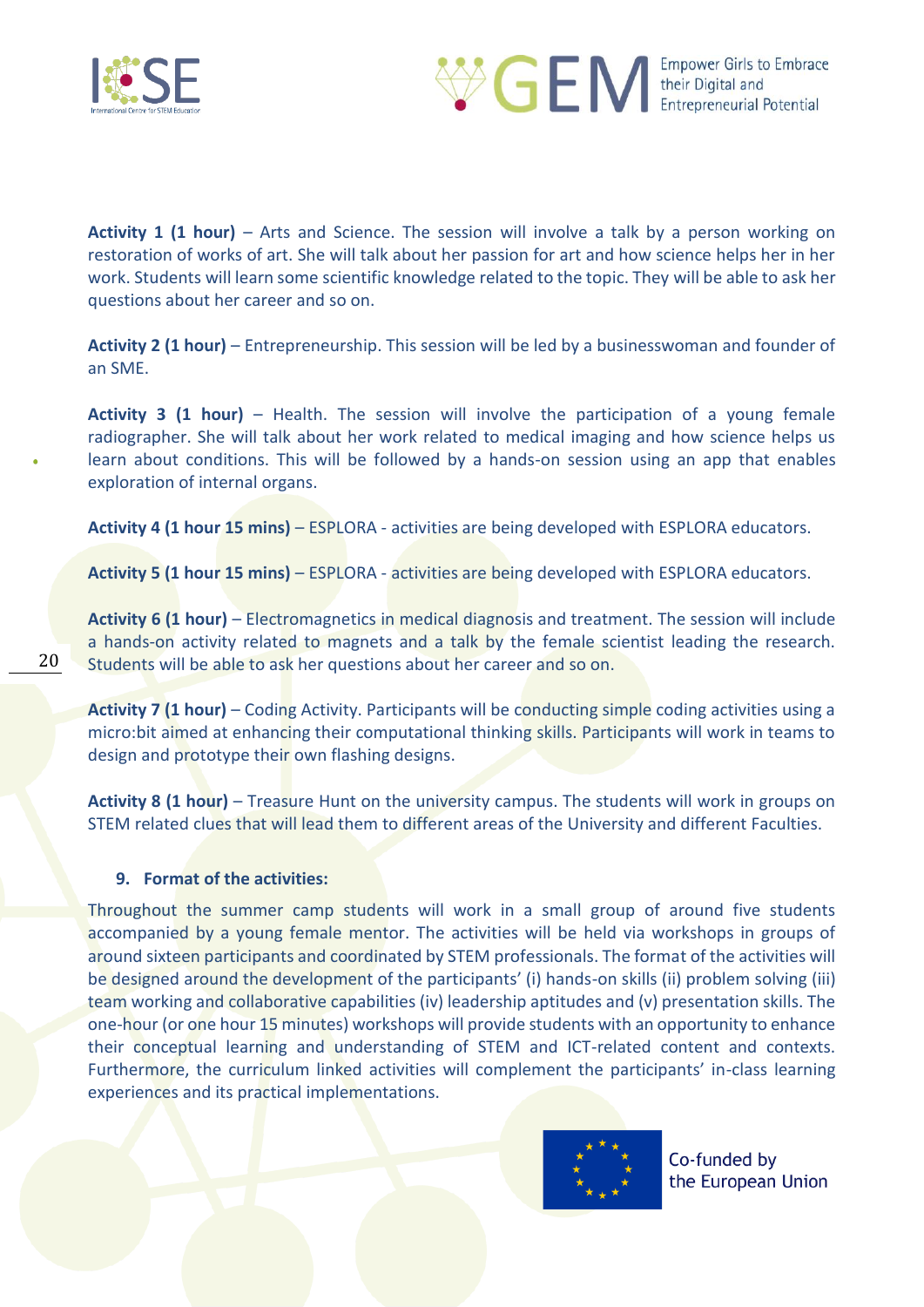



**10. Expected learning outcomes:** Increased interest in STEM/digital disciplines Greater awareness of their own potential Improved performance in STEM/digital disciplines Greater interest in studying or pursuing careers in STEM/digital sectors Interest in leadership positions in STEM/digital sectors Greater willingness to know more about STEM

Greater willingness to be involved in STEM

21

### **11. Presentation of hosting Higher Education Institution and lecturers:**

The University of Malta, the highest teaching and learning institution in Malta, participates in a number of projects funded by the EU. One of these projects is the GEM project which is being implemented in several countries across Europe. The University is participating in this project through the Department of Mathematics and Science Education of the Faculty of Education. The Department is committed to the development of reflective teachers who are dedicated towards student-centred learning, making learning relevant for students and engaging students in reasoning about the content being taught. The lecturers involved in the GEM summer camps are Dr Josette Farrugia and Dr Charles Bonello. Both are senior lecturers and former heads of department with expertise in science teaching and learning, student engagement and student-centred learning.

**Link of the Summer Camp support site:** <https://www.um.edu.mt/educ/ourresearch/gem>

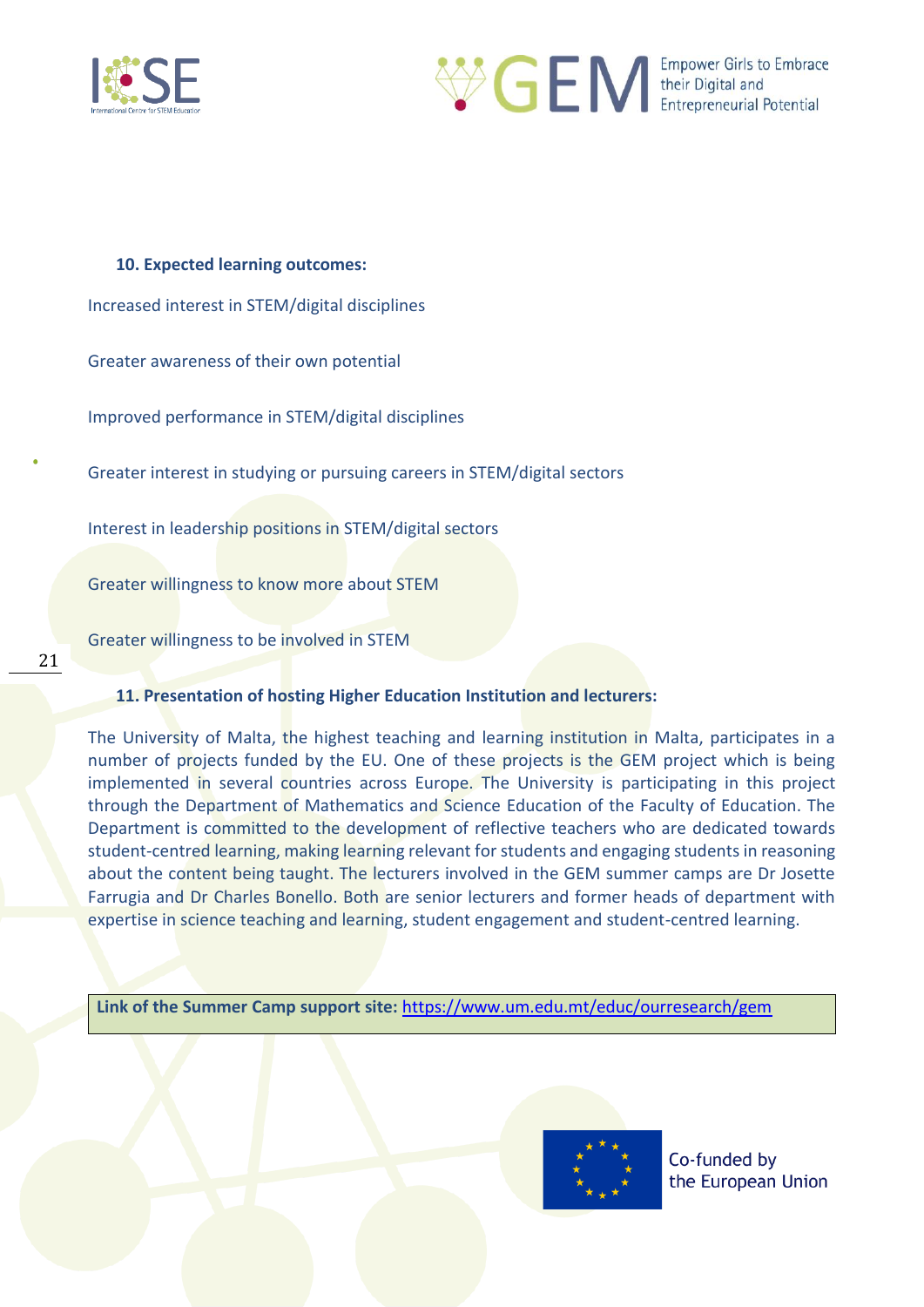



### **Additional information for the EC:**

**Please, write in short about your problems and difficulties of the implementation of your Summer Camp in 2021 under the COVID-19 circumstances.** 

● What would you have planned in your Summer Camp under normal circumstances and what do you plan to do instead.

At the planning stage it is still unclear what we will be able to offer our students during the summer camp in 2021. We have delayed the summer camp to September such that more of the population would be vaccinated and hopefully a face to face programme may be offered. How there is still a lot of uncertainty. For this reason, we prepared plans for a face to face programme with health and safety considerations that include COVID-19 directives but we are also working on an online programme in case the summer camps cannot be held face to face. Even if the in-person summer camps are possible, due to health protocols there are some activities that cannot be held. For example, a visit to the virtual reality lab where students can experience VR has been abandoned since students should not be wearing and sharing the equipment. The activities are also planned in a way that they can be held with small groups of students at a time. For this reason, it was necessary to organise short stand-alone activities that could be alternated. The students will work within the same small group for the whole duration of the summer camp.

Originally, we had planned to provide students with a light lunch during the summer camp. This will need to be adapted according to the health standards that will be in place in September.

Another possible impact is the recruitment. Will students and their guardians be ready to commit to a summer camp during a pandemic? If we revert to an online summer camp will students be willing to participate especially since they have had a lot of online learning this year?

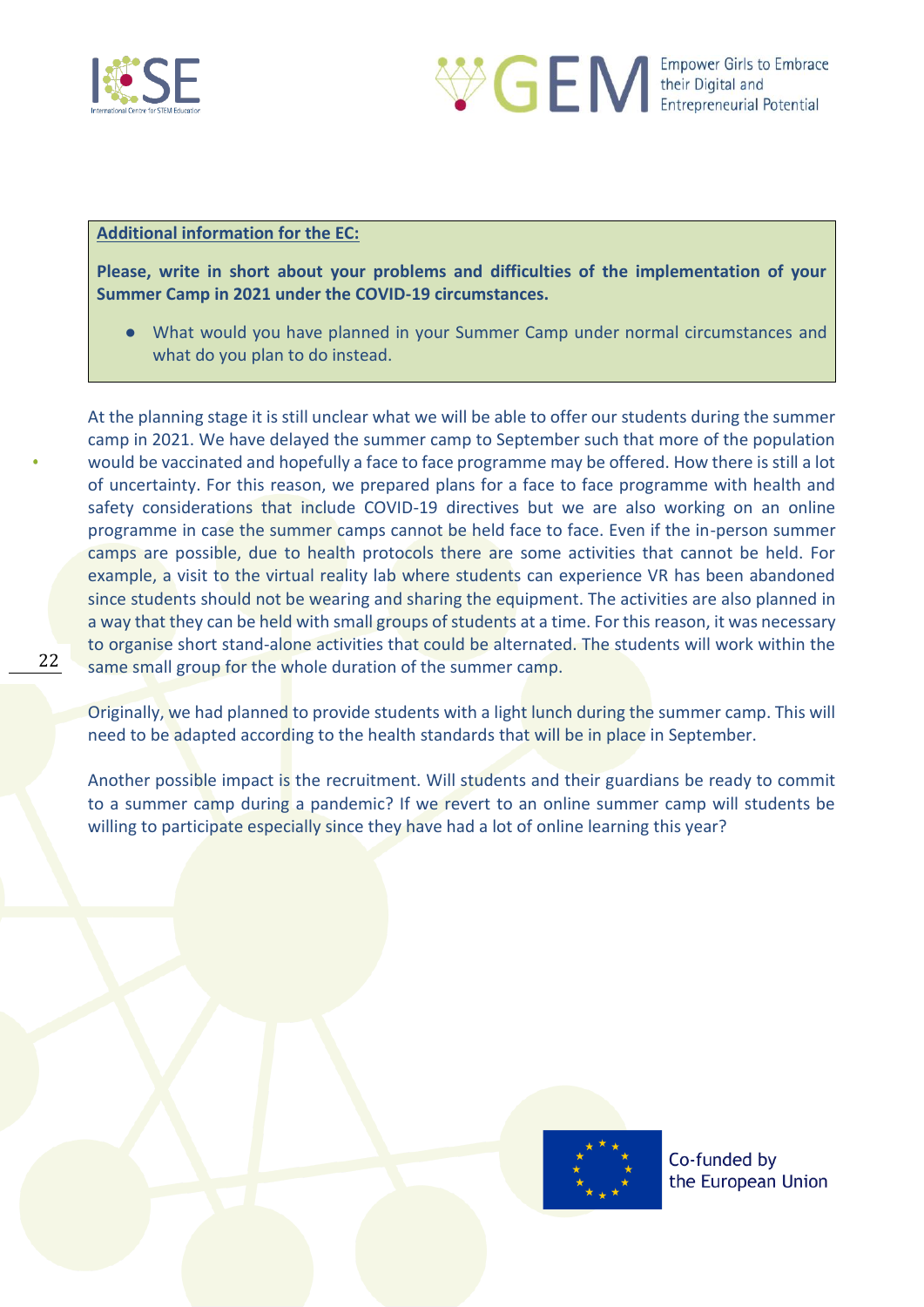



### <span id="page-22-0"></span>**P4 Slovakia: Constantine the Philosopher University (CPU) GEM Summer Camp Learning Plan**

Our project partner from Slovakia will run two camps this year in July and September 2021. A third cam will be implemented next year in 2022 as planned.

#### **Summer camp I:**

#### **Summary of the summer camp**.

#### Dear parents,

Also, this year, in the civic association MORE THAN LEARNING, in cooperation with the Faculty of Natural Sciences UKF in Nitra, we have prepared a summer program for your children.

In the period from 12.7.2021 to 16.7.2021, we have prepared the STRONG PHYSICS camp, which is intended for children aged 12 to 15 (primary school pupils). The theme of the camp, as its name suggests, will be dedicated to SILE. As is customary in our camps, we will deal with various physical measurements. Although this topic may be more challenging for children, we believe that it is interesting and can certainly interest children. In addition to exploring the strength, a rich program full of various camp activities and competitions awaits everyone.

We will not let the children starve this year either. We will eat at a nearby restaurant. In addition to lunch, a tenth and continuous drinking regime will be provided.

As in previous years, this year we want to make an interesting trip in one day. This year, also due to the situation, we decided to spend the day in the rope centre. For this reason, too, we decided to move the age of the children to 12 years, due to the requirements of the rope centre and the safety of children. Children aged 11 could attend the camp, but we will evaluate their placement individually.

If you are interested in our offer of camps, write down the application,  $2 \times$  contract and consent and send it.

Either to the address: Ľubomíra Valovičová, KF FPV UKF, Tr. A. Hlinku 1, 94974 Nitra or

in person at the Department of Physics FPV UKF in Nitra, Tr. A. Hlinku 1

We can take a maximum of 32 children to the camp.

**Sincerely** 

creative team of FAJN camp

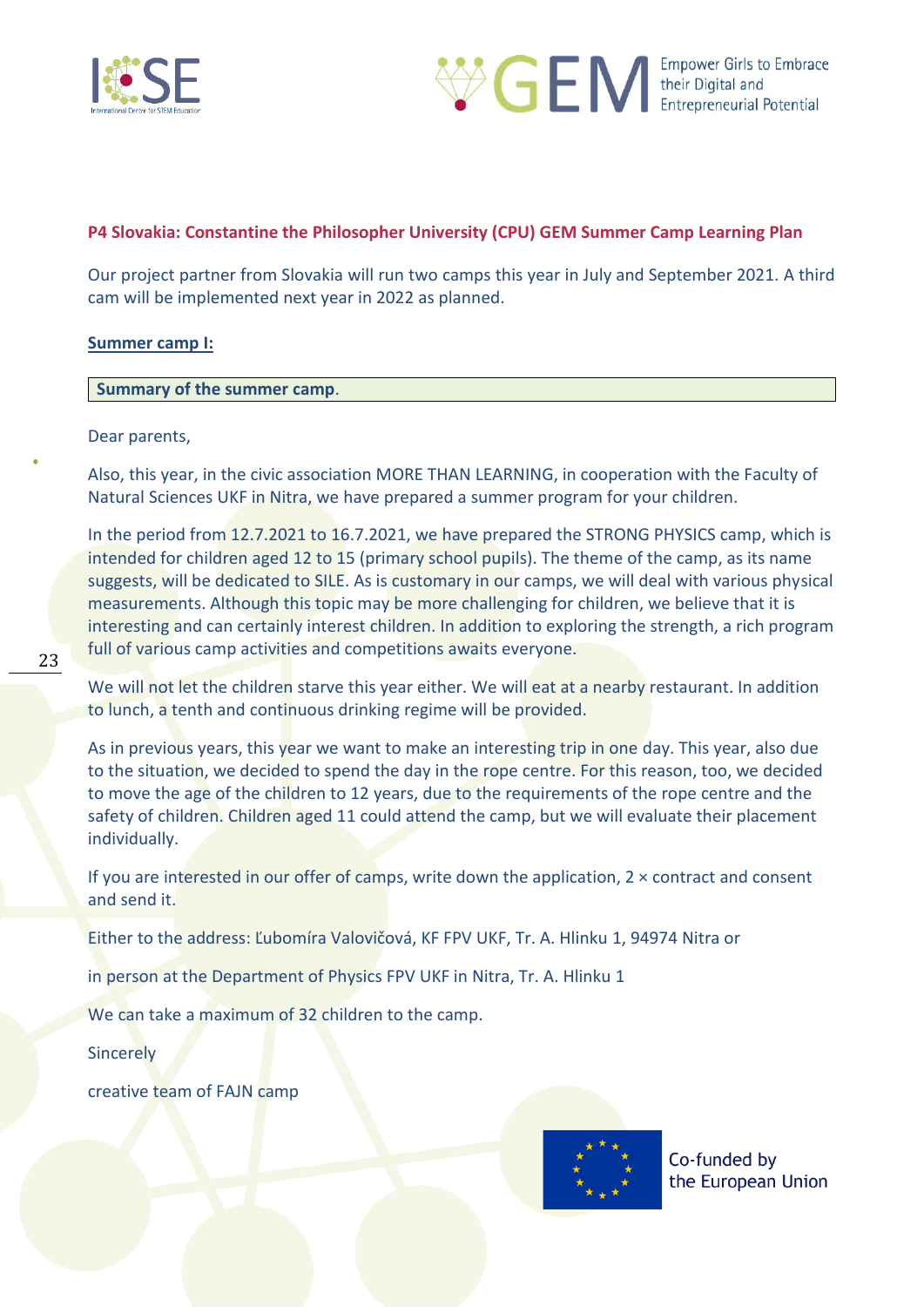



**Summer Camp Learning Plan**

### **1. Title of the Summer Camp:**

FAJN – physics like you do not know it

### **2. Target Group (age, school type):**

12-15 years old pupils

### **3. Venue:**

Department of Physics, Faculty of Natural Sciences, Constantine the Philosopher University in Nitra, Tr. A. Hlinku 1, 949 74 Nitra

#### 24

### **4. Transportation to the venue / digital access to the Summer Camp:**

Daily summer camp on site

#### **5. Subsistence:**

| lunch, refreshment, drinks, water |                                                |  |        |
|-----------------------------------|------------------------------------------------|--|--------|
|                                   | 8€ per day per participant = 32 x 8 x 5 days = |  | 1 208€ |

Material support 300 €

1 580 €

### **6. Contact person for girls and their guardians:**

Ľubomíra Valovičová: valovicova@ukf.sk (Slovak language)

### **7. Schedule:**

Monday – Friday 8:00-16:00

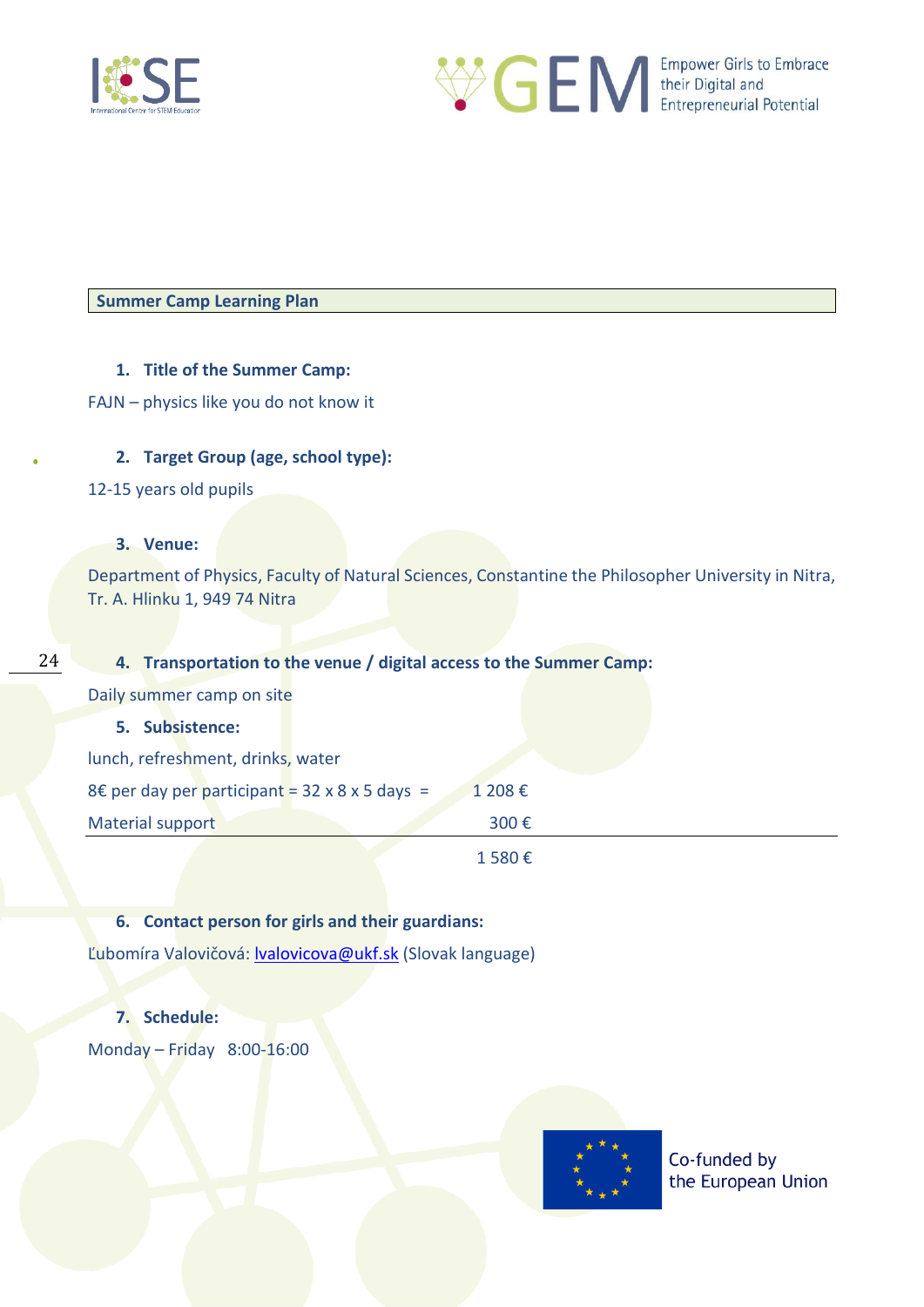



### **8. Content:**

25

Physics experiments, traditional and non-traditional, outdoor and laboratory experiments

### **9. Format of the activities:**

research-oriented and inquiry-based-oriented education; team-building activities: competitions, sports activities; Visit to the rope centre

Research-oriented education - Laboratory work will be carried out in groups of 4 students under the guidance of an animator: 8 × 90 min)

### **10. Expected learning outcomes:**

Science: force, tool for measure force, force in everyday context

Mathematics: average, central tendency, characteristics of spread; comparing the central values

### **11. Presentation of hosting Higher Education Institution and lecturers:**

The University of Constantine the Philosopher in Nitra has more than 60 years of tradition of teacher training, including teachers of science and mathematics.

Ľubomíra Valovičová has been organizing summer camps with a natural focus at the University of Constantine the Philosopher in Nitra together with the civic association VAU for more than 15 years. More than 700 participants have already taken part in the camps for the second stage of primary school.

The animators in the FAJN 2021 camp are mostly young women, future physics teachers, scientists in the field of physics didactics and materials physics.

Link of the Summer Camp support site: The link will be ready until June 10<sup>th</sup>.

### **Additional information for the EC:**

**Please, write in short about your problems and difficulties of the implementation of your Summer Camp in 2021 under the COVID-19 circumstances.** 

• What would you have planned in your Summer Camp under normal circumstances and what do you plan to do instead.

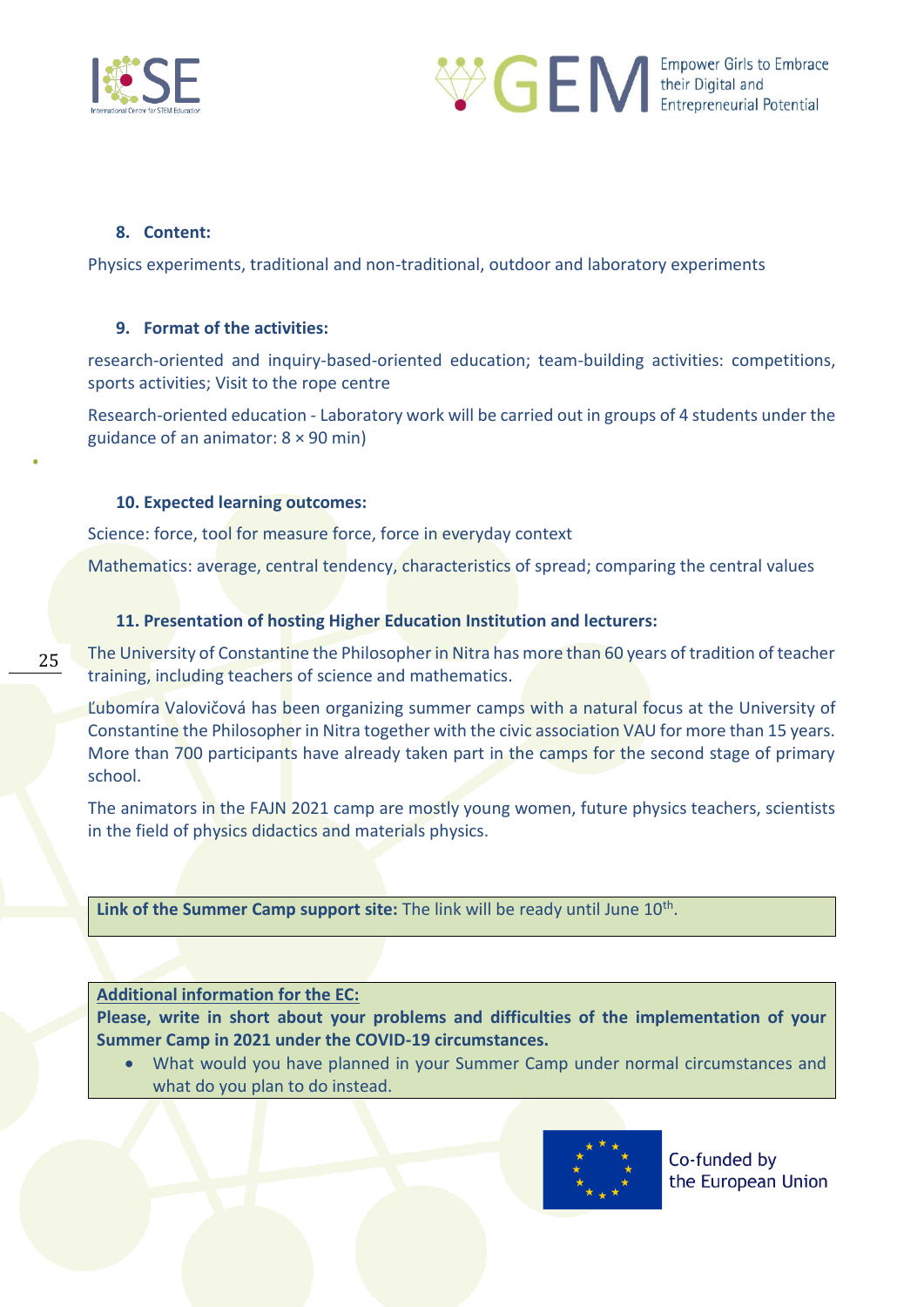



The attendees of the camp will follow the current measures related to COVID-19 pandemics (e.g. wearing mask, have the negative test on Monday, measuring the body temperature each morning). In case of restriction of the number of participants attending the event below 20 the camp will be cancelled in 2021.

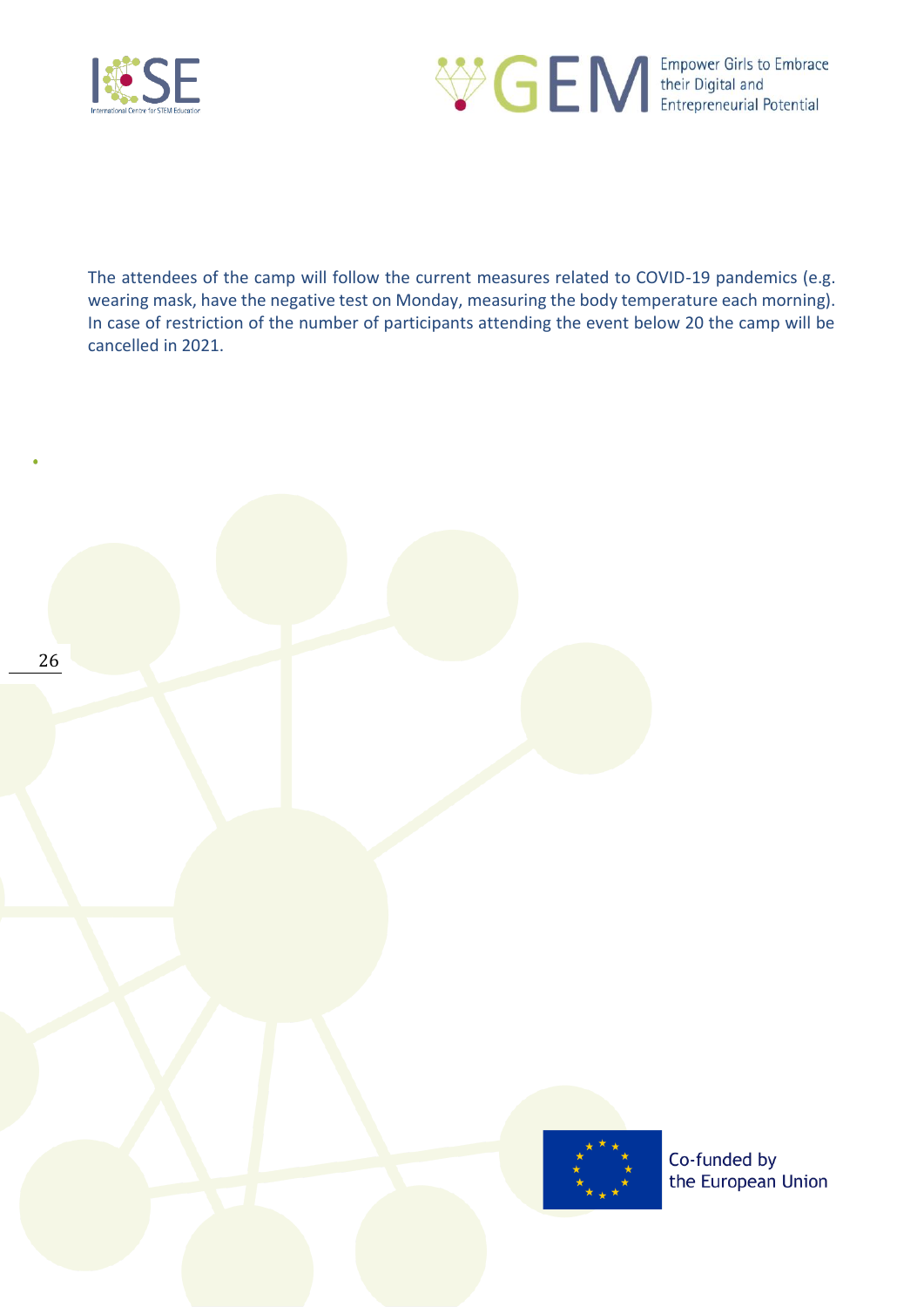



### <span id="page-26-0"></span>**P4 Slovakia: Constantine the Philosopher University (CPU) GEM Summer Camp Learning Plan**

#### **Summer camp II :**

### **Summary of the summer camp:**

The summer camp (24.-27. September 2021) offers outdoor STEM activities with focus to research in the landscape. Participants will observe selected protected areas: botanical garden and protected landscape area and will learn about landscape scientific research. Participants will experience some field research activities and will work in laboratory. Participants will discuss about country, landscape characteristics and prepare outdoor walk with parts of important scientific elements and features about objects in the landscape. Activities will be supported by digital technologies.

#### **Summer Camp Learning Plan**

### **1. Title of the Summer Camp:**

More than trip - outdoor STEM scientific activities

### **2. Target Group (age, school type):**

15 – 18 years old, secondary vocational school pupils

### **3. Venue:**

Town Nitra, CPU Campus, Secondary vocational school of tourism Region Nitra: Arborétum Mlyňany – botanical garden Region Trnava: Dropie - protected landscape area

#### **4. Transportation to the venue / digital access to the Summer Camp**

| Bus to botany garden Mlyňany; distance Nitra – Mlyňany 30 km | 300 $\epsilon$ |
|--------------------------------------------------------------|----------------|
| Bus to protected area Dropie; distance Nitra – Dropie 70 km  | 500 $\epsilon$ |
|                                                              |                |

Total 800€

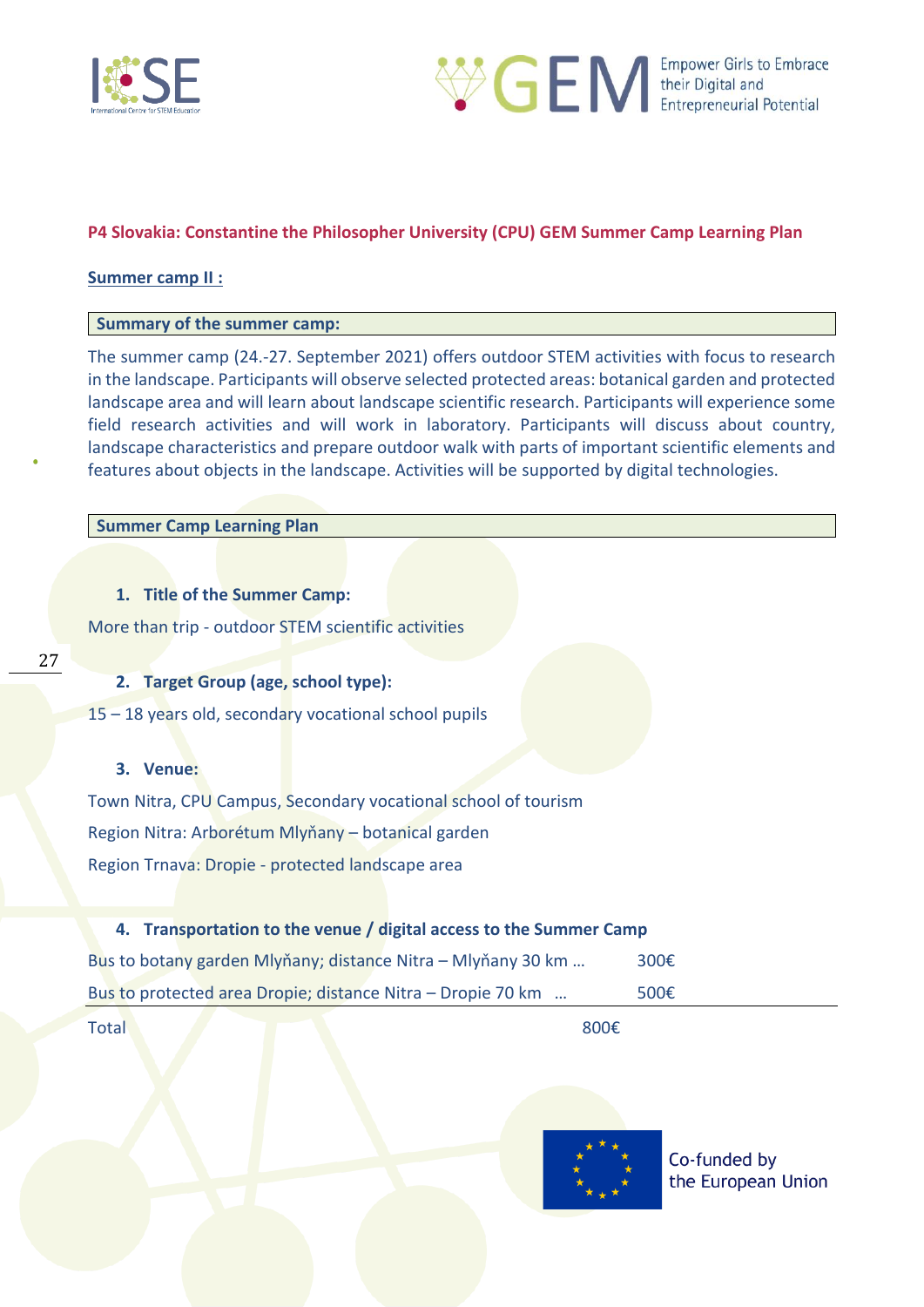



### **5. Subsistence:**

| 50 persons for 4 days                                            |                |
|------------------------------------------------------------------|----------------|
| 11,60 € (according to Slovak law) subsistence per person per day | 2 3 2 0 €      |
| Material support for participants and activities                 | 300 $\epsilon$ |
| Total                                                            | 2 620€         |

### **6. Contact person for girls and their guardians:**

Secondary female school teacher Mgr. Jarmila Čameková

### **7. Schedule:**

| day            | 1. block                                                         | 2. block                                       | 3. block                                               | 4. block                                        |
|----------------|------------------------------------------------------------------|------------------------------------------------|--------------------------------------------------------|-------------------------------------------------|
| $\mathbf{1}$   | CPU - introduction CPU - lecture                                 |                                                | $CPU$ – indoor<br>workshop                             | $CPU - outdoor$<br>workshop with ICT<br>support |
| $\overline{2}$ | BotG-interactive<br>educational trail<br>with <b>ICT</b> support | BotG - Water -<br>terrain research<br>workshop | BotG - Soil -<br>terrain research<br>workshop          | BotG – Scientific<br>excursion                  |
| 3              | <b>Dropie – Scientific excursion</b>                             |                                                | Dropie – Outdoor workshop                              |                                                 |
| 4              | Secondary school - students projects<br>presentations            |                                                | Secondary school - GEM project<br>summer camp feetback |                                                 |

### **8. Content:**

### **1 day (Place: CPU in Nitra):**

1. block – introduction of the GEM project, project partners and Summer camp learning plan, Icebreaking activities

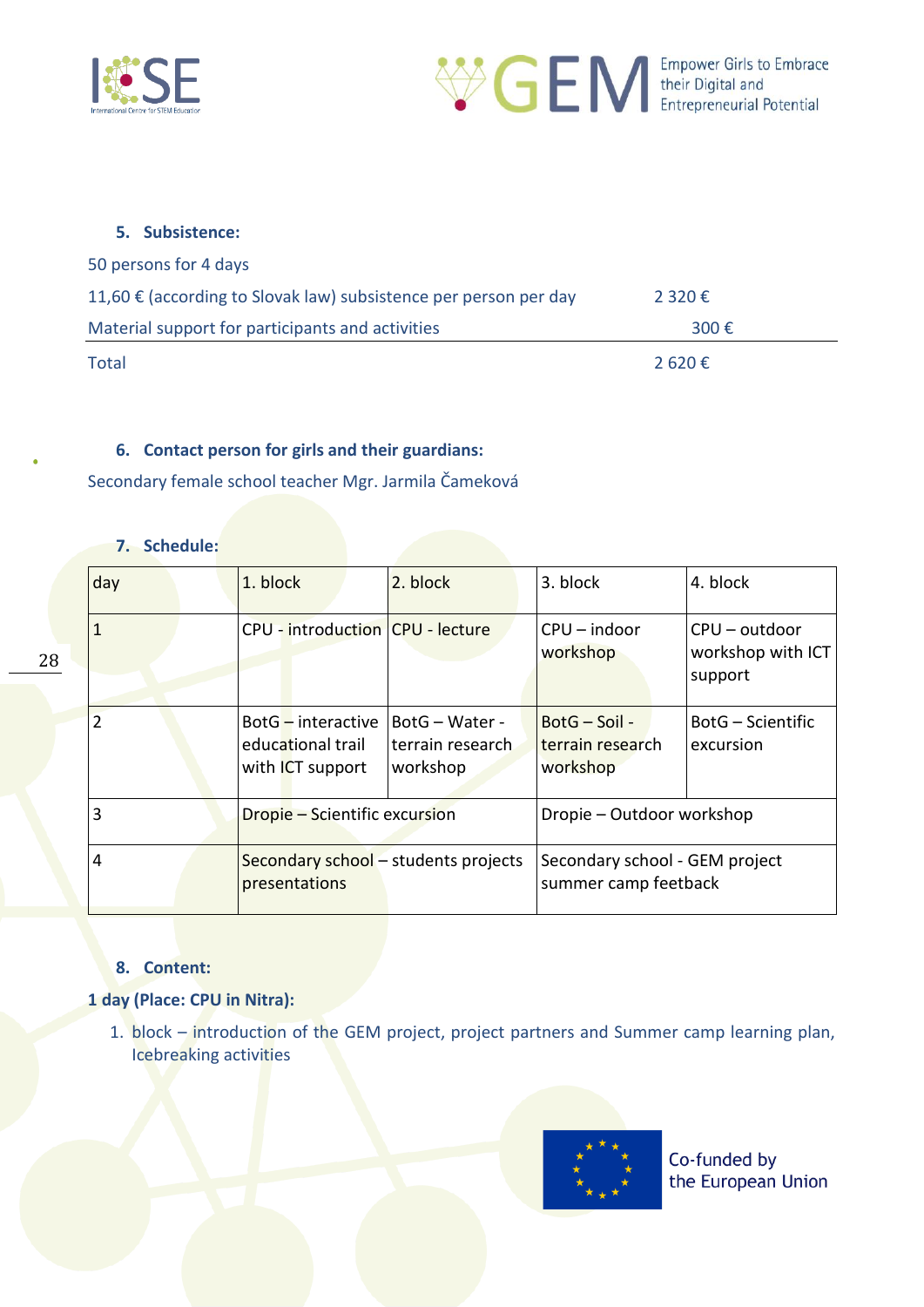



- 2. block lecture on modern approaches in landscape research and their application in the field of tourism
- 3. block indoor workshop focused on working with modern 3D applications of geographic information systems
- 4. block Interactive outdoor workshop Landscape from a mathematical point of view. Assignment of student projects aimed at finding ways to modernize tourism using scientific methods

### **2. day (Place: Botany garden Arboretum Mlyňany):**

- 1. block interactive educational trail with ICT support focused on the world's dendroflora
- 2. block terrain research workshop focused on the analysis of water quality and the impact of water pollution on landscape elements
- 3. block terrain research workshop focused on soil quality analysis and the impact of soil pollution on landscape diversity
- 4. block Scientific excursion Applied research and development in the botanical garden

### **3. day (Place: Protected landscape area Dropie):**

- 1. 2. block Scientific excursion restoration (revitalisation) of natural values of the meadow landscape
- 3. 4. block Scientific excursion practical examples of research activities aimed at the protection of meadow ecosystems

#### **4. day (Place: Secondary vocational school of tourism):**

- 1. 2. block Students projects presentations
- 3. 4. block GEM project summer camp feedback

#### **1. Format of the activities:**

Lecture, indoor workshop, outdoor workshop, scientific excursion, terrain research workshop, interactive educational trail with ICT support, student's projects

#### **2. Expected learning outcomes:**

Participants will learn about special research methods and forms: outdoor environment research: how to find appropriate landscape, how to scientifically observe the landscape, how to prepare the outdoor research protocol; how to collect samples for research for laboratory expertise; how to report about massive agriculture industry activities and their impact to landscape and to water quality; how to understand the landscape uniqueness suitable for research for popularisation the research and how to prepare the thematic walk for tourists with ICT and digital technologies



Co-funded by the European Union

29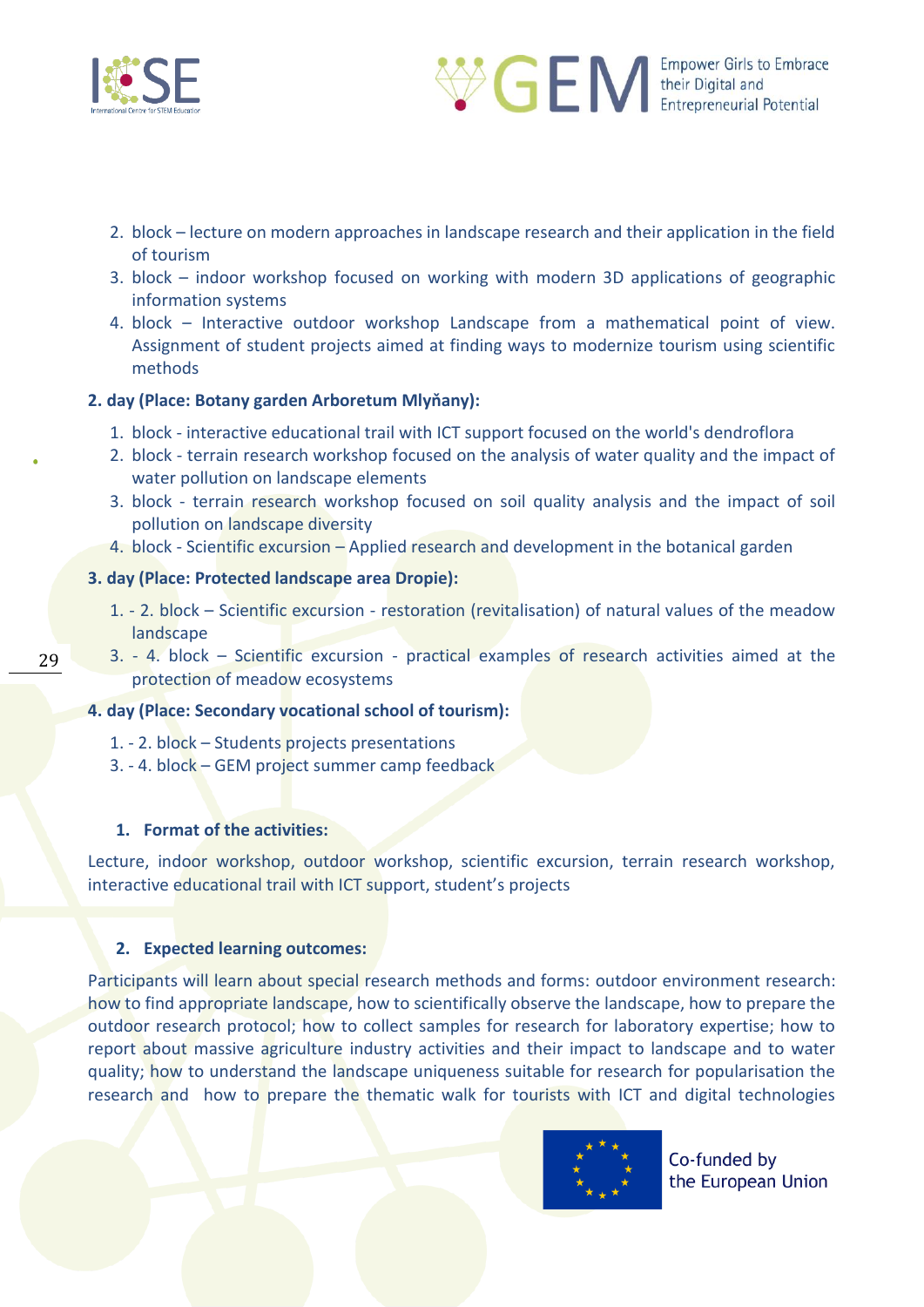



support. The main idea is to get deep knowledge about informed European citizenship with focus to complex environment protection.

### **3. Presentation of hosting Higher Education Institution and lecturers:**

Mgr. Jarmila Čameková - teacher of Geography, History and Tourism at the Secondary School of Tourism in Nitra, expert in the field of creating interactive educational trails with the support of ICT

Ing. Jarmila Králová, PhD. - Expert in the field of biology and ecology of denroflora. She is an employee of the Botanical Garden Arboretum Mlyňany in the position of public relations.

doc. Ing. Viera Petlušová, PhD. – expert in agrocenoses research and in the impact of agriculture on surface water quality

Mgr. Peter Petluš, PhD. – expert in soil research and in water erosion of soil modelling in agricultural land

Ing. Katarína Vajlíková – expert in the protection of meadow ecosystems and environmental education

Link of the Summer Camp support site: The link will be available until June 10<sup>th</sup>.

### **Additional information for the EC:**

**Please, write in short about your problems and difficulties of the implementation of your Summer Camp in 2021 under the COVID-19 circumstances.** 

• What would you have planned in your Summer Camp under normal circumstances and what do you plan to do instead.

The expected date of the summer camp is September 2021. We do hope that COVID-19 situation will be consolidated and safe and the summer camp will be organized face to face and in real circumstances.

If the situation will be not open for travelling for excursions and for visiting schools (university), the blended learning or online learning activities will be prepared adequately.

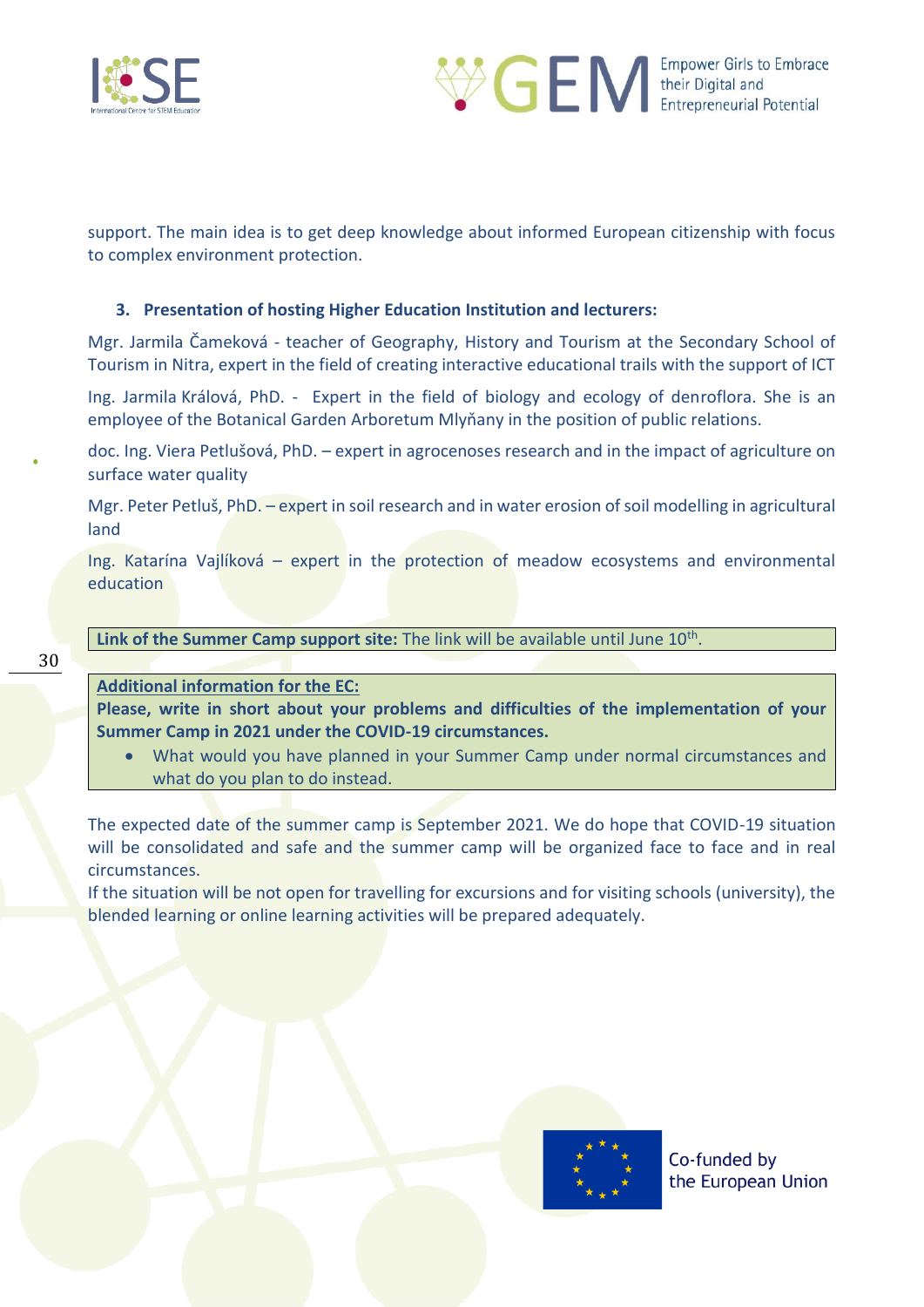



### <span id="page-30-0"></span>**P5 Norway: Norwegian University of Science and Technology (NTNU) GEM Summer Camp Learning Plan**

The Norwegian GEM Team will not arrange a summer school this year because of the COVID-19 situation.

1. They are not allowed to invite people to the campus that do not belong here. (So, school students cannot come to us.)

- 2. They find it risky to mix students from different schools in the same room.
- 3. The tendency of COVID infected is increasing in Trondheim.

4. None of the GEM staff will be vaccinated before the end of the summer.

The plan was to do the summer school in end of June; that is when the school vacation starts. It is not actual during the rest of the summer vacation due to that the staff is on vacation and so are the students too. The staff at the university start the semester the week before the schools starts so they cannot have any summer school in august either.

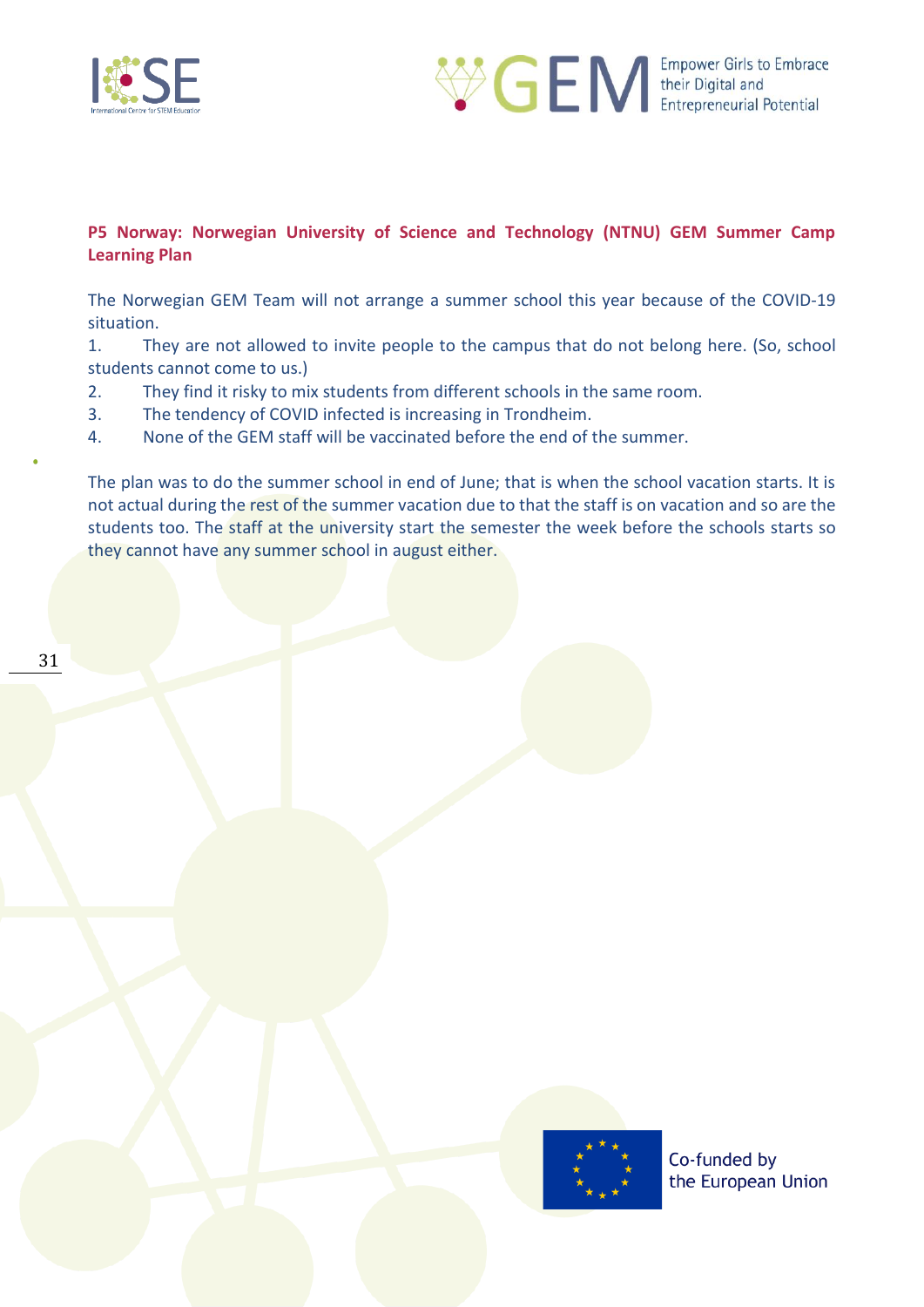



### <span id="page-31-0"></span>**P6 Spain: University of Jaen (UJA) GEM Summer Camp Learning Plan**

#### **Summary of the summer camp:**

60 girls from all around Jaén province will live an intensive week of exciting experiences inspired by 16 female scientists (mentors), who will welcome them in their own research projects, providing them with an immersion experience in cutting edge research topics, such as artificial intelligence for a better world, using social media data for making good decisions, the secret life of waste and new materials, microorganisms zoos and much more. The community of girls and female mentors will have plenty of opportunities to experience and discuss the social relevance of the research conducted by close role models and will share a wide range of activities, including outdoors visits to interesting natural places (the autochthonous flora garden), speeches by interesting female entrepreneurs (such as a designer of scientific jewellery) and playful interactive activities, where they will have the opportunity to communicate to each other and create something innovative together, expressing their full ICT and entrepreneurial potential. The scientific campus will finish with a final open-door congress, where the participating girls will present their projects to their family and the whole community and disseminate the experience through the media.

#### **Summer Camp Learning Plan**

#### **1. Title of the Summer Camp:**

*Empowering girls to unveil their digital, entrepreneurial and STEM potential.*

#### **2. Target Group (age, school type):**

Female students aged 14-18 years old.

#### **3. Venue:**

Facilities of the University of Jaén placed in the Campus de Las Lagunillas S/N, 23071 Jaén (Spain):

- Lecturing rooms
- Meeting rooms
- Labs
- **Gardens**

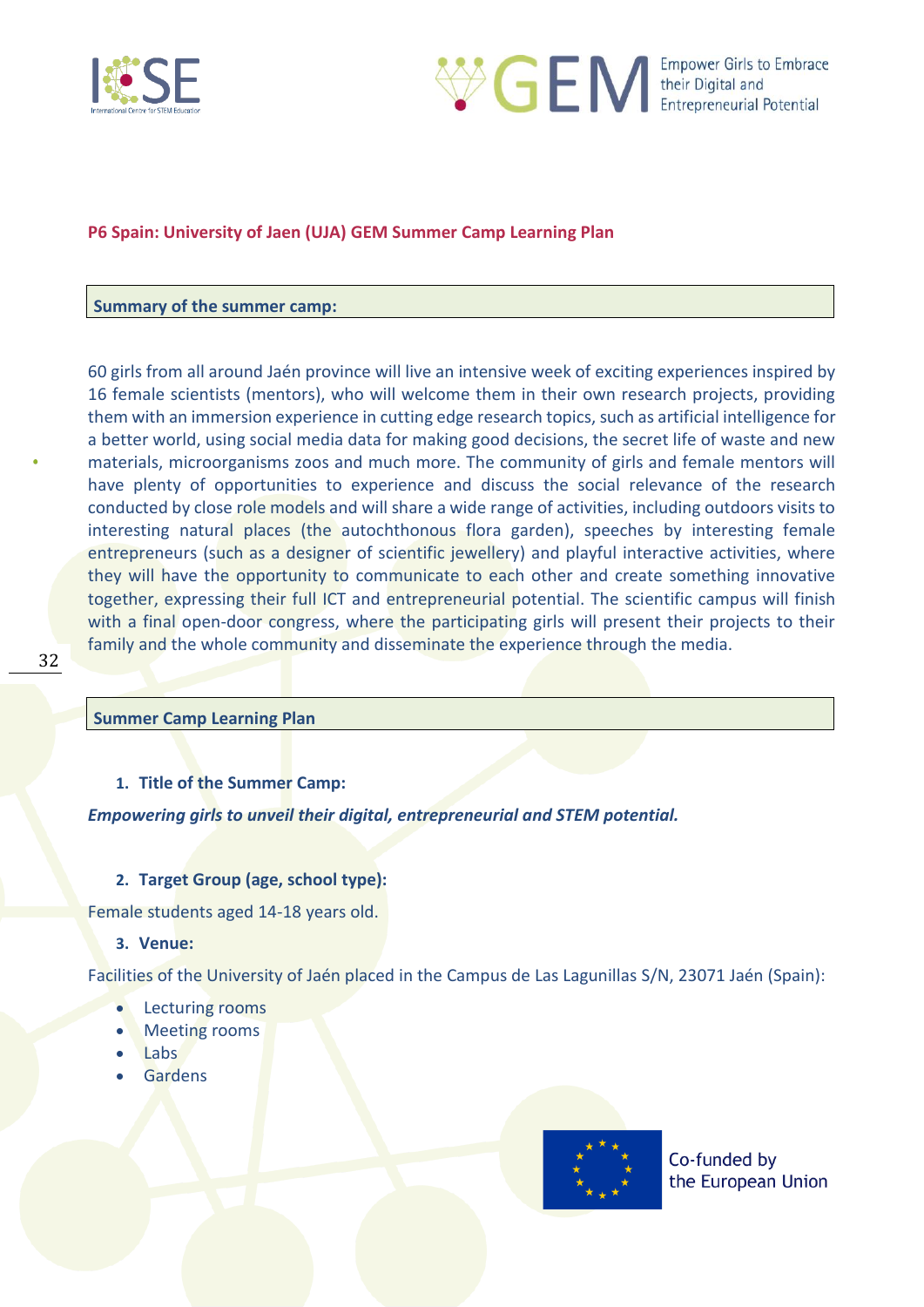



### **4. Transportation to the venue / digital access to the Summer Camp:**

Public transport and familiar vehicles, in some cases.

### **5. Subsistence:**

Girls will receive a lunch pack every day, funded by the project.

### **6. Contact person for girls and their guardians:**

Marta Romero Ariza [mromero@ujaen.es](mailto:mromero@ujaen.es) and María Martín Peciña [mmpecina@ujaen.es](mailto:mmpecina@ujaen.es)

|  |  | 7. Schedule: 19. July-23. July 2021 |  |
|--|--|-------------------------------------|--|
|--|--|-------------------------------------|--|

|              | 19/07/2021                                                                     | 20/07/2021                                    | 21/07/2021                                                                                    | 22/07/2021                                                 | 23/07/2021        |
|--------------|--------------------------------------------------------------------------------|-----------------------------------------------|-----------------------------------------------------------------------------------------------|------------------------------------------------------------|-------------------|
| $9:30-11:00$ | Interactive<br>playful<br>activities to<br>build the UJA<br><b>GEM network</b> | The GEM<br>gymkhana                           | Visit to the<br>autochthonous<br>flora garden.<br><b>Designing</b><br>scientific<br>jewellery | <b>Immersion</b><br>in real<br>research<br>with<br>mentors | Final<br>Congress |
| 11:00-11:30  | Lunch                                                                          | Lunch                                         | Lunch                                                                                         | Lunch                                                      |                   |
| 11:30-13:30  | Immersion in<br>real research<br>with mentors                                  | Immersion in<br>real research<br>with mentors | Immersion in<br>real research<br>with mentors                                                 | Preparing<br>for the GEM<br>congress                       |                   |

In order to evaluate the impact of the GEM campus on the participating girls and mentors, questionnaires will be used before and after the experience with previous informed consent, along with case studies to get an in-depth view of the key issues taking place.

#### **8. Content:**

- Welcome: a fascinating world of professional women
- Technology, creativity and entrepreneurship for a smarter world

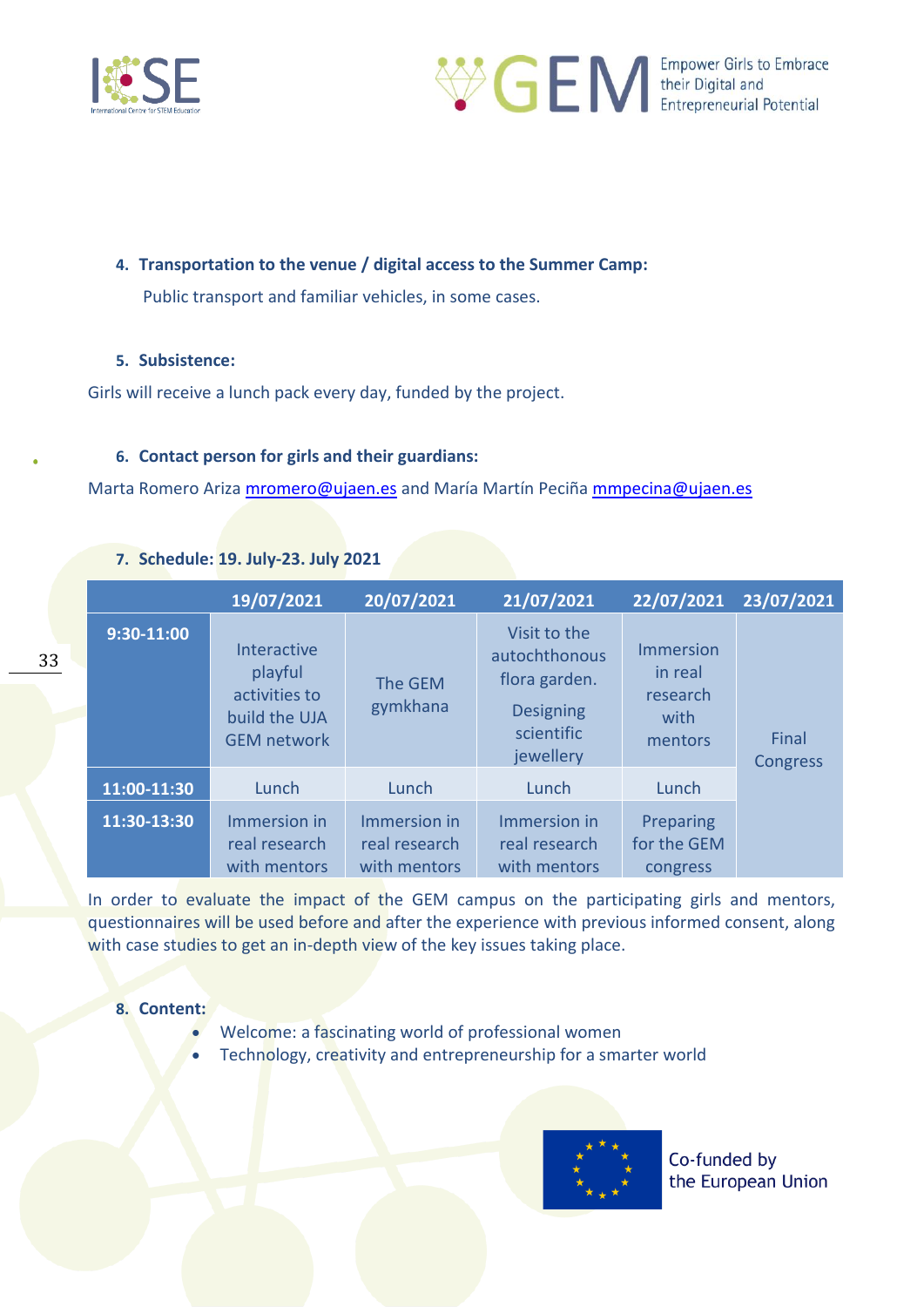



- Getting to know each other: women that unveil their full potential and avoid gender gaps.
- Becoming part of an exciting research project with my mentor.
- Final congress: sharing experiences and passions.
- Farewell and evaluation
- Keeping in touch through the GEM network

#### **9. Format of the activities:**

The scientific campus is designed to challenge stereotypes and expose girls to role models (mentors) working on different scientific fields, including also females in leading positions and funders of innovative businesses based on their own entrepreneurial skills. During the camp, the girls will get to know two female entrepreneurs (an architect and a designer of scientific jewellery) from their own region and learn how they have used their professional background, creativity and capacities to change ideas into innovative processes and products.

The female role models will also share their personal experiences, discussing challenges they have encountered and how they solved it. In this line, we will include small "storytellingunits" in which the girls will be asked to talk about their personal sources of inspiration, their personal STEM/digital role model (if they already have one) or try to think of an inspirational female which would impress them. At the end of the scientific campus, each girl will get the chance to present her role model.

All the role models will be shared via our project website and social media channels and we will invite girls to spread them across the European GEM Network.

We plan to openly discuss perceived stereotypes with participating girls and thus make them aware of their existence and encourage them to challenge their own perceptions

In addition, some activities, are designed to promote critical thinking, presentation and communication skills, organizational skills, teamwork, enthusiasm, self-motivation, tolerance, open-mindedness and, which is especially essential for digital education, media literacy.

As a whole, we offer a range of communicative, playful, interactive and experiential activities respecting safety measures in order to avoid accidents and COVID-19 spread.

#### **10. Expected learning outcomes:**

Through the engagement in the GEM summer camp the participating girls will:

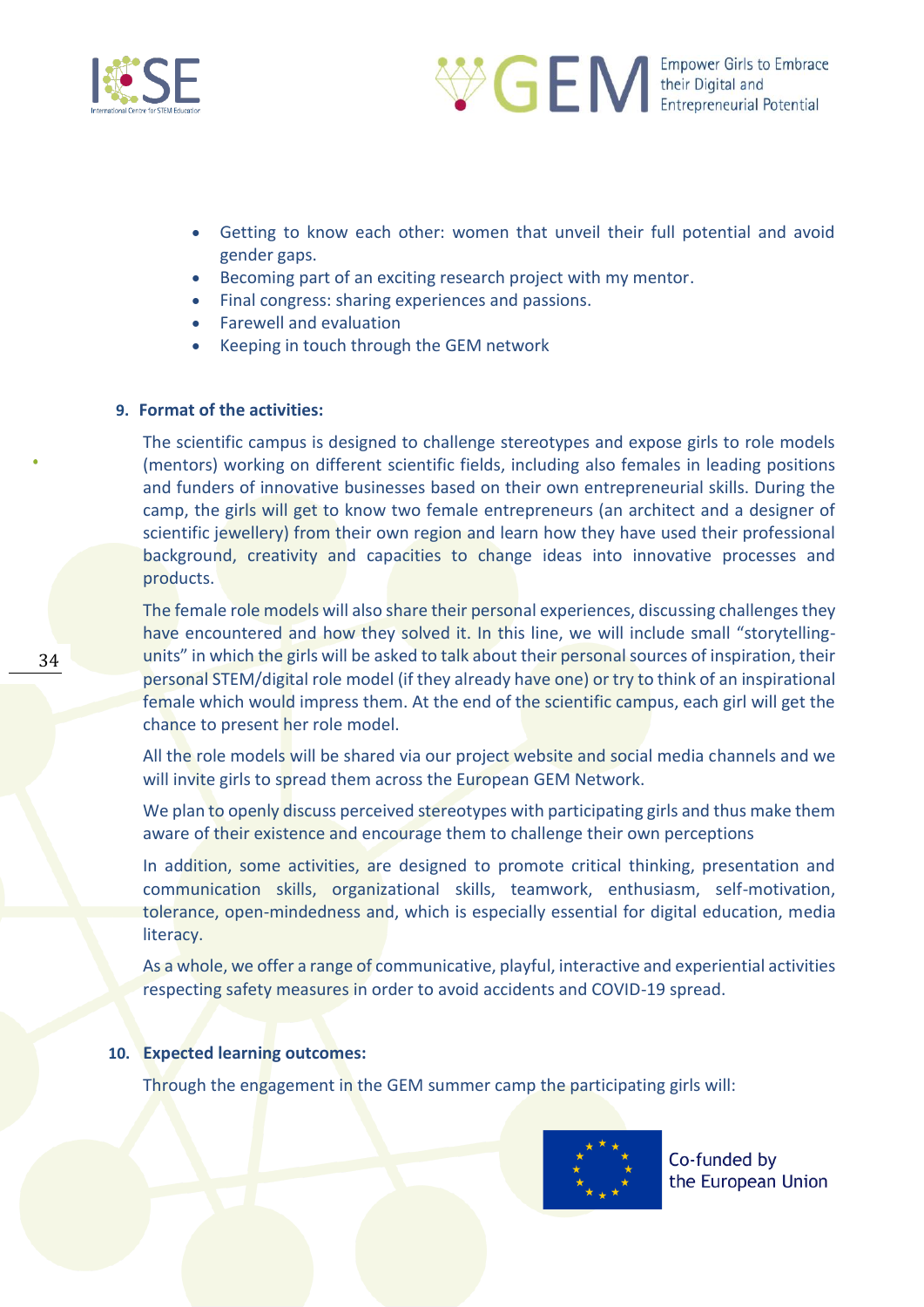

35



- Become aware of fascinating professional activities led by women.
- Take part of a research project in collaboration with a mentor.
- Acquire digital skills related to the use of technical devices for data collection and data management.
- Develop creativity and decision-making skills related to the participation in a constructive project.
- Develop digital skills related to the use of ICT for the presentation and communication of research results.
- Develop their identity in scientific research and/or STEM professional fields.

In this way, the GEM summer camp in Spain will contribute to the project's objectives and promote:

- Girls with knowledge of inspiring role models and their meaning
- Girls with knowledge about the STEM/digital world of work
- Girls with entrepreneurial mind-sets
- Girls with transversal skills

### **11. Presentation of hosting Higher Education Institution and lecturers:**

The University of Jaén (UJA) is a medium size public university created in 1993 that is in the Top 50 of the world's best young universities according to THE (Times Higher Education) and the first Spanish University concerning the United Nations Sustainable Development Goals. This position is due to its commitment to efficient, clean and affordable energy, its remarkable contributions to high quality and inclusive education and decent work, and the reduction of social inequalities, with special emphasis on reducing gender gaps. Besides, the UJA has received the distinction of Campus of International Excellence in the fields of Climate Change [\(CamBio\)](http://www.upo.es/ceicambio/?lang=es) and Agrifood [\(CEIA3\)](http://www.ceia3.es/) among other areas, and has been awarded with EFQM seal of Excellence with the qualification of 500+ and the 'Human Resources Excellence in Research Award' while aligning their human resources policies to the 40 principles of the Charter & Code.

UJA permanently welcomes new foreign students <https://web.ujaen.es/serv/vicint/> and new research proposals as part of a conscious effort to increase its international profile and widen both its knowledge and its horizons<https://www.ujaen.es/servicios/ofipi/project-experience>

Within a modern and well-equipped campus, the Faculty of Humanities and Educational Sciences offers graduates and post-graduate studies for primary and secondary school teachers addressing societal needs and last trends in education, with a special focus on innovative and inclusive pedagogies such as inquiry-based science education, socio-scientific issues and the promotion of education for sustainable development through active environmental citizenship.

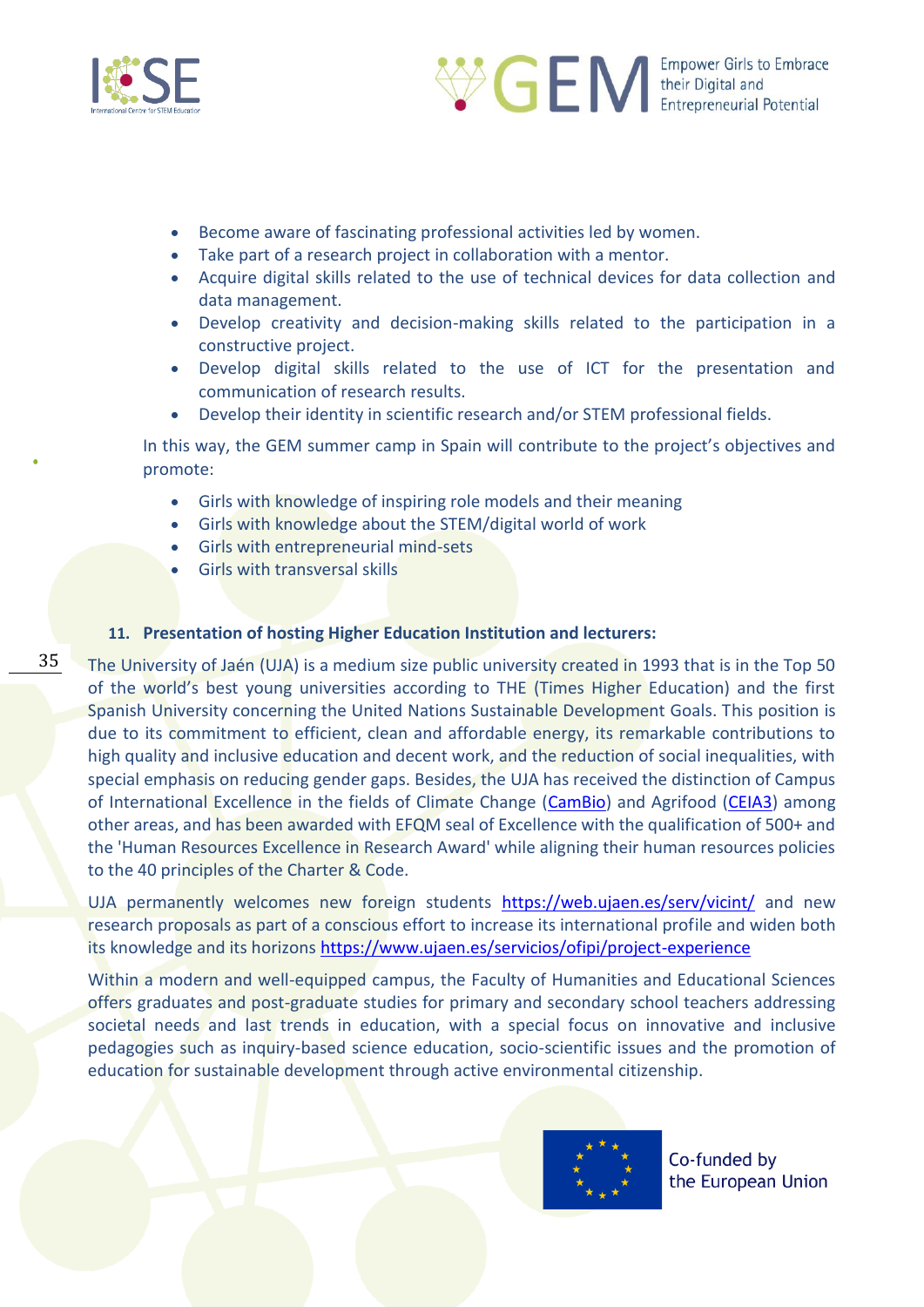



In the GEM scientific campus, 16 female brilliant scientists leading relevant research lines in different fields of knowledge will act as mentors sharing their personal and professional background with the girls and offering them an immersion experience into their current research work. The following mentors and research projects will be offered:

| <b>Mentor</b>                                          | <b>Project</b>                                                                                                               |
|--------------------------------------------------------|------------------------------------------------------------------------------------------------------------------------------|
| <b>Maite Martín Valdivia</b>                           | Artificial Intelligence for a better world                                                                                   |
| Flor Miriam Plaza del Arco                             |                                                                                                                              |
| Pilar López Úbeda                                      |                                                                                                                              |
| Carmen Martínez García                                 | Discover the secret life of waste and take care of your planet                                                               |
| Rosa María Rodríguez<br>Domínguez                      | Acquiring data from social media for decision-making                                                                         |
| Maria Ángeles Verdejo                                  | Smart networks for energetic transmission: caring about society<br>and the environment                                       |
| Dolores Victoria Ruiz Garrido                          | Towards inclusive and sustainable cities.                                                                                    |
| Gema Parra Anguita                                     | What do wetlands hide? Finding out cryptic biodiversity<br>through digital images.                                           |
| Fátima Aguilera Padilla                                | Is pollination at risk? study of the production and viability of<br>pollen grains                                            |
| M <sup>ª</sup> José Grande Burgos                      | Microbiological Zoo                                                                                                          |
| María Aranda López                                     | Z generation and the socialization in the digital era: gender-<br>based attitudes and prevention of sexism                   |
| Belén Agrela Romero                                    | Research from the gender perspective on issues of social<br>intervention. When the personal matters                          |
| <b>Beatriz Montes Berges</b>                           | Are young people now more sexist? New expressions of sexist<br>attitudes                                                     |
| Rocío Bolaños Jiménez                                  | Fluid Mechanics: unraveling the mysteries of bubbles, drops and<br>other surface tension phenomena                           |
| María José del Jesús Díaz<br>María Dolores Pérez Godoy | Analyzing information with artificial intelligence techniques:<br>application to medicine and protection of natural species. |

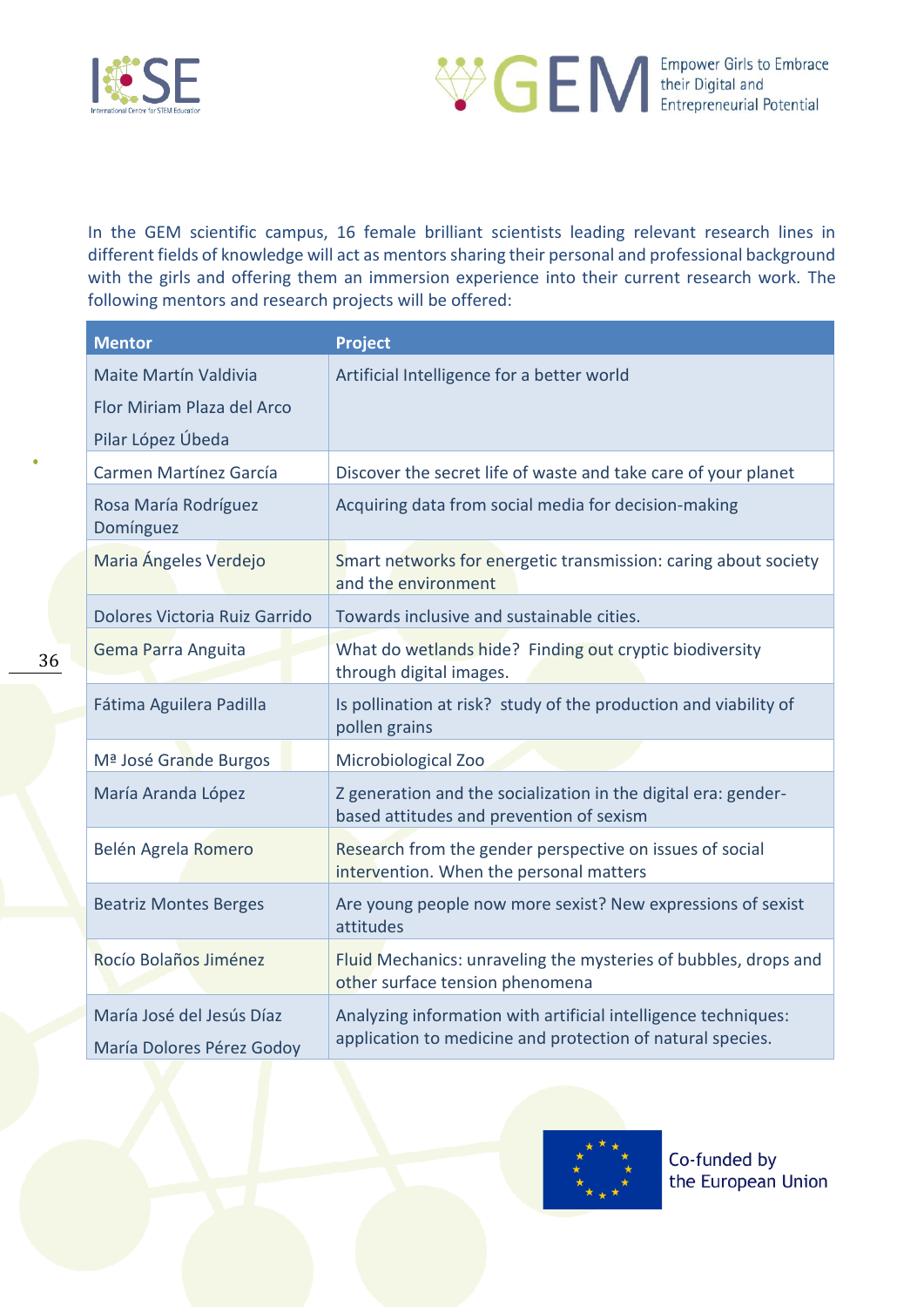



**Link of the Summer Camp support site:** [https://gem-esp.eu](https://gem-esp.eu/)

**Additional information for the EC:** 

**Please, write in short about your problems and difficulties of the implementation of your Summer Camp in 2021 under the COVID-19 circumstances.** 

• What would you have planned in your Summer Camp under normal circumstances and what do you plan to do instead.

In other circumstances, we could have welcomed more participants, work in larger groups and try to accommodate girls in the campus, in order to let students from farther away areas, to participate in the summer camp. As a consequence of the health situation, girls will spend only 4 h a day participating in the summer camp, operating mainly in small groups and keeping always the safety measures.

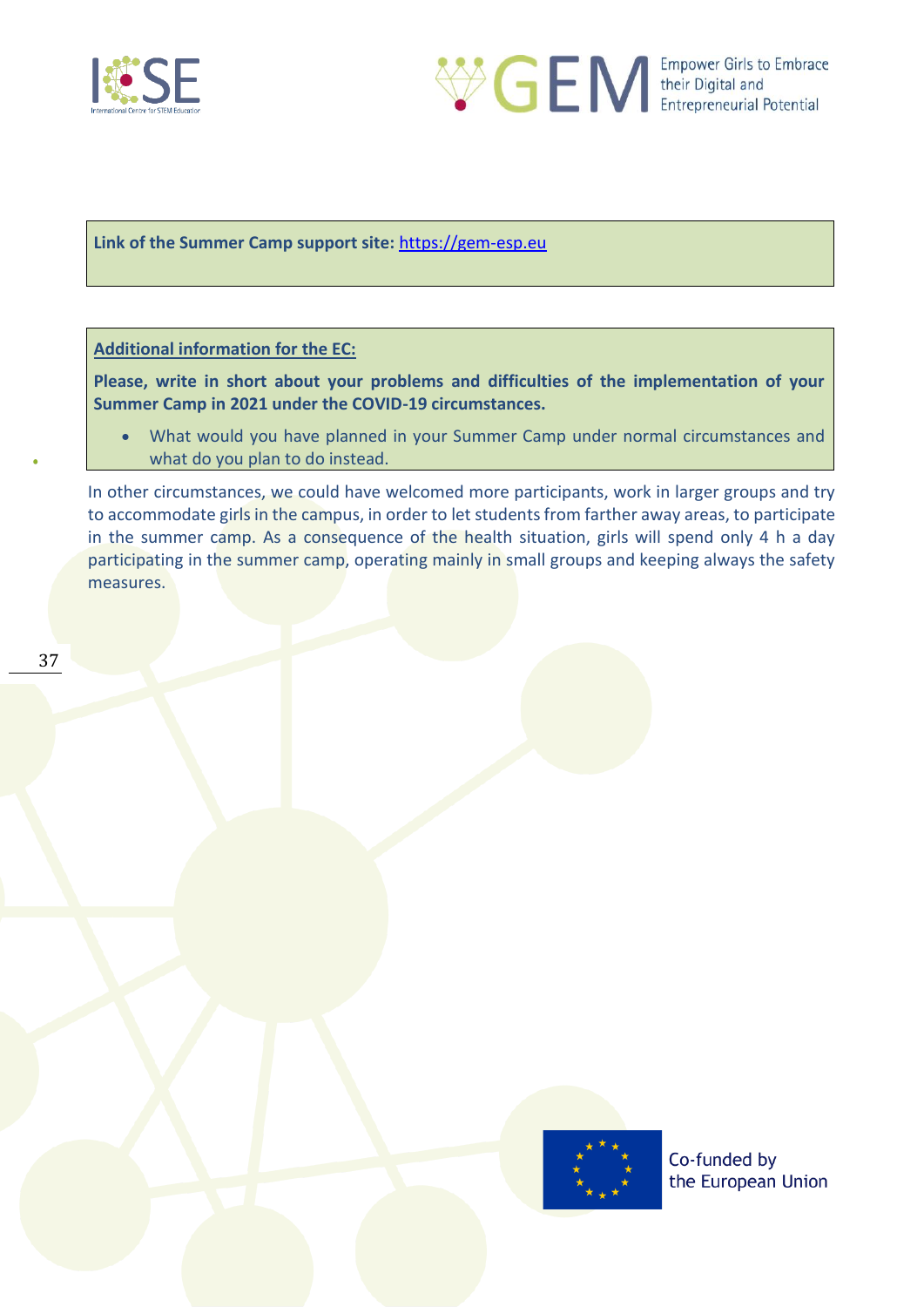



### <span id="page-37-0"></span>**P7 Greece: Ethniko Kai Kapodistriako Panepistimio Athinon (NKUA) GEM Summer Camp Learning Plan**

### **Summary of the summer camp:**

The summer camps will address only girls 13-15 years old. It will be held online for three days from 9.00 to 15.00 every day. The girls will be divided in three groups. A mentor will be responsible for each group as regards the educational part of the camp (e.g., activities, structure of sessions, materials, etc.) while another colleague will be responsible for the communication with parents / guardians for all organization issues. The girls will be involved in STEM labs based on activities addressing at least two STEM fields. The activities will be adapted to diverse levels and profiles including connections to women's contribution to STEM fields and favoring the girls' reflections on their own educational and professional path. With these activities, we aim to (a) introduce the girls to featured STEM fields and corresponding professional spaces, (b) inform girls about women's contribution to scientific domains, and (c) improve girl's self-confidence in their abilities related to STEM.

### **Summer Camp Learning Plan**

#### **1. Title of the Summer Camp (national language):**

*Ενθαρρύνοντας την ενασχόληση των κοριτσιών με τα γνωστικά αντικείμενα STEM* (Encouraging girls' engagement with the subjects in STEM)

### **2. Target Group (age, school type):**

12-15 years old, lower secondary education.

#### **3. Venue:**

Online platform (zoom or webex).

#### **4. Transportation to the venue / digital access to the Summer Camp:**

#### **5. Subsistence:**

**6. Contact person for girls and their guardians:**

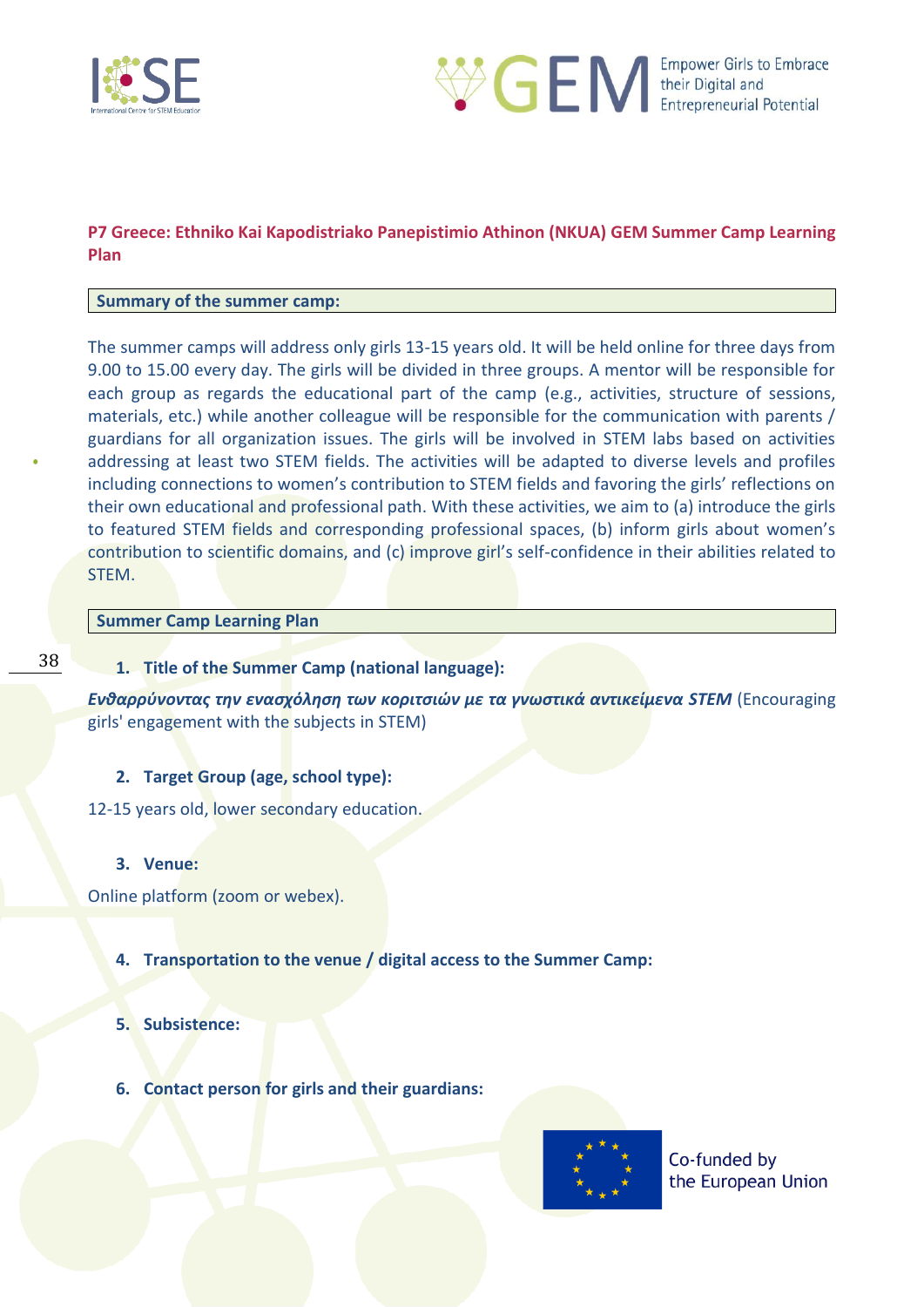



There will be one contact person on behalf of the team responsible for the communication with parents/guardians concerning all issues of organization. Mentors will also be available to communicate with girls (one for 10 to 15 girls) as regards their participation in the summer camp.

### **7. Schedule:**

The program is divided into three learning zones. The first two zones will include three STEM laboratories in which all the teams will be involved. The STEM labs will be adapted to various levels and profiles (e.g., age, school grade, special needs & interests) of the participating girls. The daily program will be organised as following: opening/welcome, first learning zone (lab), small break, second learning zone (lab), lunch break, last learning zone (lectures by women scientists, video screenings, discussion panel, presentation of labs outcomes etc.). The program will be completed in three days and will last from 9.00 to 15.00 every day.

#### **8. Content and format:**

39

Most of the activities address at least two STEM fields, where one of these fields is (or might be) more dominant than the others. The activities have different formats, such as problems describing real-life situations, games, programming, professional oriented problems, experiential and interactive activities, etc. For instance, one activity concerns girls' engagement in exploring the construction of stairs emphasizing different aspects such as geometrical (e.g., height, length, slope), architectural (e.g., plan view, safety) and engineering ones (e.g., electrical elevator). Another activity concerns girls' engagement in programming through Scratch and game design while a third one concerns girls' involvement in exploring the DNA helix through manipulatives and digital tools. Moreover, all the activities will be followed by reflections on women's role and self-projection of the girls in the related domains (studies, potential professional careers, etc).

#### **9. Expected learning outcomes:**

Through these activities, we anticipate the participants to:

- acquire a significant knowledge about STEM fields and make connections between them,
- explore some possible STEM professions in WoW,
- get involved in competitive projects and to develop team working spirit,
- realise that many women have excelled in STEM domains,
- gain confidence in their abilities and believe that they have their own place in STEM world,
- apply their school knowledge to new contexts related to STEM.

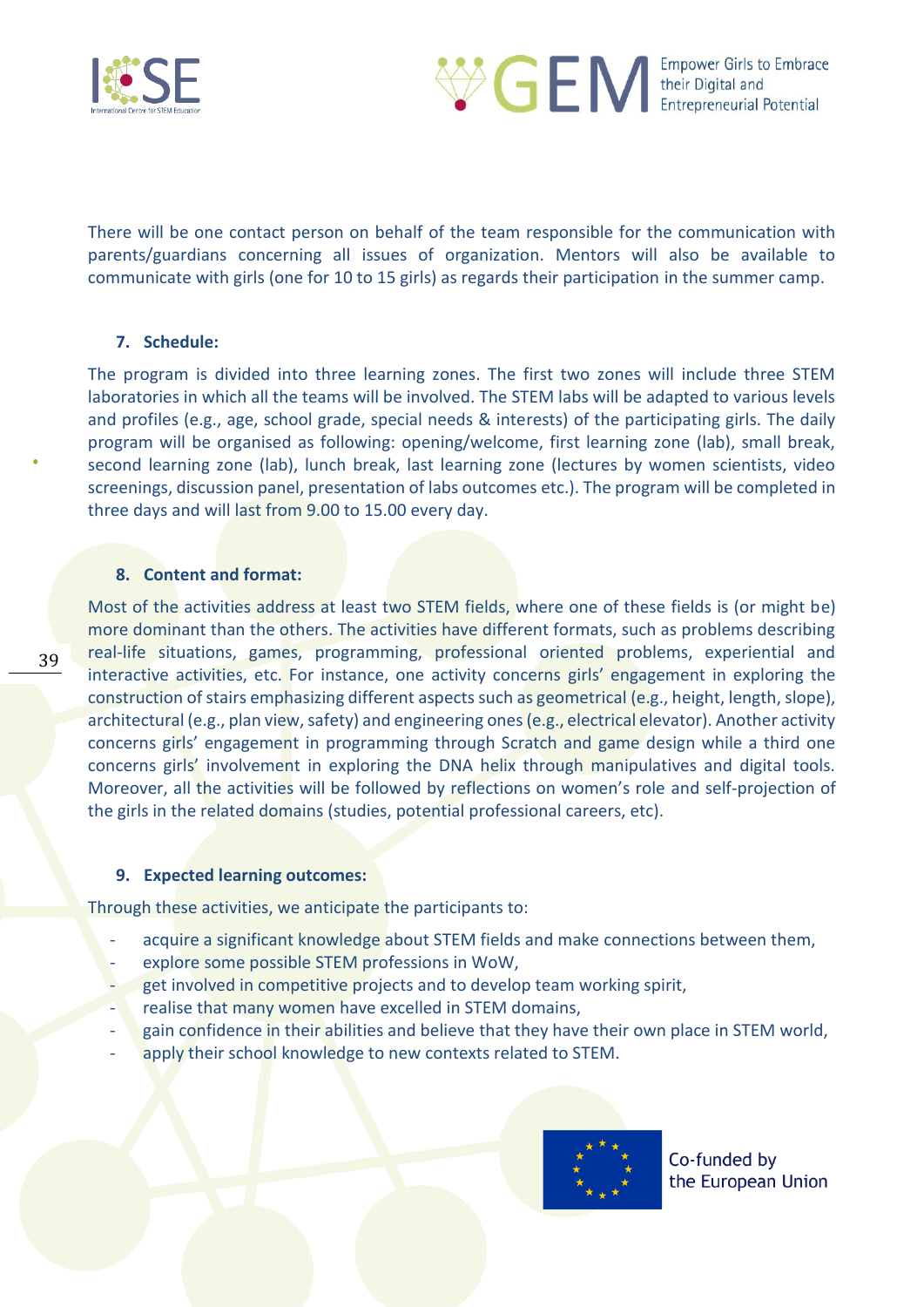



#### **10. Presentation of hosting Higher Education Institution and lecturers:**

The National and Kapodistrian University of Athens (NKUA) is a public university with 33 departments, 2.100 academic staff members and about 40.000 undergraduate students. The Department of Mathematics has about 1.200 undergraduate students and 44 academic staff members with a variety of academic expertise (e.g., Statistics, Algebra and Geometry, Analysis or Didactics of Mathematics). The department offers a variety of courses but there are two main directions in the teaching program, pure and applied mathematics, and there are three specializations (Computational mathematics, Statistics and operational research and Mathematics education). Members of the Mathematics Department serve in the board of the Greek Mathematical Society and participate in scientific committees of the Ministry of Education, the body responsible for educational policy, for curriculum and textbook development. Every year the Mathematics Department admits 250-300 undergraduate students. About half of them will follow a teaching career after their studies while other continue their professional careers and further studies in STEM-related areas (e.g., finance, programming, big data analytics). Additionally, there is a Master's programme in Mathematics Education that is attended by many in-service and preservice mathematics teachers. There are several research collaborations with other European universities through e.g. Erasmus+. Consequently, the Mathematics Department has strong relations with various bodies and groups of stakeholders in Greece and abroad and this could support project's dissemination and sustainability.

#### Department webpage:<https://en.math.uoa.gr/>

### NKUA webpage:<https://en.uoa.gr/>

We plan to have some lectures, one panel discussion and mentoring by women from a variety of disciplines, to provide advice to girls as they plan for their future, to get to know "the woman behind the scientist," and to be inspired by their personal stories. For instance, Dr. Marina Sagnou holds a PhD in Medicinal Chemistry and works as an associate researcher at the Institute of Biosciences and applications (IBA) of NCSR "Demokritos". She has worked intensively in the area of design, synthesis and biological evaluation of novel small organic molecules, natural products or organometallic complexes with potential target-specific pharmacological properties. Some areas of potential application of such designed molecules involve diagnosis and/or therapy of breast and ovarian cancer as well as diagnosis of Alzheimer's disease. Another lecturer is Mrs. Aspasia Georgakopoulou who is mechanical engineering with a master of science in sustainable energy futures. She has been working in energy infrastructure projects leaded by industrial and research organisations and companies.

**Link of the Summer Camp support site:** <http://scholar.uoa.gr/gpsych/GEMSummerCamp2021>

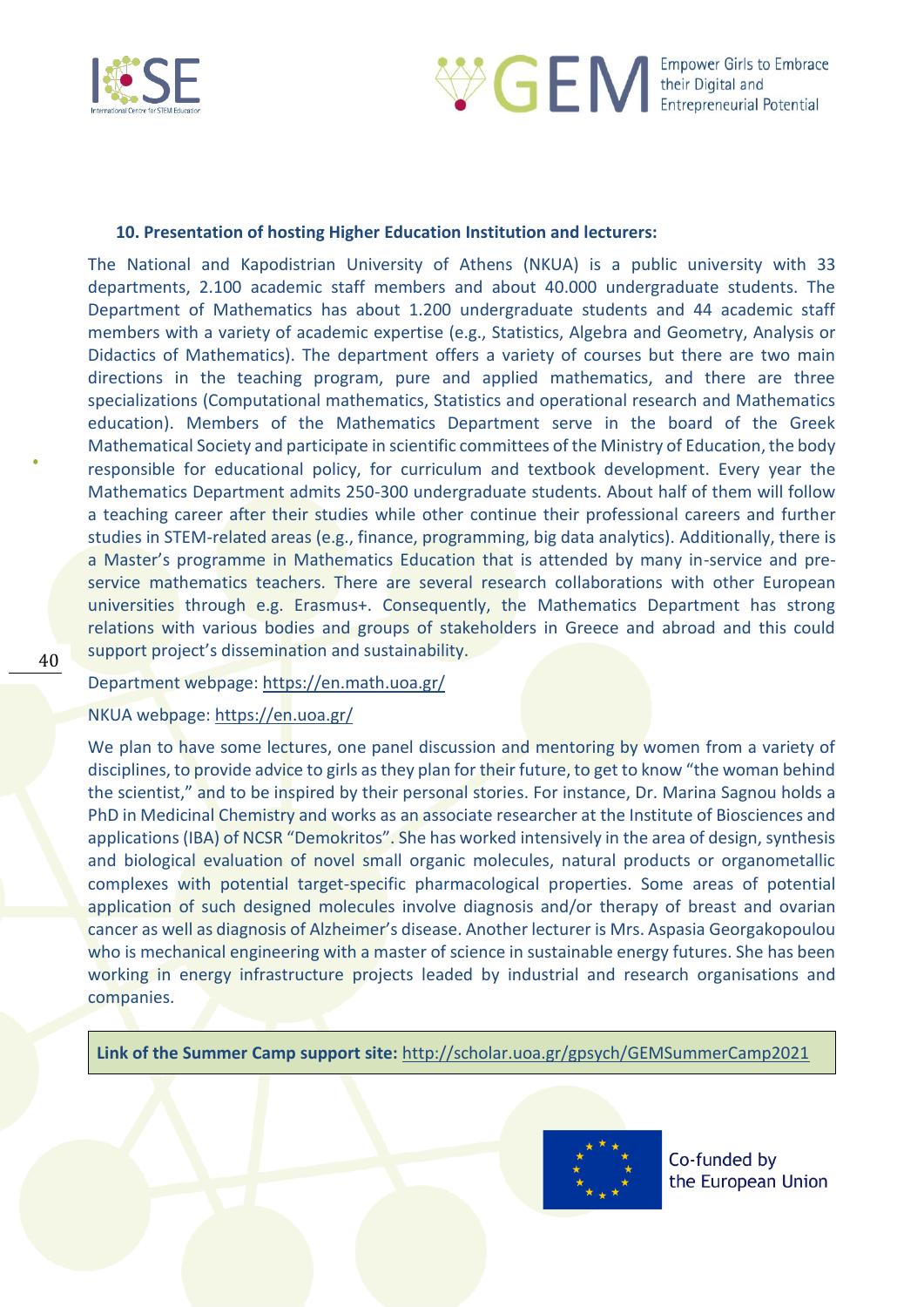



### **Additional information for the EC:**

**Please, write in short about your problems and difficulties of the implementation of your Summer Camp in 2021 under the COVID-19 circumstances.** 

• What would you have planned in your Summer Camp under normal circumstances and what do you plan to do instead.

Due to barriers posed by COVID-19 it was decided the summer camp to take place online. The activities we have planned for the camp with physical presence we modified so as to align with the online communication. For instance, activities involving manipulatives have been replaced by digital ones while group work is planned to take place in workout rooms within the online platform.

### <span id="page-40-0"></span>**P8 Czech Republic: Charles University (CUNI) GEM Summer Camp Learning Plan**

### **Summary of the summer camp:**

### **Lab Technology and Everyday Life Consumption**

We offer girls to recognize in detail with things of personal consumption they can meet in everyday life. They can use labs and appropriate technologies i.e., sensors for measuring and for recognizing principles and processes connected with food, cosmetics, washing means etc. They can use different lab approaches, technologies, devices, and analytical means. This will attract girls for STEM through their main interest about daily used products.

They can discover through own lab activity during the summer camp:

- content of "healthy" and "unhealthy" food products,
- what are differences between winter and summer skin creams,
- active parts of washing means,
- how to replace traditional products by more nature-friendly means and procedures,
- and many other interesting things, phenomena, and procedures.

#### **Summer Camp Learning Plan**

**1. Title of your Summer Camp:** 

### *Lab Technology and Everyday Life Consumption*

### **2. Target Group (age, school type):**

Girls in age 12 – 16, second level of elementary school and lower level of 8-years grammar school

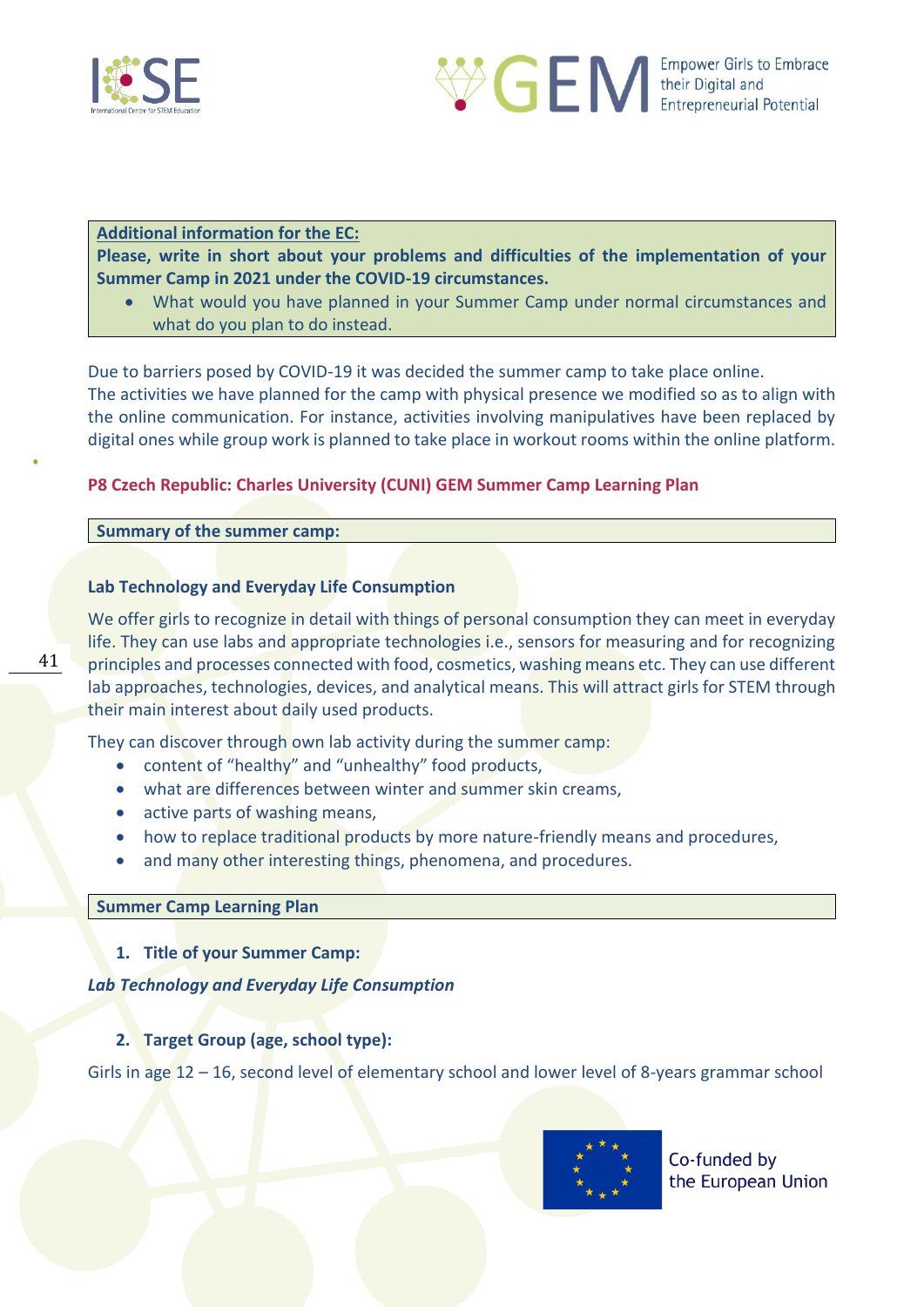



### **3. Venue:**

Faculty of Education Charles University. Lecture and seminar rooms and labs at Department of Chemistry and Chemical Education.

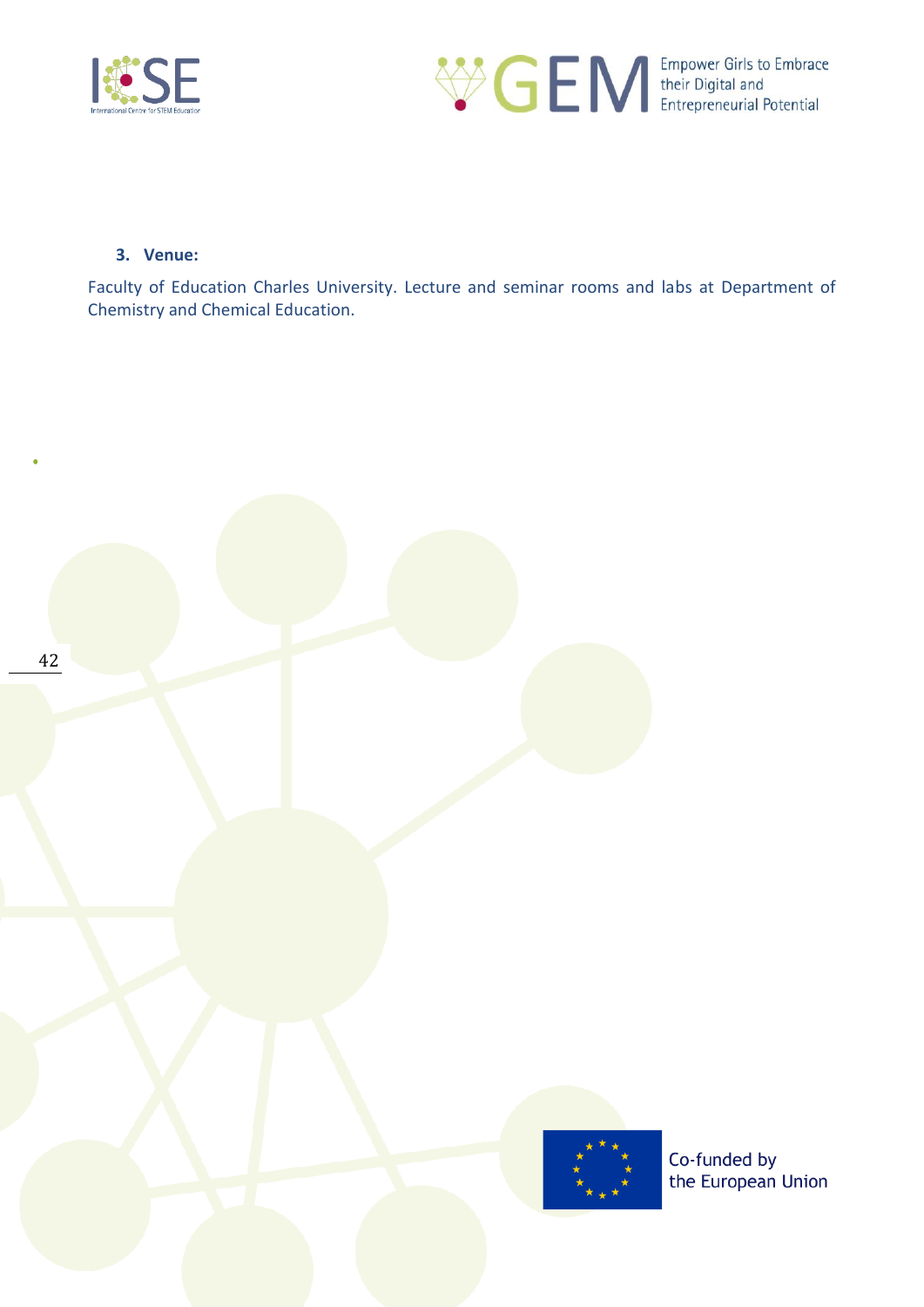



### **4. Transportation to the venue / digital access to the Summer Camp:**

By city transport or by train/bus from surrounding of the Prague.

Digital access by MS Teams and/or ZOOM in ownership of Faculty of Education CUNI.

#### **5. Subsistence:**

The canteen in building of Faculty of Education CUNI (snacks and drinks in breaks, lunches).

#### **6. Contact person for girls and their guardians:**

RNDr. Katerina Chroustova, Ph.D. – [katerina.chroustova@pedf.cuni.cz](mailto:katerina.chroustova@pedf.cuni.cz) Prof. PhDr. Martin Bilek, Ph.D. – [martin.bilek@pedf.cuni.cz](mailto:martin.bilek@pedf.cuni.cz)

#### **7. Schedule:**

3 days activity: first day: invitation and afternoon sessions; second day: morning and afternoon sessions; third day: morning sessions and farewell

43

### **8. Content:**

Set of activities oriented to recognize in detail with things of personal consumption we can meet in everyday life. It means to use labs and appropriate technologies i.e., sensors for measuring and for recognizing principles and processes connected with food, cosmetics, washing means etc. To use different lab approaches, technologies, devices, and analytical means.

Short theoretical introductions and own lab activities will focus to discover:

- content of "healthy" and "unhealthy" food products,
- what are differences between winter and summer skin creams,
- active parts of washing means,
- how to replace traditional products by more nature-friendly means and procedures,
- and many other interesting things, phenomena, and procedures connected with means od daily consumption**.**

### **9. Format of the activities:**

Short lectures for introduction of analysed phenomena or substances.

Workshops in labs contenting activities with sensors, analytical devices, and lab synthesis.

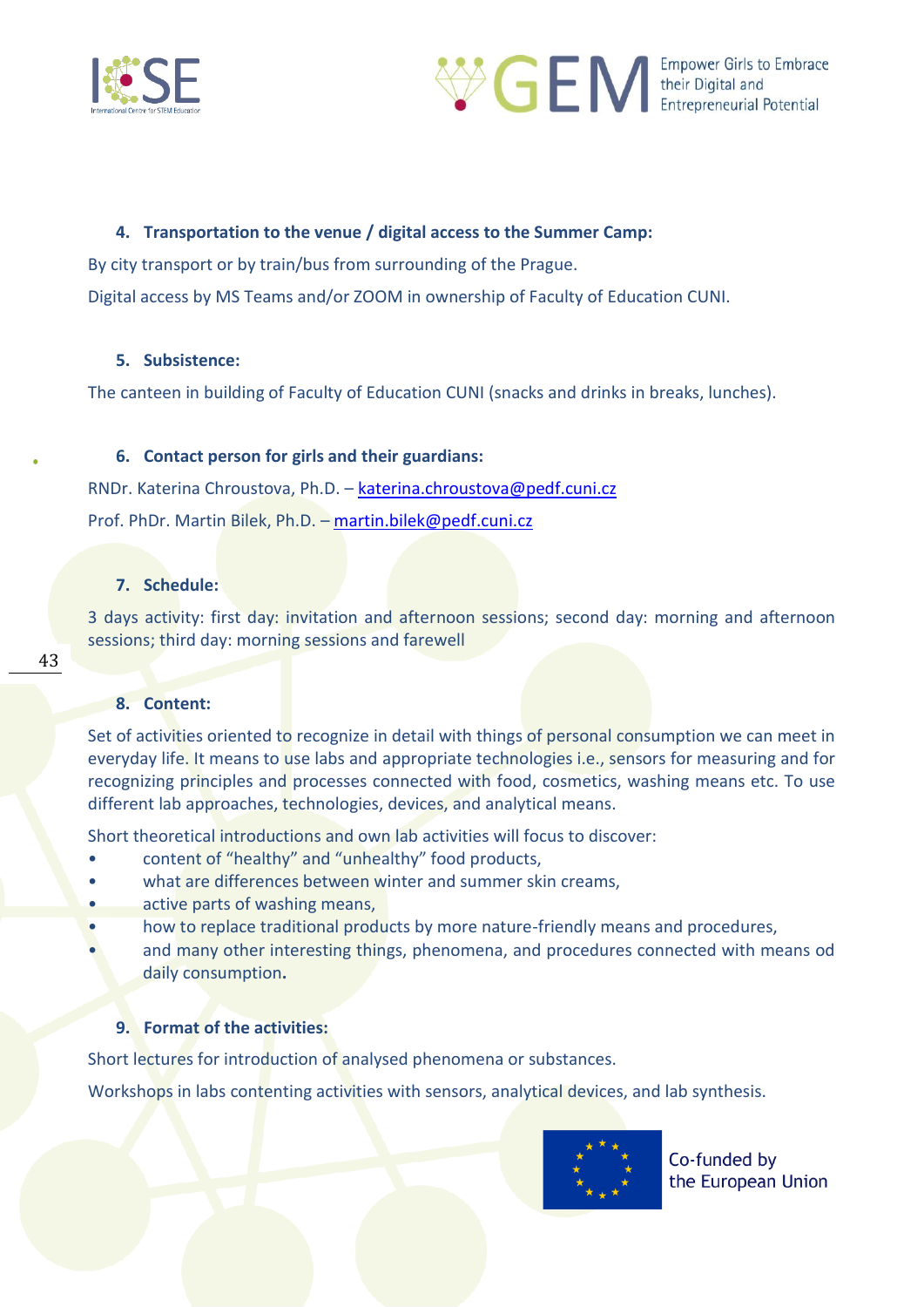



Discussions with experts working in area of science/chemistry research (mainly women).



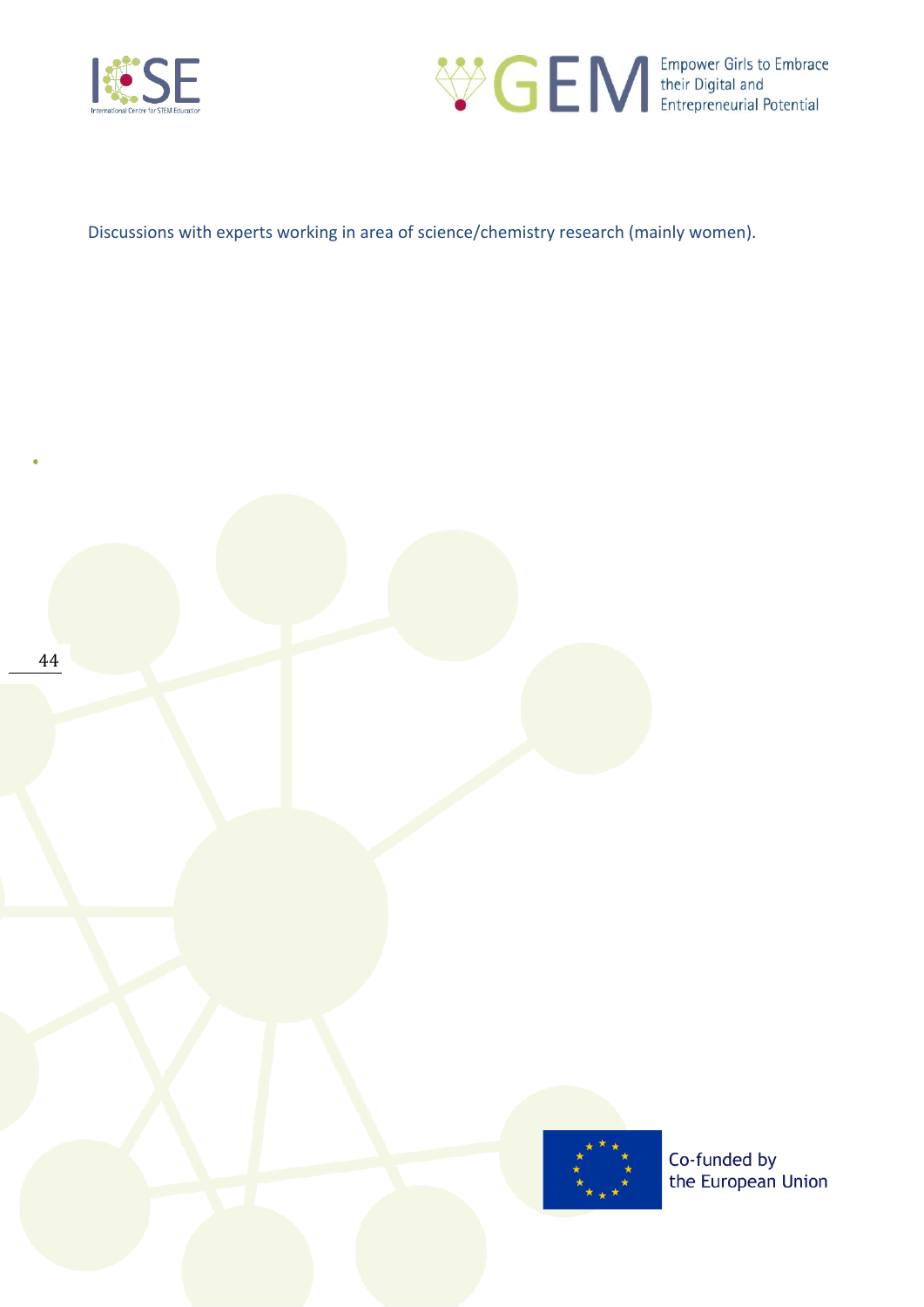



#### **10. Expected learning outcomes:**

To recognize the principles of everyday life products and their preparing, using and recycling

To try different lab procedures

To receive experience from scientific activities

To gain orientation in procedure to how to become a scientist

### **11. Presentation of hosting Higher Education Institution and lecturers:**

Presentation of Department of Chemistry and Chemical Education – research and study.

Presentation of research work of cooperating scientists (by topic of summer camp: analytical chemistry, bioorganic chemistry, biochemistry, food technology, and toxicology).

Presentation of Vernier.cz company (sensors and lab equipment).

**Link Summer Camp support site:** <https://pages.pedf.cuni.cz/kch/vyzkum/resene-projekty/gem/>

**Additional information for the EC:** 

**Please, write in short about your problems and difficulties of the implementation of your Summer Camp in 2021 under the COVID-19 circumstances.** 

• What would you have planned in your Summer Camp under normal circumstances and what do you plan to do instead.

We don't have applicants till now. Czech schools were closed during main part of school year and the instruction was based on distance form. They are starting step by step now, in second half of May 2021, and school year (2020-21) will finish at end of June. The new school year will start hopefully in presence form in September. We will start to prepare application process in June 2021. Till end of June we will decide about date and form of summer camp (estimated date is end of August or September).

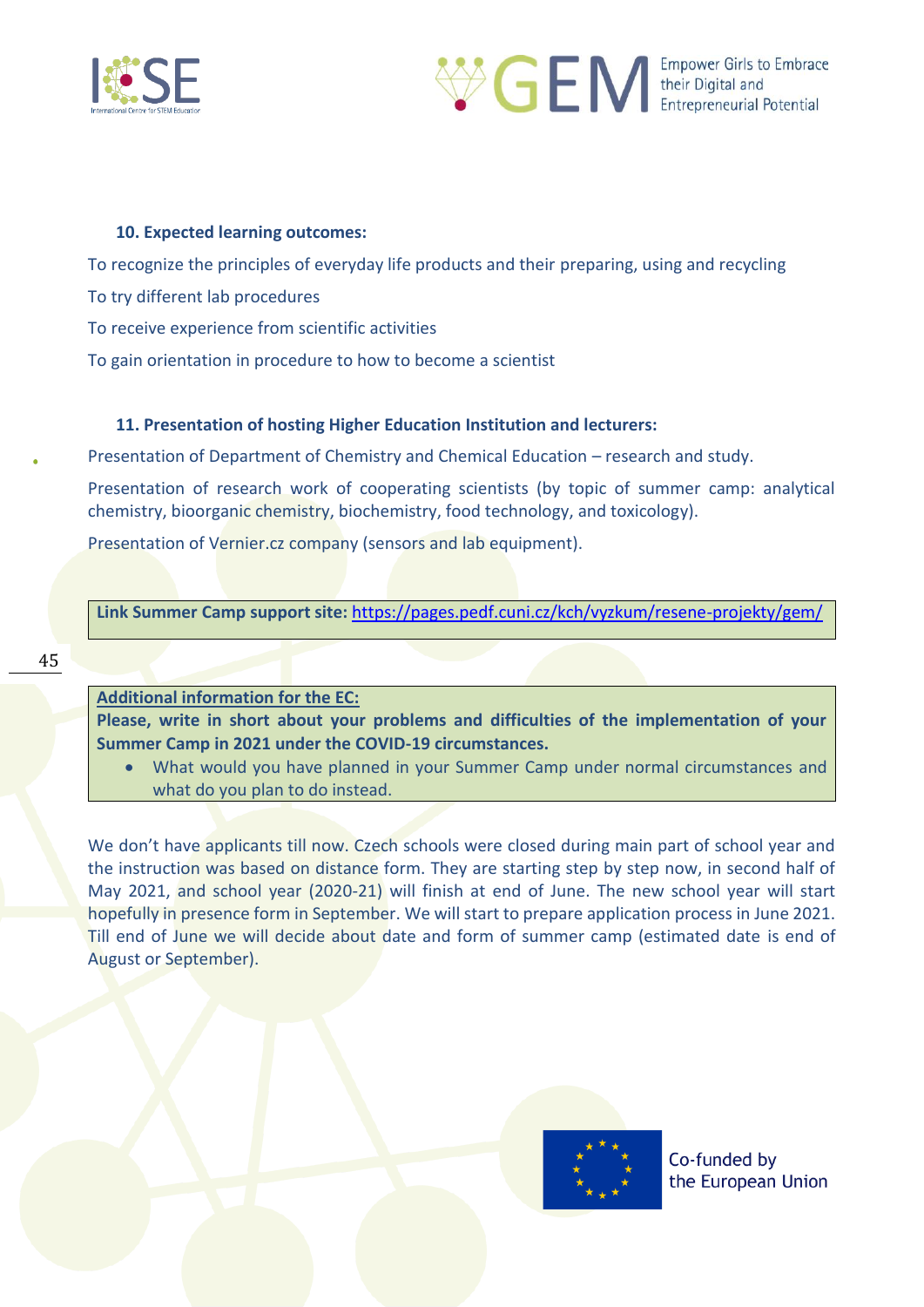



### <span id="page-45-0"></span>**P9 Sweden: School of Education and Communication (HLK) GEM Summer Camp Learning Plan**

#### **Summary of the summer camp:**

The name of our Summer camp in Jönköping is Teknikkollo. The purpose of Teknikkollo is to inspire young people to technology, give technical self-confidence and, in the longer term, contribute to a well-thought-out high school choice. Sweden needs a lot of manpower with technical skills going forward and we must all contribute to this! In addition, Sweden needs to level the gendersegregated labour market.

The participants will be on camp at Upptech in 4 days, Monday - Friday at 10-15. Upptech is a Science Center in Jönköping and is in cooperation with Jönköping University in several ways. A total of 48 participants in three weeks. We mainly target girls between 12-15 years, but boys are also welcome, subject to availability.

The participants will be taught by experienced young instructors working at the Science Center on the evening courses we usually conduct in spring and autumn. The instructors are in technical education at university. The instructors have adequate knowledge and are good at teaching. As an instructor at Upptech, a continuous coaching from a university lecturer is included.

46 In Teknikkollo we will teach in programming, 3D modelling, 3D printing and use laser cutters as well as several maker moments with electronics as well as programming robots. Our idea is that we teach basics, show possible prototypes they can try to make but that their interest and curiosity will make them later develop their own products based on their own ideas. The whole process is the instructors there and lead them to progress. We will program with Microbits and build products controlled by Microbits. The participants are encouraged to create complex products where they use knowledge from several different new technologies they learned during the week. We have a lot of materials, tools, and knowledge so there are great opportunities to pursue their production ideas. The instructors also serve as good role models for choosing technology and science education. They talk about their experiences, feelings and thoughts about the technology and contexts they have come in contact. In the end of the week they are going to create a simple video to show what they accomplished during the week.

Teknikkollo is free for the participants and they are all allowed to bring a lot of thing home in the end of the camp, etc Microbit. This camp will hopefully be a unique experience of science and technology with other young people. Our idea is that it should not end with the camp but that a genuine interest in technology develops.

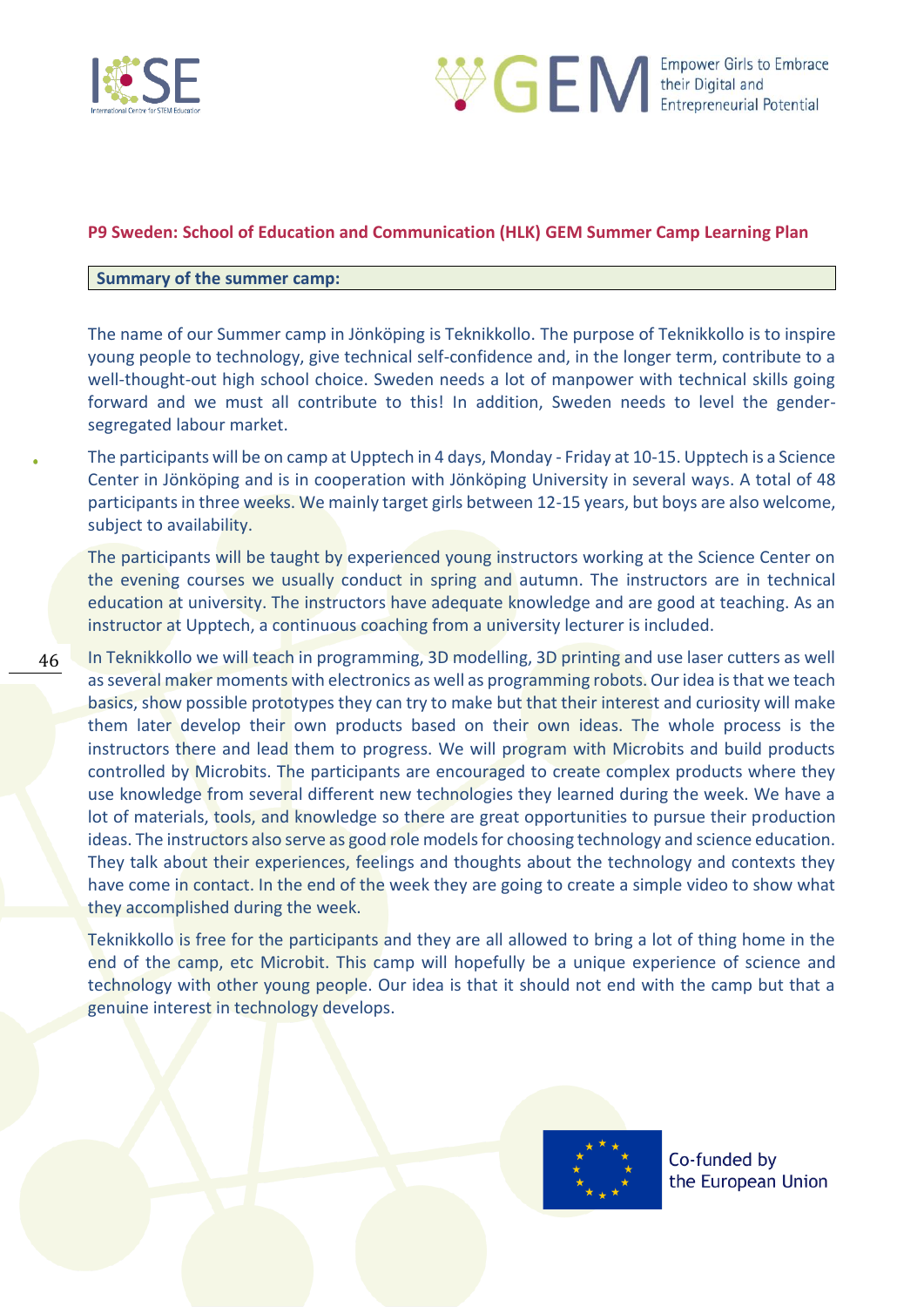



#### **Summer Camp Learning Plan**

### **1. Title of your Summer Camp:**

Teknikkollo 2021

### **2. Target Group (age, school type):**

Girls born in 2008 – 2006.

### **3. Venue:**

We arrange our Summer camp at Jönköping Science Center, named Upptech. There is located 1 km from Jönköping University.

### **4. Transportation to the venue / digital access to the Summer Camp:**

Upptech is in the middle of Jönköping and it´s easy to walk, bicycle or take a bus to join the Summer Camp.

### **5. Subsistence:**

The Summer camp is inside at the Science Center daytime in 4 days. The participants receive lunch.

### **6. Contact person for girls and their guardians:**

Linda Samuelsson Business manager KomTek, Upptech +46761198463 Linda.samuelsson@jonkoping.se

### **7. Schedule:**

Each group is at the camp from 10.00 - 15.00 for 4 days. Teknikkollo is in progress for week 24, 25 and 26. Hopefully 2 groups every week.

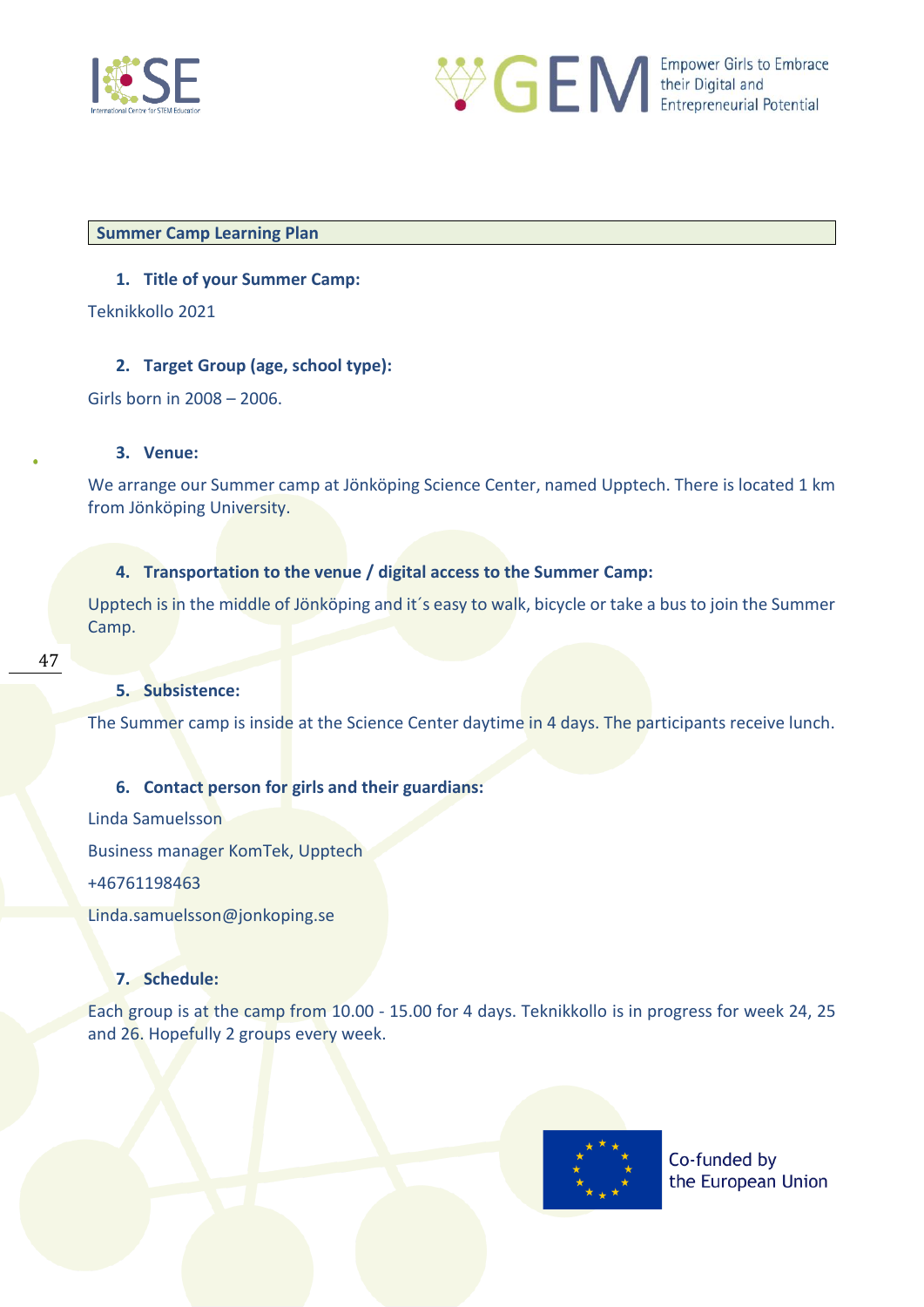



#### **8. Content:**

48

We will teach programming, 3D modelling, 3D printing and use laser cutters as well as several maker moments with electronics as well as programming robots. Our idea is that we teach basics, show possible prototypes they can try to make but that their interest and curiosity will make them later develop their own products based on their own ideas. The whole process is the supervisors with and just the wrists. We will program with micro bits and with the help of motor boards we can build products controlled by micro bits. Participants are encouraged to make complex products where they use knowledge from several different new technologies they learned during the week. We have a lot of materials, tools, and knowledge so there are great opportunities to pursue their production ideas.

#### **9. Format of the activities:**

There will be a lot of reviews including teaching, instructions and inspiration. But also, a lot of workshops, tinkering and making. Thanks to the small groups it will hopefully be a co-creation.

#### **10. Expected learning outcomes:**

The purpose of teknikkollo is to inspire young people to technology, provide technical selfconfidence and, in the longer term, contribute to a well-thought-out high school choice. Sweden needs a lot of work force with technical skills going forward and we must all contribute to this! In addition, Sweden needs to level the gender-segregated labour market.

This camp will hopefully be a unique experience of science and technology with other young people. Our idea is that it should not end with the camp but that a genuine interest in technology develops.

#### **11. Presentation of hosting Higher Education Institution and lecturers:**

**Jesper Boesen**, Associate Professor, Associate Dean Cooperation Director of the Research Environment, Practice based Educational Research School of Education and Communication JÖNKÖPING UNIVERSITY PHONE +46 (0)36 10 15 30 SMS +46 (0)709 70 69 68 **Adam Starck**, Operations manager, Upptech

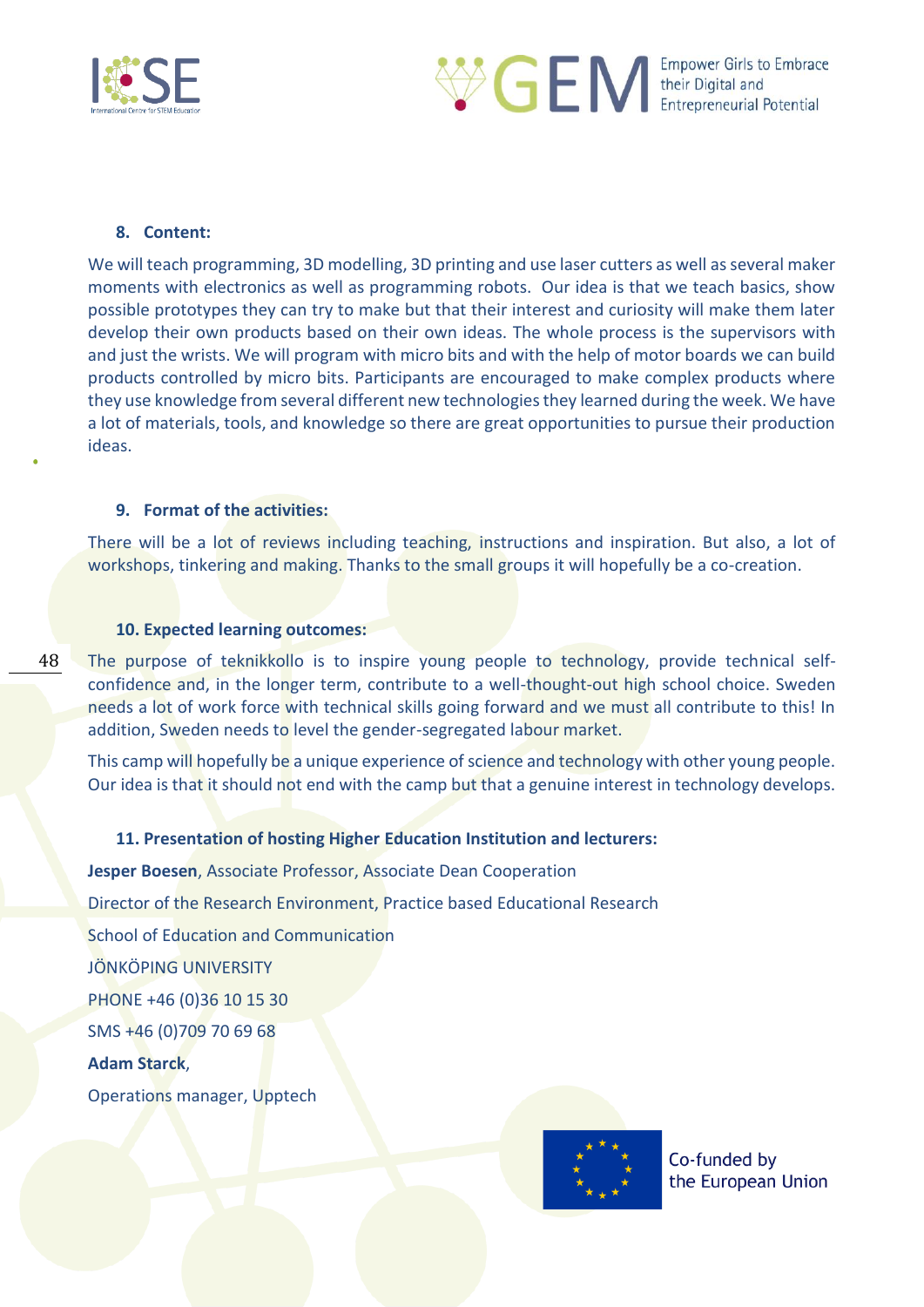



+46 (0)3610 66 78 adam.starck@jonkoping.se **Linda Samuelsson** Business manager KomTek, Upptech +46(0)761198463 Linda.samuelsson@jonkoping.se and University Lecturer, Jönköping University Linda.samuelsson@ju.se

**Link of the Summer Camp support site:** 

<https://ju.se/samarbeta/samarbeta-med-forskare/gem.html>

<https://upptech.se/komteks-fritidskurser/teknikkollo-2021-pa-upptech.html>

49

#### **Additional information for the EC:**

**Please, write in short about your problems and difficulties of the implementation of your Summer Camp in 2021 under the COVID-19 circumstances.** 

• What would you have planned in your Summer Camp under normal circumstances and what do you plan to do instead.

Company visits cannot be carried out in view of the spread of Covid- 19, but we hope that we can show short good films from several technology companies so that the participants get a broadened view of what it means to work with technology. Our original idea was to visit ex Prototal which has great additive prototype manufacturing. The aim had then been for the participants to see different technology environments out at real companies that relate to programming and 3D printing, which we worked with during the first days at Teknikkollo.

We can't make high school visits either, but we hope to come up with some digital variant that can help participants understand what it can be like to attend an industrial program.

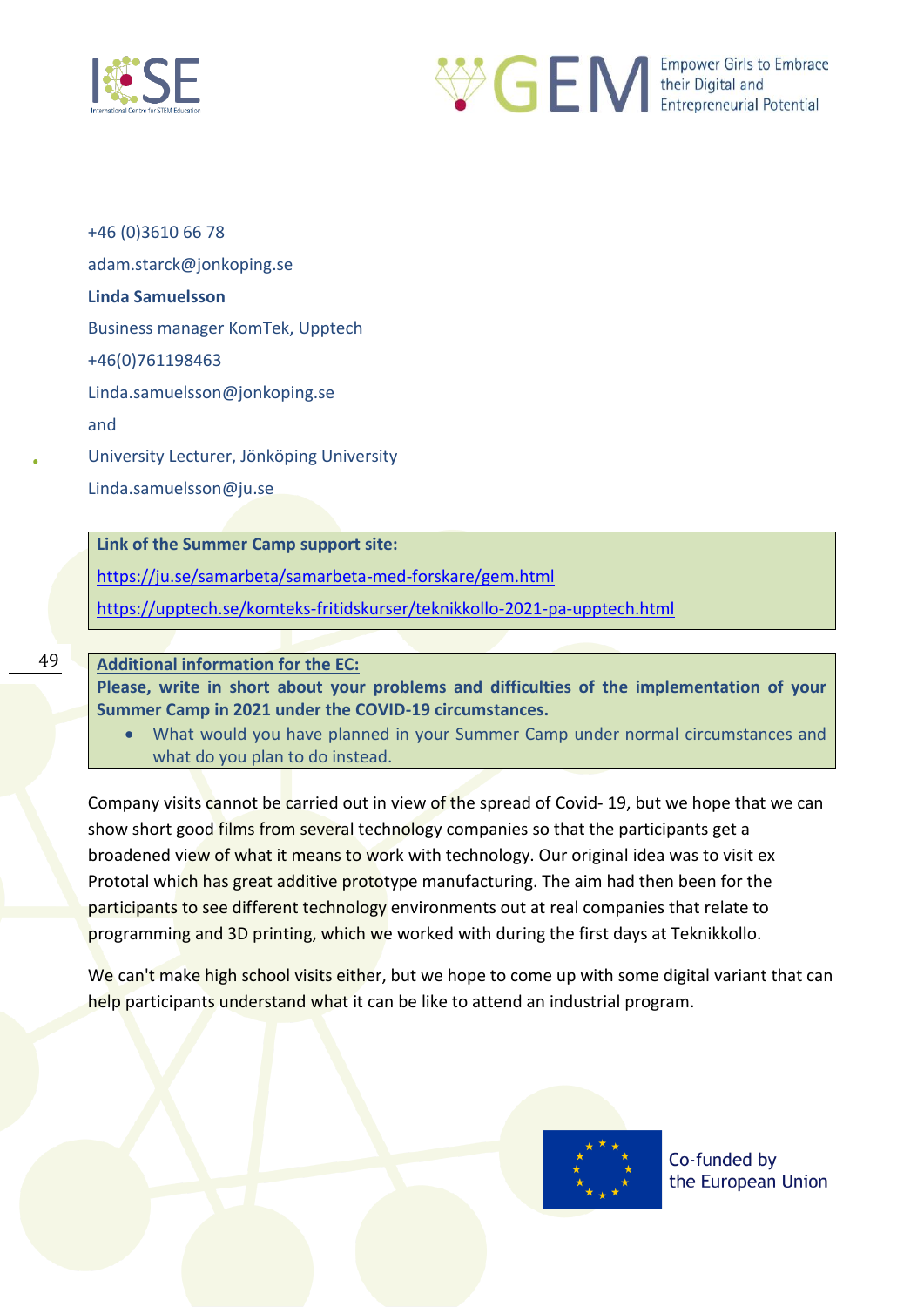



### <span id="page-49-0"></span>**P10 Cyprus: University of Nicosia (UNiC) GEM Summer Camp Learning Plan**

#### **Summary of the summer camp:**

The purpose of the summer camp is to engage girls in Cyprus with STEM activities, with an emphasis on understanding the role of STEM, and especially the entrepreneurial potential of the field. More than 12 female scientists, science communicators and educators have worked together to develop interactive activities around the topic of "Colours". The girls, in small groups will have the opportunity to learn about colours and their importance from the perspective of science, mathematics, technology, engineering and the arts and will collaborate on producing final products and present them. They will also have the opportunity to work with female scientists, do a field trip at an environmental centre and prepare their own digital advertisements to promote their products.

### **Summer Camp Learning Plan**

- 1. **Title of your Summer Camp:**
- 50

Empowering girls to understand their role in STEM – Colors Uncovered

### **2. Target Group (age, school type):**

12-14 year old girls

#### **3. Venue:**

University of Nicosia and Athalassa National Park in Nicosia. At the University of Nicosia we will use teaching classrooms, labs and outdoor facilities.

#### **4. Transportation to the venue / digital access to the Summer Camp:**

Parents will be asked to transport students to the venue.

### **5. Subsistence:**

Free lunch and snacks will be provided, funded by the project

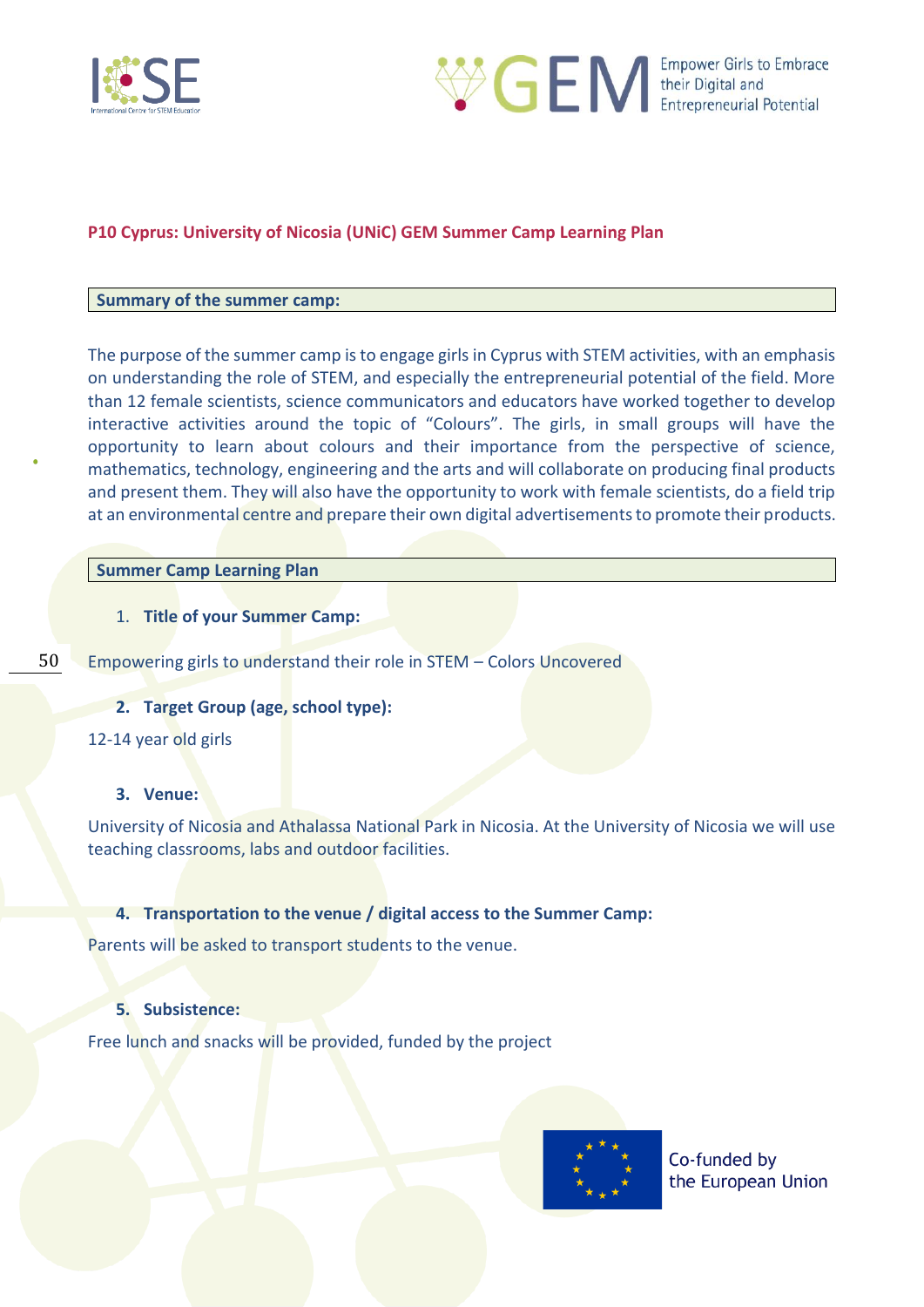



### **6. Contact person for girls and their guardians:**

Maria Evagorou [Evagorou.m@unic.ac.cy](mailto:Evagorou.m@unic.ac.cy)

### **7. Schedule:**

The summer school will take place from June 22<sup>nd</sup> until June 25<sup>th</sup> 2021. The overall schedule will be as shown below:

### **Day 1**: **Introduction and the science of colours**

9-10: Introduction to the summer school and ice breaking activities

• Draw a scientist activity and share it with the rest

### 10-11.15 am: Break

51

11.15 – 1.00 pm: Group Work

- Making giant bubbles: Students will form groups and will be asked to make giant bubbles that can fit a person inside.
- They will be asked to observe the bubbles in terms of colors, consistency and size.
- Discussion on how bubbles are formed and what makes the colors on the bubbles iridescent.
- Discussion and group work on light and colors.

1.pm - 1.30 pm: Lunch Break

1.30pm – 3 pm: The science of iridescent colors

- The students will work in groups in the science lab mentored by a female scientist to understand the science behind iridescent colors.
- Students will experiment with materials to create their own iridescent colors.

### **Day 2: Colors in the environment – Visit to National Part and environmental center**

9-10: Introduction to the activity, field study and tools

- Students will be introduced to the problem: what is the role of colors in the environment and where can you spot iridescent colors in the National Park.
- Students will be introduced to field study rules and the technological tools that they will use during the field study.

10-11.15 am: Break

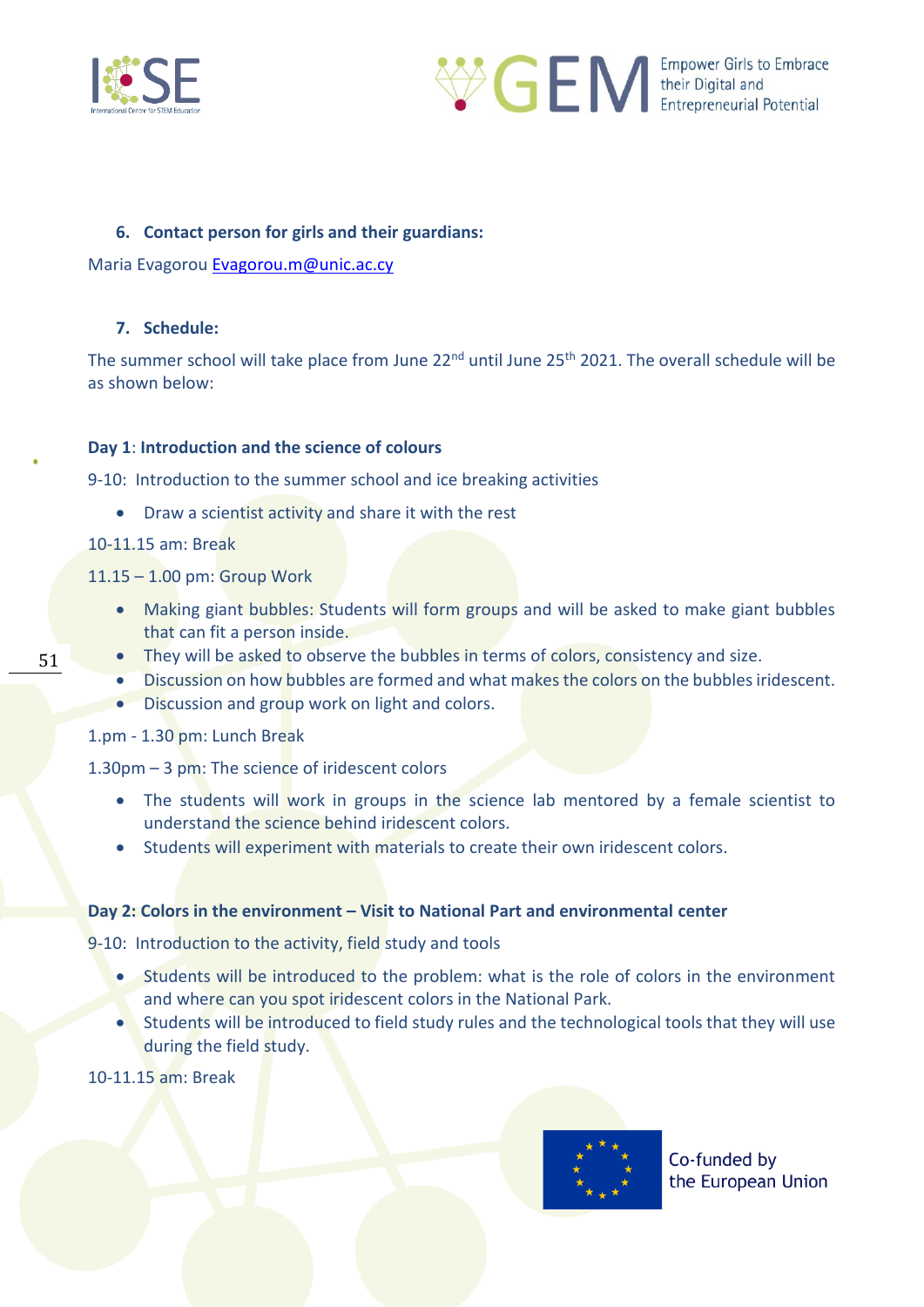



11.15 – 1.00 pm: Group Work

- Field study
- Presentation of findings and discussion of findings with female scientists

1.pm - 1.30 pm: Lunch Break

1.30pm – 3 pm: The science of colors in nature:

- Discussion with female scientists on the mechanisms of birds and bugs relating to the science of colors
- Using materials from the environment to produce colors and discuss the technology of materials.

### **Day 3: Using colors in the lab and the mathematics of colors**

9-10: Introduction to lab work and lab rules

• Students will visit the Human Biology and Technology labs at the University of Nicosia and will learn about basic rules and the technologies and tools that are available for them to use (i.e. 3D printer, stop motion animation, lab equipment)

#### 52 10-11.15 am: Break

### 11.15 – 1.00 pm: Group Work

- How do we use colors in lab work? Using indicators and change color as a way to see changes
- Introducing the role of women in STEM through an interactive presentation of history of STEM
- The role of mathematics in STEM
- Interview with a female scientist

1.pm - 1.30 pm: Lunch Break

1.30pm – 3 pm: Group work

• Preparation of final project: Make use of what you learned about colors and STEM to create and promote a product that has to do with colors.

### **Day 4: Entrepreneurial skills in STEM**

9.00pm- 1pm: During the last day the students will work in their groups in order to prepare the final project.

1.00-1.30pm: Lunch Break

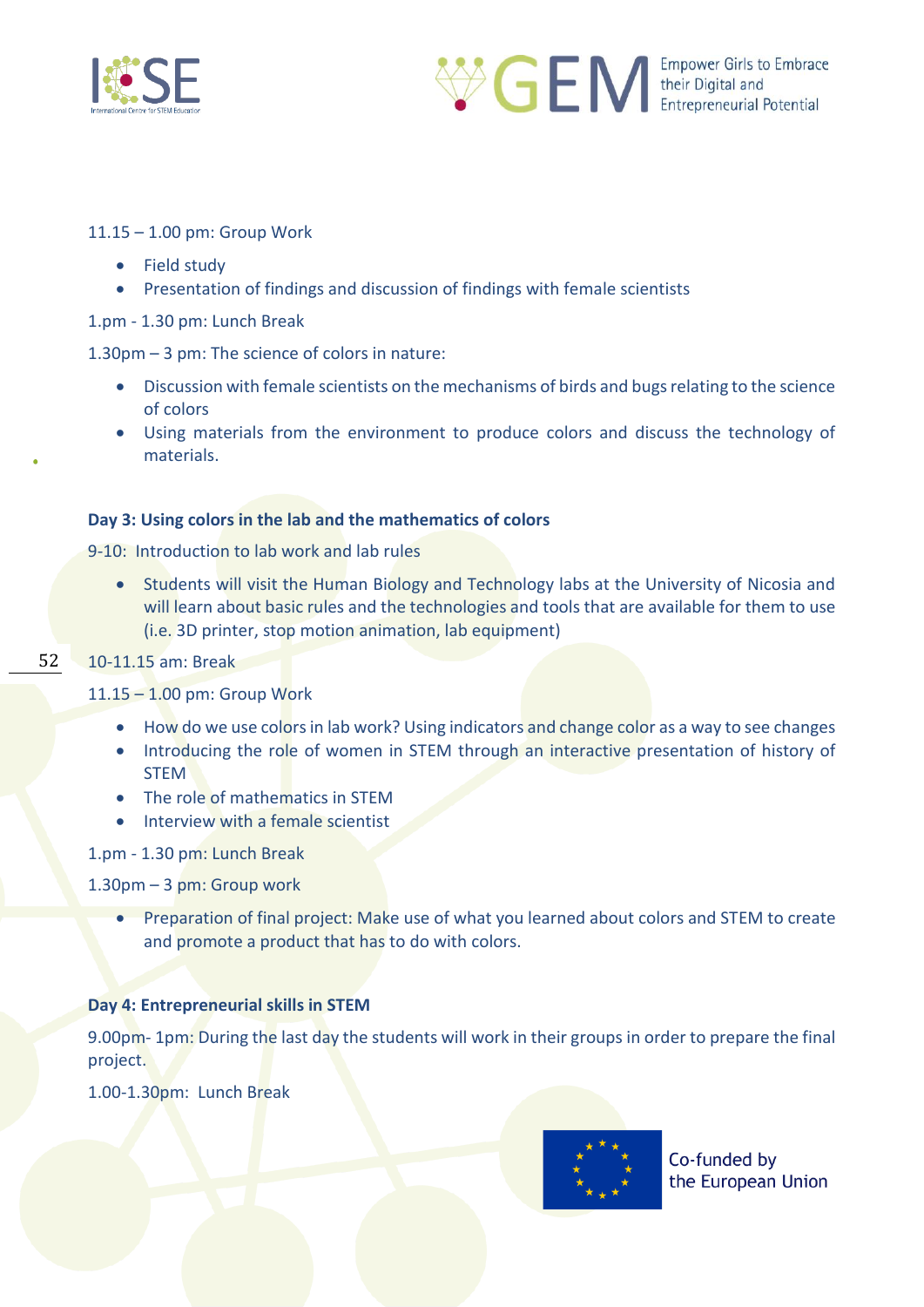



### 1.30 – 4.30pm: Presentation of final project

#### **8. Content:**

- Introduction to STEM
- Picture a scientist activity (students draw how they imagine a scientist and can write a story of a scientist's everyday life as they imagine it - this will serve as a way to identify stereotypes - we can revisit this activity at the end of the week to see what changed.
- Introductory activity: What is colour and how does in relate to STEAM? Influence by [http://openstemresearch.org/steam-colors-of-nature/\)](http://openstemresearch.org/steam-colors-of-nature/)
- Introducing colours in biology and environmental sciences (i.e. adaptability in animals field trip to national park)
- Chemistry, colours and arts
- Optics and colours
- Technology, science and colours (3D printing, e-fabrics and robotics)
- Work in a lab with a female scientist:
	- o Which blood type are you?
	- o Grow your own cells in the lab
- Interview with a scientist: the students will interview a female scientist and then get to know what she is doing in her professional and personal life (i.e. visit the lab).
- Watch the a newly released movie [\(https://www.pictureascientist.com\)](https://www.pictureascientist.com/) together with female scientists and discuss. The movie is describing women in science

### **9. Format of the activities:**

The activities are designed based on the project-based approach. During the first day of the summer camp the girls will be presented with the question: What are colours, why are these important and how can we use our knowledge about colours to produce a product that we could sell for profit? Following this overview question, every day the groups will be presented with more specific questions (i.e. how can we help an animal change their colour to adapt in an environment? How can we produce different colours of paint with materials from the environment? How can we build a kaleidoscope using materials in the class?). By the end of each day the students will have to work in their groups collaborating with a female scientist in order to solve each one of the problems, produce a product and find a way to promote their product. During the final day each group will revisit the original question and will try to produce a product and promote it. The female scientists that will work with us will be the judges.



Co-funded by the European Union

53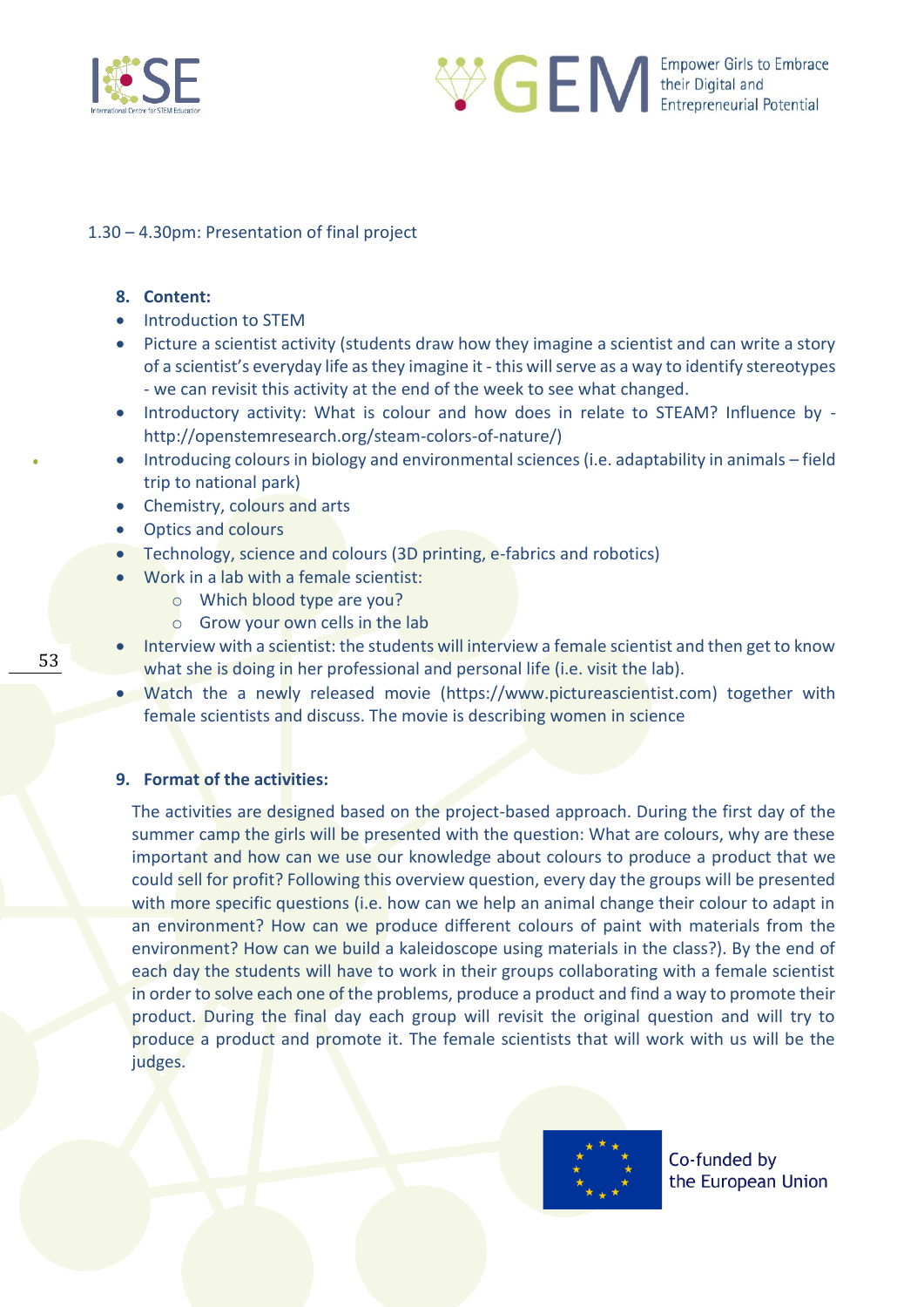



Furthermore, we will work on reflective activities to explicitly talk about the role of women in STEM, the stereotypes and how to empower women working in science.

#### **10. Expected learning outcomes:**

- 1. Understand women's role in STEM and engaging in discussions on how to challenge stereotypes
- 2. Appreciate the difficulties of doing STEM in the field
- 3. Make the connection between STEM and the world of work
- 4. Understand that STEM practices are interconnected
- 5. Appreciate the role of group work in the STEM fields
- 6. Develop entrepreneurial skills and mind sets
- 7. Develop critical thinking, communication skills, team work, self-motivation
- 8. Develop digital and media literacy skills

### **11. Presentation of hosting Higher Education Institution and lecturers:**

The University of Nicosia (UNIC) is the largest university in Cyprus, with over 11,000 students, from over 70 countries across the globe. UNIC is an independent, co-educational, equal opportunity institution of higher education, which offers a wide range of programmes to students from around the world. The University through its six Schools (Medical School, School of Business, School of Education, School of Humanities and Social Sciences, School of Law and School of Sciences and Engineering), offers a large number of graduate and undergraduate programmes in business, science, medicine, education, Law and the liberal arts and Distance Learning programmes. The University pursues excellence in education through research and high teaching standards, in a continually improving academic environment. Research at the University of Nicosia focuses on a variety of global and local issues, including health, complex networks, social organisation, education, ICT, engineering, and environmental sustainability. Our researchers examine contemporary challenges from a wide range of perspectives, including technological and scientific advances, and modern culture and thought. They apply their expertise, derived from addressing local, regional and national concerns, to key issues with global impact; and develop teams to bring disciplinary strengths together to approach such issues. Cutting edge research is carried out in the areas of Educational Technology, Virtual and Augmented Reality, and Artificial Intelligence and Machine Learning. The University, through its participation in projects, either as partner or coordinator, has developed a wide base of knowledge and expertise in terms of both research output and project management. The Department of Education employs 13 full-time faculty and offers degrees in Primary and Preprimary Education, Masters' degrees in Education (with 8 specializations), and PhD in

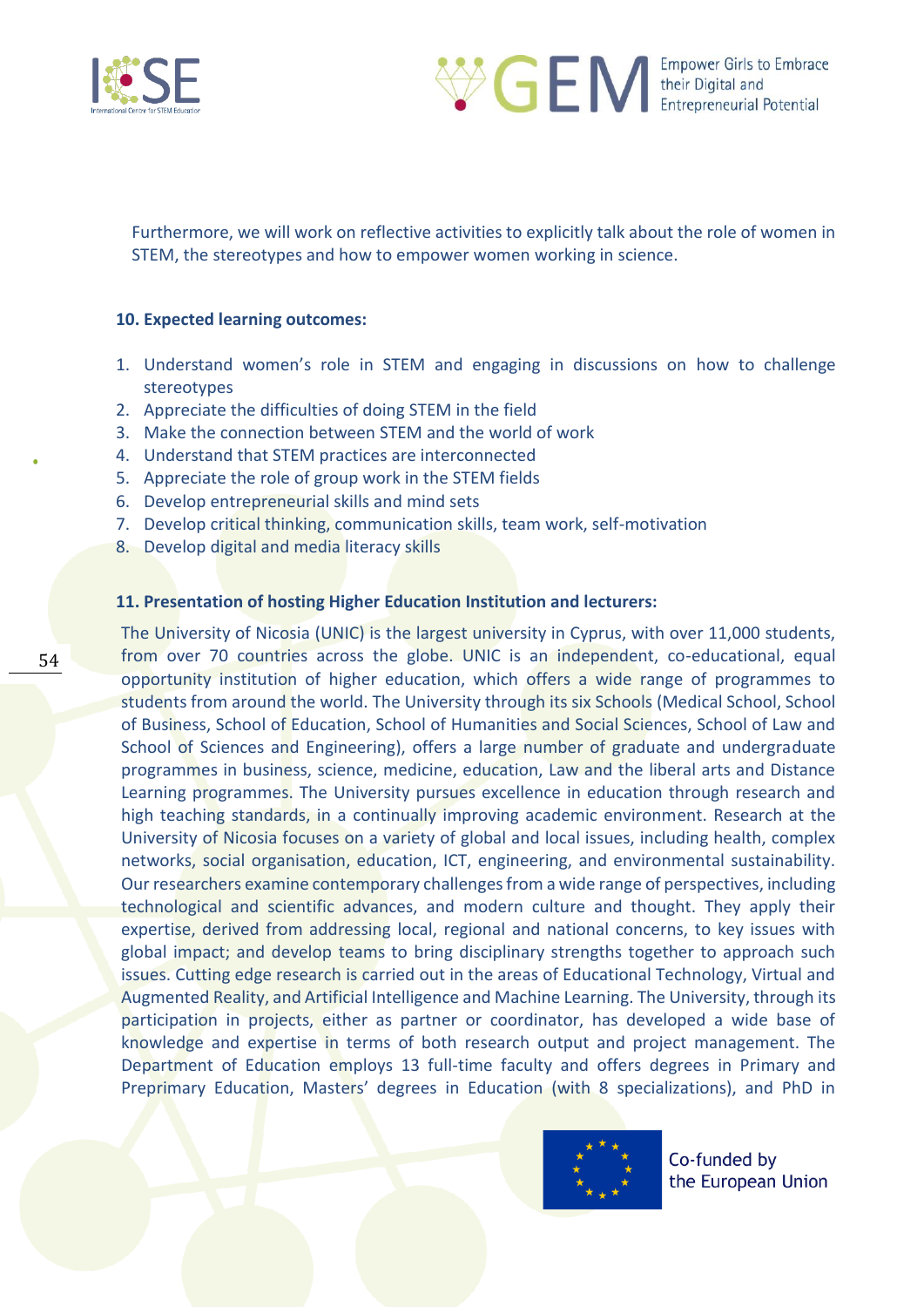



Education. It has links with several pre-primary and primary schools with which it collaborates on several projects. The Department of Education currently has over 5500 students enrolled and around 28% of its student population are non-Cypriots, something which makes it a multicultural institution where diversity and pluralism are valued.

Maria Evagorou, Associate Professor in Science Education

Andri Vrioni, STEMFreak Center, expert in enterpreunership

Myrtani Pieri, Assistant Professor in Human Biology

Stella Nicolalou, Assistant Professor in Human Biology

Olia Tsivitanidou, Physics Educator

Maria Nicolaou, Physics Educator

Liza Pitri, Associate Professor in Arts

Agni Stylianou, Associate Professor in Learning

**Link of the Summer Camp support site:** [http://www.girls4stemcyprus.com](http://www.girls4stemcyprus.com/)

**Additional information for the EC:** 

**Please, write in short about your problems and difficulties of the implementation of your Summer Camp in 2021 under the COVID-19 circumstances.** 

• What would you have planned in your Summer Camp under normal circumstances and what do you plan to do instead.

Normally the summer camp would be longer in duration with more participants. However, due to the current restrictions and protocols we cannot have more than 12 students in each class. Therefore, we will have a smaller participation than expected.

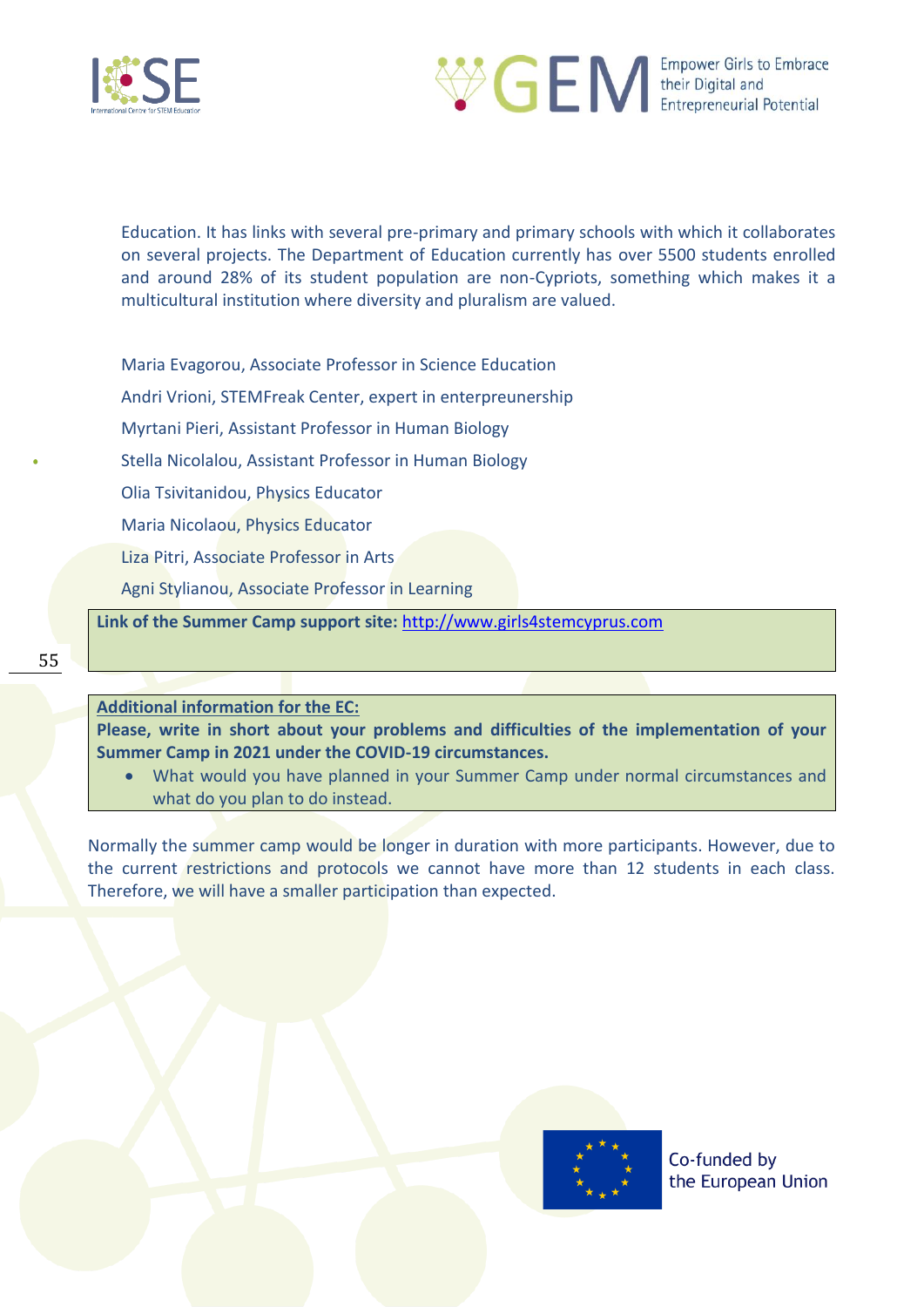



### <span id="page-55-0"></span>**P11 Lithuania: Vilnius University (VU) GEM Summer Camp Learning Plan**

#### **Summary of the summer camp:**

36 (12–14 years old) girls will participate in a 4-day summer school "Smart city 2021". The girls will visit the smart home demonstration center, get acquainted with smart home projects and think about their mini-project ideas. Smart house and smart city elements will be developed and programmed in order to reach the intended aims, such as, ecological greenhouse solutions, house and streets safety and comfortable/easy control. Smart house and smart city topics will be presented as complex real-life problems that cannot be solved by a simple algorithm. Mini projects will be implemented by small groups/pairs and later merged into one or two projects depending on participants' choices. The girls will present their mini-projects to the summer school community and parents. During the school, playful educational activities will be implemented developing girls' algorithmic thinking, creativity and programming skills. The girls will meet with the executives of TeachLeadTeach company and Business Machinery Company to get acquainted with the activities of the companies and the success stories of the managers. Along with the help of mentors, the girls will describe their impressions in an article about summer school. The article will be published on the project dissemination page and in girls' schools.

#### **Summer Camp Learning Plan**

**1. Title of your Summer Camp:**  "Smart city 2021"

**2. Target Group (age, school type):**  Female students aged 12-14 years old.

#### **3. Venue:**

 Vilnius University, Faculty of Philosophy, Universiteto str. 9. Computer classes, Audiences for presentations, meetings.

#### **4. Transportation to the venue / digital access to the Summer Camp:**

The girls will come to the summer school on their own with public transport or will be accompanied by their parents / guardians.

#### **5. Subsistence:**

The girls will receive a lunch and all the necessary tools for the activities every day, funded by the project.

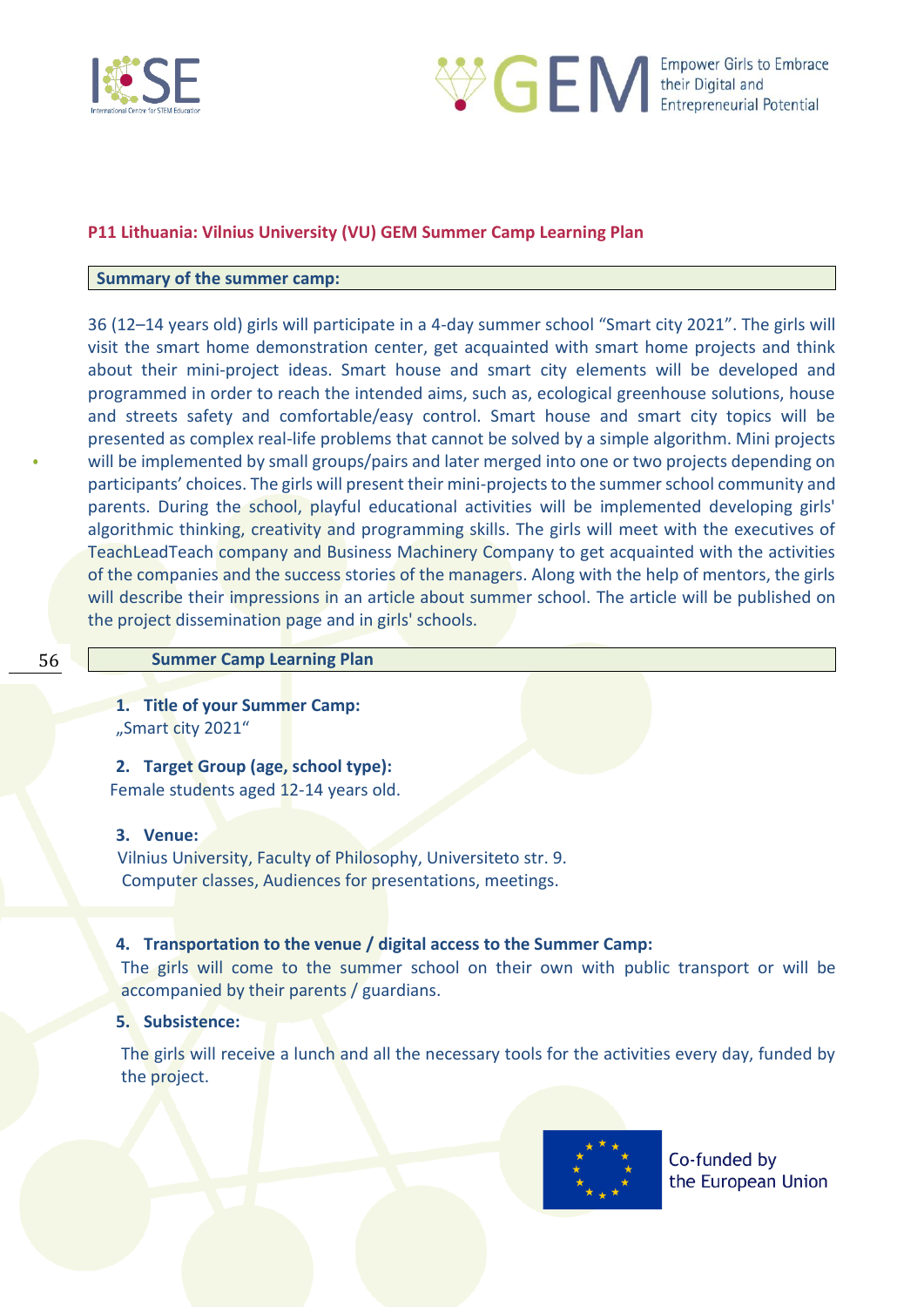



### **6. Contact person for girls and their guardians:**

Asta Meškauskienė [asta.meskauskiene@fsf.vu.lt](mailto:asta.meskauskiene@fsf.vu.lt) ; Aušra Kynienė [ausra.kyniene@tfai.vu.lt](mailto:ausra.kyniene@tfai.vu.lt)

### **7. Schedule:**

| Monday, August 16          |                                                                                                  |  |
|----------------------------|--------------------------------------------------------------------------------------------------|--|
| 13.00 - 13.30 Registration |                                                                                                  |  |
|                            | $13.30 - 14.00$ , Welcome to STEM world"                                                         |  |
|                            | 14:00 - 14:45 Let's meet. Students, Institute of Educational Sciences, Vilnius University        |  |
|                            | 14:45 - 16:45 Education activity in the smart home demonstration center. https://www.jung.de/    |  |
|                            | 17.00 – 18.00 . How to live more comfortably?", Arduino prototypes demonstrations.               |  |
|                            | Tuesday, August 17                                                                               |  |
| $10:00 - 12.00$            | Design thinking and distribution by groups. Starting with Mini projects ideas.                   |  |
| $12:00 - 13.00$            | Lunch                                                                                            |  |
|                            | 13.00 - 13:20 A success story. Daiva Viskontienė, BMC general director https://bmk.lt/           |  |
|                            | 13:20 - 13:40 A success story. General director Teachers Lead Tech                               |  |
|                            | 14:00 - 15:00 Education activity in Vilnius university architectural ensemble                    |  |
|                            | 15:10 - 18:00 Arduino programming. Idea visualization. Posters: prototype actions algorithms and |  |
|                            | prototype construction.                                                                          |  |
|                            | Wednesday, August 18                                                                             |  |
| $10:00 - 12:00$            | Continuing with prototypes constructions and bringing solutions into action.                     |  |
| $12:00 - 13:00$            | Lunch                                                                                            |  |
|                            | $13:00 - 15:00$ Testing products.                                                                |  |
|                            | 15:00 - 18:00 Scottie - Go programming game. UAB Business machinery company https://bmk.lt/      |  |
| Thursday, August 19        |                                                                                                  |  |
| $10:00 - 12.00$            | Final project presentation and summary. Discussions and Reflection.                              |  |
| $12:00 - 13:00$ Lunch      |                                                                                                  |  |
|                            | 13:15 - 14.45   Education activity in Teachers Lead Tech https://www.teachersleadtech.com/en/    |  |
|                            | 15:00 - 16:00 School closure - "See you later".                                                  |  |

### **8. Content:**

The content of the school's activities includes min projects with Arduino, meetings with business representatives, games developing algorithmic thinking and programming skills.

### **9. Format of the activities:**

Main activity: Exploring ecology and automatisation solutions for safety and comfortable life using Arduino-set and sensors.

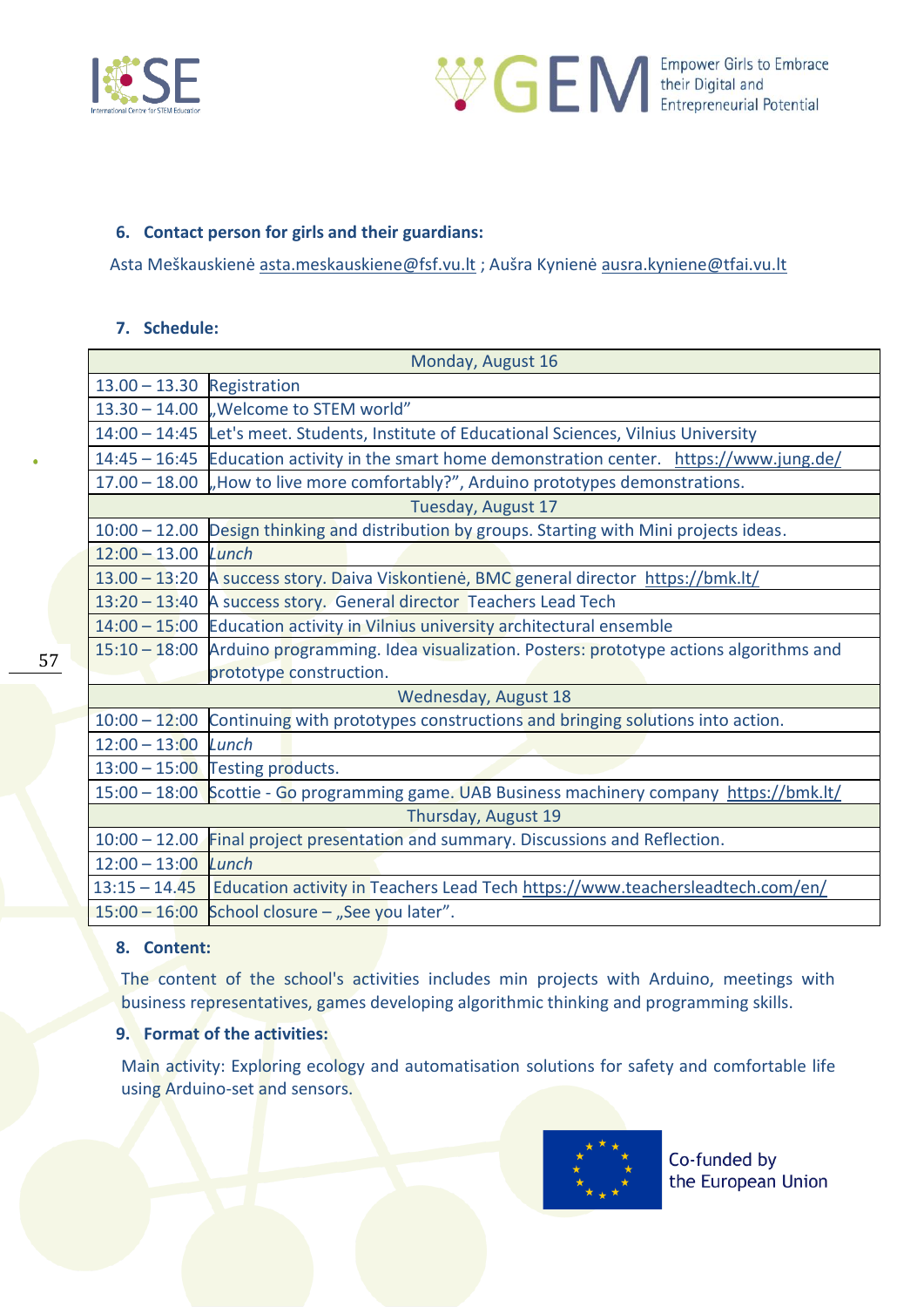

58



Focus on competences: Problem solving; Collaboration; Creativity; Communication; Critical thinking; Digital fluency.

School format: day school

### **10. Expected learning outcomes:**

- Girls will acquire and deepen their knowledge in the field of STEM sciences;
- **EXTE:** Girls will acquire problem-solving, collaborative, critical and informative thinking skills. Become more creative thinking "outside the box";
- **The girls will get acquainted with business leaders, their meaningful success stories,** motivating to become leaders, to create a better world. Girls will gain knowledge about future professions related to digitization.

### **11. Presentation of hosting Higher Education Institution and lecturers:**

| <b>Mentors and lecturers</b> | <b>Activities</b>                                                       |
|------------------------------|-------------------------------------------------------------------------|
| Prof. Valentina Dagienė      | <b>Welcome to STEM world</b>                                            |
| Dr. Anita Juškevičienė       | "How to live more comfortably?", Arduino prototypes                     |
|                              | demonstrations.                                                         |
|                              | Design thinking and distribution by groups. Starting with Mini projects |
|                              | ideas.                                                                  |
|                              | Arduino programming. Idea visualization. Posters: prototype actions     |
|                              | algorithms and prototype construction.                                  |
|                              | Continuing with prototypes constructions and bringing solutions into    |
|                              | action                                                                  |
|                              | Testing products.                                                       |
| Dr. Aušra Kynienė            | Education activity in the smart home demonstration center.              |
| Dr. Asta Meškauskienė        | Education activity in Vilnius university architectural ensemble         |
| Gintarė Rimšaitė             | Educational games that develop programming skills, algorithmic          |
| Rūta Kairytė                 | thinking, creativity, collaboration                                     |
| <b>Mindaugas Navickas</b>    |                                                                         |
| Tomas Čerba                  |                                                                         |

**Link of the Summer Camp support site:** [https://www.fsf.vu.lt/mokslas/projektai/tarptautiniai](https://www.fsf.vu.lt/mokslas/projektai/tarptautiniai-projektai/europos-komisijos-programos?layout=edit&id=2937=empower-girls-to-embrace-their-digital-and-entrepreneurial-potential-gem)[projektai/europos-komisijos-programos?layout=edit&id=2937=empower-girls-to-embrace](https://www.fsf.vu.lt/mokslas/projektai/tarptautiniai-projektai/europos-komisijos-programos?layout=edit&id=2937=empower-girls-to-embrace-their-digital-and-entrepreneurial-potential-gem)[their-digital-and-entrepreneurial-potential-gem](https://www.fsf.vu.lt/mokslas/projektai/tarptautiniai-projektai/europos-komisijos-programos?layout=edit&id=2937=empower-girls-to-embrace-their-digital-and-entrepreneurial-potential-gem)

### **Additional information for the EC:**